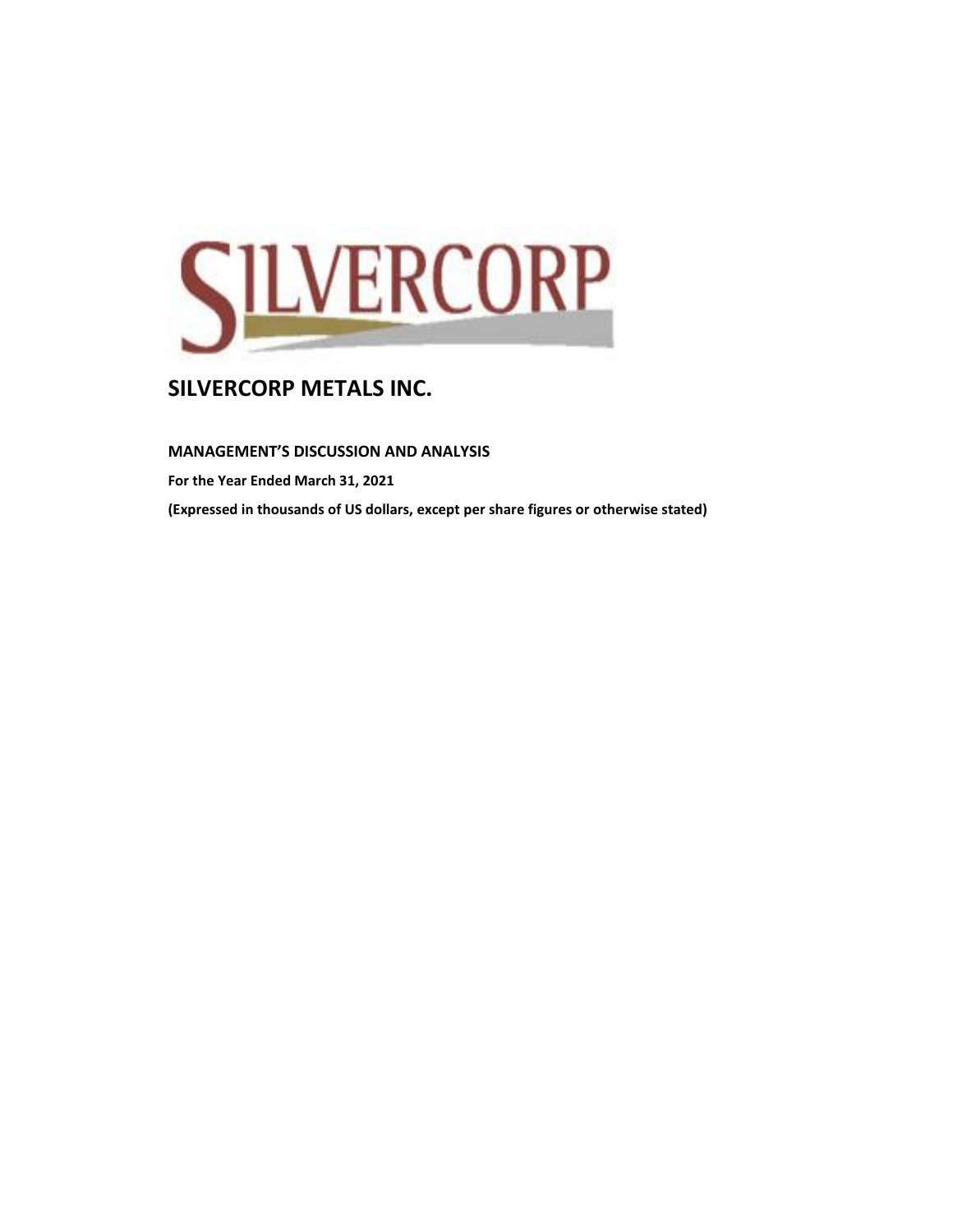### **Table of Contents**

| 1. |                                                                           |  |
|----|---------------------------------------------------------------------------|--|
| 2. |                                                                           |  |
| 3. |                                                                           |  |
| 4. |                                                                           |  |
| 5. |                                                                           |  |
| 6. |                                                                           |  |
| 7. |                                                                           |  |
| 8. |                                                                           |  |
| 9. |                                                                           |  |
|    |                                                                           |  |
|    |                                                                           |  |
|    |                                                                           |  |
|    | 13. Critical Accounting Policies, Judgments, and Estimates 33             |  |
|    |                                                                           |  |
|    |                                                                           |  |
|    |                                                                           |  |
|    |                                                                           |  |
|    | 18. Corporate Governance, Safety, Environment ad Social Responsibility 38 |  |
|    |                                                                           |  |
|    | 20. Management's Report on Internal Control over Financial Reporting 40   |  |
|    |                                                                           |  |
|    |                                                                           |  |
|    |                                                                           |  |
|    |                                                                           |  |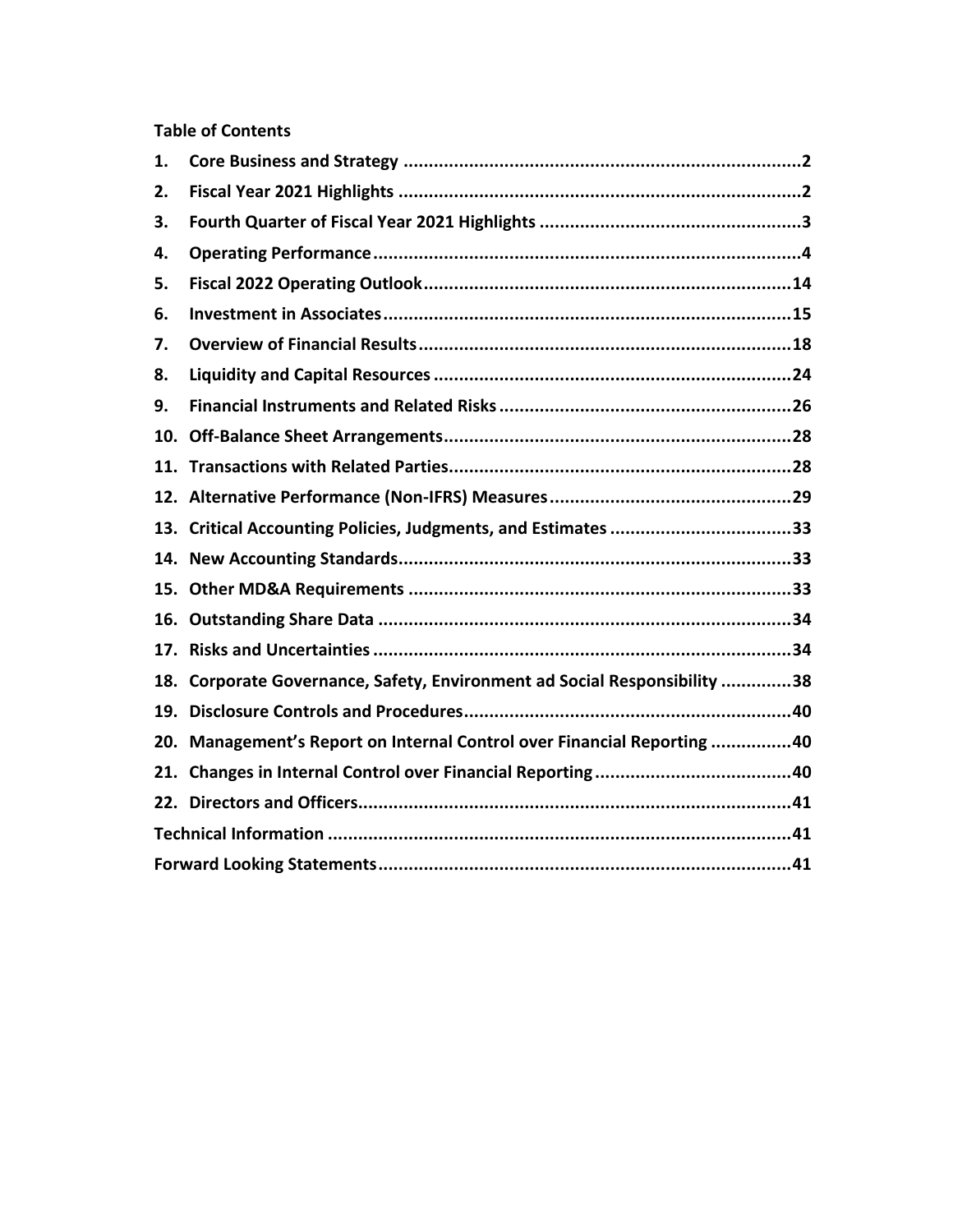### **Management's Discussion and Analysis For the Year Ended March 31, 2021 (Expressed in thousands of U.S. dollars, except per share data or unless otherwise stated)**

*This Management's Discussion and Analysis ("MD&A") is intended to help the reader understand the significant factors that have affected Silvercorp Metals Inc. and its subsidiaries' ("Silvercorp" or the "Company") performance and such factors that may affect its future performance. This MD&A should be read in conjunction with the Company's audited consolidated financial statements for the year ended March 31, 2021 and the related notes contained therein. The Company reports its financial position, financial performance and cash flow in accordance with International Financial Reporting Standards ("IFRS") as issued by the International Accounting Standards Board ("IASB").* Silvercorp's significant accounting policies are set out in Note 2 of the audited consolidated *financial statements for the year ended March 31, 2021. This MD&A refers to various alternative performance (non-IFRS) measures, such as working capital; cash cost per ounce of silver, net of by-product credits, all-in & allin sustaining cost per ounce of silver, net of by-product credits; production cost per tonne, and all-in sustaining production costs per tonne. Non-IFRS measures do not have standardized meanings under IFRS. Accordingly, non-IFRS measures should not be considered in isolation or as a substitute for measures of performance prepared in accordance with IFRS. To facilitate a better understanding of these measures as calculated by the Company, additional information has been provided in this MD&A. Please refer to section 12, "Alternative Performance (Non-IFRS) Measures" of this MD&A for detailed descriptions and reconciliations. Figures may not add due to rounding.*

This MD&A is prepared as of May 19, 2021 and expressed in thousands of U.S. dollars, except share, per share, unit cost, and production data, or unless otherwise stated.

### <span id="page-2-0"></span>**1. Core Business and Strategy**

Silvercorp is a profitable Canadian mining company currently producing silver, gold, lead, and zinc metals in concentrates from mines in China. The Company's goal is to continuously create healthy returns to shareholders through efficient management, organic growth and the acquisition of profitable projects. Silvercorp balances profitability, social and environmental relationships, employees' wellbeing, and sustainable development. Silvercorp operates several silver-lead-zinc mines at the Ying Mining District in Henan Province, China and the GC silver-lead-zinc mine in Guangdong Province, China. The Company's common shares are traded on the Toronto Stock Exchange and NYSE American under the symbol "SVM".

#### <span id="page-2-1"></span>**2. Fiscal Year 2021 Highlights**

- Mined 964,925 tonnes of ore and milled 967,581 tonnes of ore, up 9% and 8%, respectively, compared to the prior year, with silver and lead production meeting the production guidance and zinc production beating the production guidance;
- Sold approximately 6.3 million ounces of silver, 4,700 ounces of gold, 67.1 million pounds of lead, and 27.9 million pounds of zinc, up 1%, 42%, 3%, and 10%, respectively, compared to the prior year;
- Revenue of \$192.1 million, up 21% compared to \$158.8 million in the prior year;
- Net income attributable to equity shareholders of \$46.4 million, or \$0.27 per share, up 35% compared to \$34.3 million, or \$0.20 per share in the prior year;
- Cash cost per ounce of silver<sup>1</sup>, net of by-product credits, of negative \$1.80 compared to negative \$1.91 in the prior year;
- All-in sustaining cost per ounce of silver<sup>1</sup>, net of by-product credits, of \$7.49, compared to \$6.86 in the prior year;
- Cash flow from operations of \$85.9 million, up 11% or \$8.7 million compared to \$77.2 million in the prior year;
- Received \$6.5 million (CAD\$9.0 million) break fee from Guyana Goldfields Inc. ("Guyana Goldfields") and realized a gain of \$15.4 million on disposal of the shares of Guyana Goldfields;

*<sup>1</sup> Non-IFRS measures, please refer to section 12 for reconciliation.*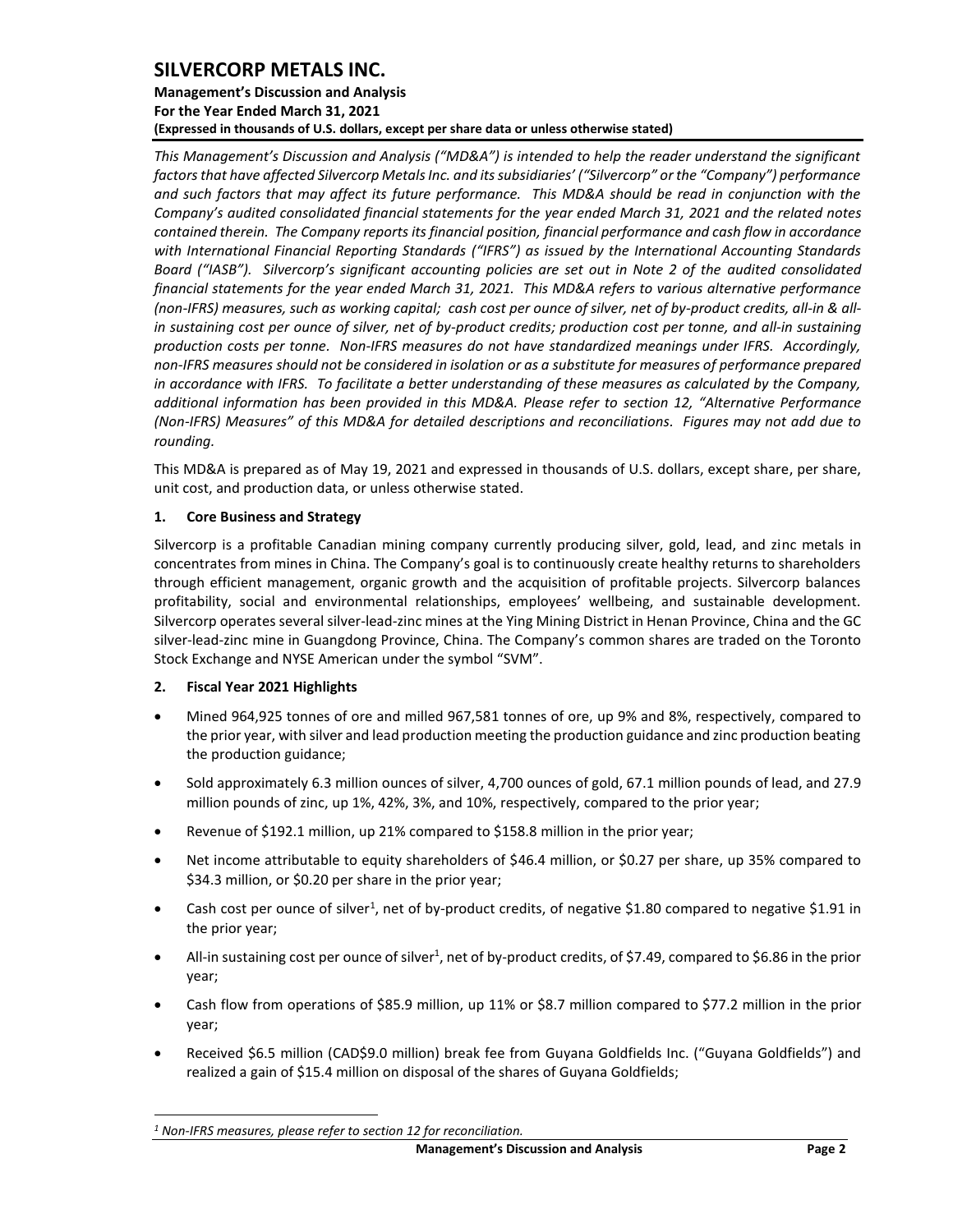- Paid \$4.4 million of dividends to the Company's shareholders;
- Invested \$5.8 million in a private placement of New Pacific Metals Corp. ("NUAG") to maintain the Company's ownership interest;
- Acquired a 26.99% interest in Whitehorse Gold Corp. ("WHG"), having a fair market value of \$15.1 million as at March 31, 2021, as a result of (a) receiving 5,740,285 WHG common shares under a spin-out transaction completed by NUAG, and (b) subscribing for 5,774,000 WHG common shares under a private placement at total of \$1.3 million;
- Won an online auction to acquire the exploration rights to the Zhonghe Silver Project from the Henan provincial government of China for approximately \$76.0 million ((RMB¥495.0 million), with the mineral rights transfer contract pending the national security clearance by the related authorities;
- Acquired a 43.8% interest in the La Yesca Silver Project in Mexico through a new corporate structure, New Infini Silver Inc. for approximately \$9.1 million; and
- Strong balance sheet with \$199.1 million in cash and cash equivalents and short-term investments, an increase of \$56.6 million or 40% compared to \$142.5 million as at March 31, 2020. This does not include \$212.1 million in total market value of investments in associates and equity investment in other companies as at March 31, 2021.
- <span id="page-3-0"></span>**3. Fourth Quarter of Fiscal Year 2021 Highlights**
- Mined 163,072 tonnes of ore and milled 180,674 tonnes of ore, up 53% and 76%, respectively, compared to the prior year quarter;
- Sold approximately 1.1 million ounces of silver, 700 ounces of gold, 10.9 million pounds of lead, and 4.6 million pounds of zinc, up 32%, 40%, 13%, and 50% respectively, compared to approximately 0.8 million ounces of silver, 500 ounces of gold, 9.7 million pounds of lead, and 3.1 million pounds of zinc in the prior year quarter;
- Revenue of \$35.7 million, up 89% or \$16.8 million compared to \$18.9 million in the prior year quarter;
- Net income attributable to equity shareholders of \$7.0 million, or \$0.04 per share, compared to \$3.2 million or \$0.02 per share, in the prior year quarter;
- Cash cost per ounce of silver, net of by-product credits, of negative \$0.39 compared to negative \$0.85 in the prior year quarter;
- All-in sustaining cost per ounce of silver, net of by-product credits, of \$12.55, compared to \$15.17 in the prior year quarter; and
- Cash flow from operations of \$2.2 million, compared to \$6.3 million in the prior year quarter. The decrease was mainly due to \$9.4 million use of cash from working capital changes. Before changes in non-cash working capital, cash flows provided by operating activities in the current quarter were \$11.9 million, up \$2.7 million compared to \$9.2 million in Q4 Fiscal 2020.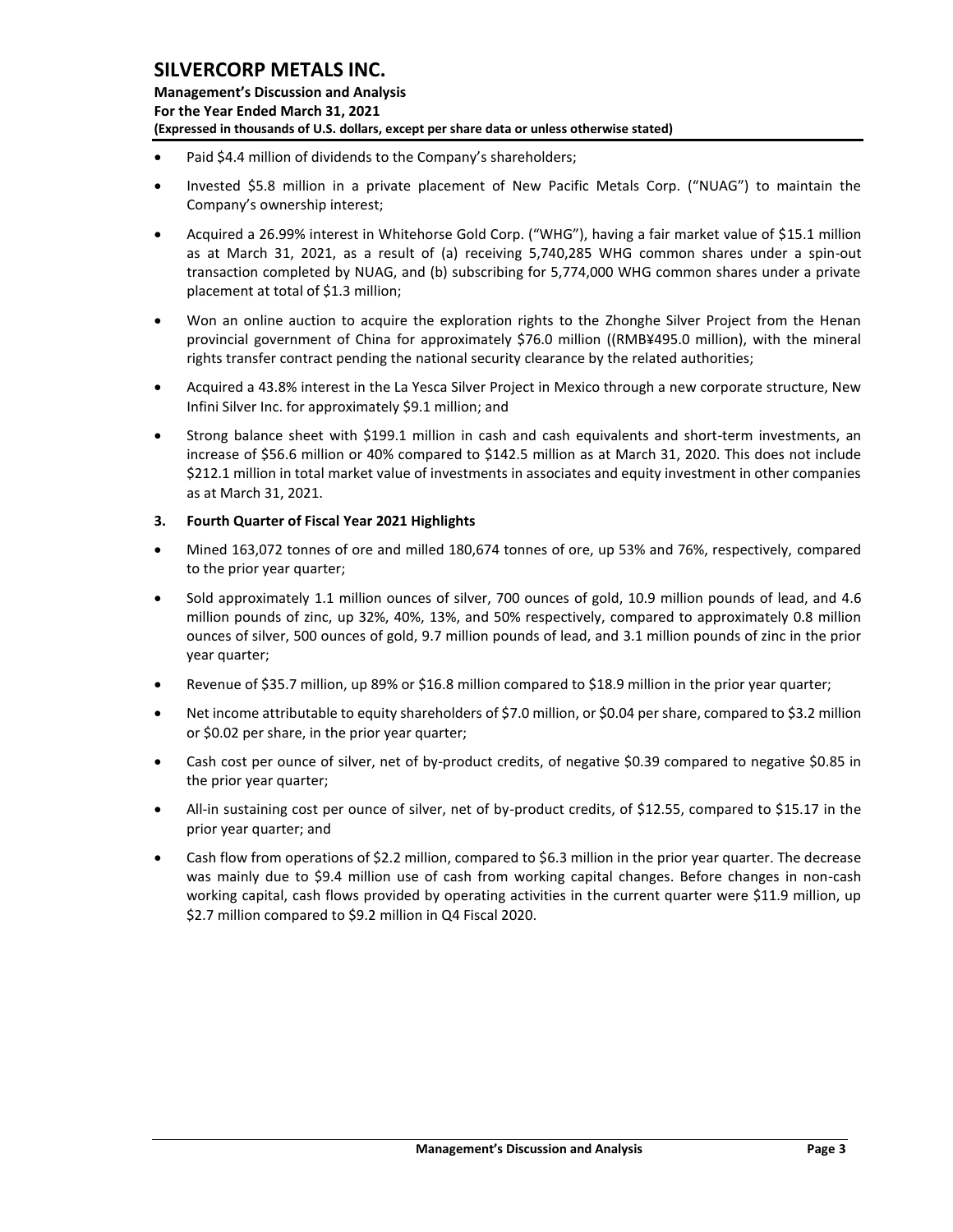**Management's Discussion and Analysis For the Year Ended March 31, 2021 (Expressed in thousands of U.S. dollars, except per share data or unless otherwise stated)** 

#### <span id="page-4-0"></span>**4. Operating Performance**

#### **(a) Consolidated operating performance**

The following table summarizes consolidated operational information for the three months and the year ended March 31, 2021 and 2020:

| <b>Consolidated</b>                                                                     |         | Three months ended March 31, | Year ended March 31, |                |                |                |
|-----------------------------------------------------------------------------------------|---------|------------------------------|----------------------|----------------|----------------|----------------|
|                                                                                         | 2021    | 2020                         | <b>Changes</b>       | 2021           | 2020           | <b>Changes</b> |
| <b>Production Data</b>                                                                  |         |                              |                      |                |                |                |
| <b>Mine Data</b>                                                                        |         |                              |                      |                |                |                |
| Ore Mined (tonne)                                                                       | 163,072 | 106,595                      | 53%                  | 964,925        | 885,830        | 9%             |
| Ore Milled (tonne)                                                                      | 180,674 | 102,431                      | 76%                  | 967,581        | 892,215        | 8%             |
| <b>Head Grades</b>                                                                      |         |                              |                      |                |                |                |
| Silver (gram/tonne)                                                                     | 228     | 231                          | $-1%$                | 223            | 240            | $-7%$          |
| Lead $(\%)$                                                                             | 3.3     | 3.7                          | $-11%$               | 3.4            | 3.7            | $-8%$          |
| Zinc (%)                                                                                | 1.5     | 1.8                          | $-17%$               | 1.7            | 1.7            | 0%             |
| <b>Recovery Rates</b>                                                                   |         |                              |                      |                |                |                |
| Silver (%)                                                                              | 92.5    | 93.4                         | $-1%$                | 92.7           | 93.5           | $-1%$          |
| Lead $(\%)$                                                                             | 94.3    | 94.8                         | 0%                   | 95.0           | 94.8           | 0%             |
| Zinc (%)                                                                                | 79.0    | 80.3                         | $-2%$                | 80.0           | 77.8           | 3%             |
| Cost Data                                                                               |         |                              |                      |                |                |                |
| Mining cost per tonne of ore mined (\$)<br>$+$                                          | 94.86   | 75.91                        | 25%                  | 79.73          | 76.25          | 5%             |
| Cash mining cost per tonne of ore mined (\$)                                            | 70.56   | 53.26                        | 32%                  | 59.44          | 54.90          | 8%             |
| Depreciation and amortization charges per tonne of ore mined (\$)                       | 24.30   | 22.65                        | 7%                   | 20.29          | 21.35          | $-5%$          |
| Unit shipping costs (\$)<br>$\ddot{}$                                                   | 2.48    | 2.57                         | -4%                  | 2.54           | 2.65           | $-4%$          |
| Milling costs per tonne of ore milled (\$)<br>$\ddot{}$                                 | 15.10   | 15.67                        | -4%                  | 12.41          | 13.17          | $-6%$          |
| Cash milling costs per tonne of ore milled (\$)                                         | 12.66   | 13.10                        | $-3%$                | 10.73          | 11.36          | -6%            |
| Depreciation and amortization charges per tonne of ore milled (\$)                      | 2.44    | 2.57                         | -5%                  | 1.68           | 1.81           | $-7%$          |
| Cash production cost per tonne of ore processed (\$)<br>$\ddot{}$                       | 85.70   | 68.93                        | 24%                  | 72.71          | 68.91          | 6%             |
| All-in sustaining cost per tonne of ore processed (\$)<br>$\ddot{}$                     | 156.36  | 188.57                       | $-17%$               | 128.20         | 125.29         | 2%             |
| Cash cost per ounce of Silver, net of by-product credits (\$)<br>$\ddot{}$              | (0.39)  | (0.85)                       | 54%                  | (1.80)         | (1.91)         | 6%             |
| All-in sustaining cost per ounce of silver, net of by-product credits (\$)<br>$\ddot{}$ | 12.55   | 15.17                        | -17%                 | 7.49           | 6.86           | 9%             |
| <b>Concentrate inventory</b>                                                            |         |                              |                      |                |                |                |
| Lead concentrate (tonne)                                                                | 2,089   | 2,520                        | -17%                 | 2,089          | 2,520          | $-17%$         |
| Zinc concentrate (tonne)                                                                | 471     | 370                          | 27%                  | 471            | 370            | 27%            |
| Sales Data                                                                              |         |                              |                      |                |                |                |
| <b>Metal Sales</b>                                                                      |         |                              |                      |                |                |                |
| Silver (in thousands of ounces)                                                         | 1,056   | 800                          | 32%                  | 6,315          | 6,257          | 1%             |
| Gold (in thousands of ounces)                                                           | 0.7     | 0.5                          | 40%                  | 4.7            | 3.3            | 42%            |
| Lead (in thousands of pounds)                                                           | 10,876  | 9,654                        | 13%                  | 67,118         | 65,344         | 3%             |
| Zinc (in thousands of pounds)                                                           | 4,580   | 3,059                        | 50%                  | 27,914         | 25,401         | 10%            |
| Revenue                                                                                 |         |                              |                      |                |                |                |
| Silver (in thousands of \$)                                                             | 21,239  | 9,834                        | 116%                 | 111,191        | 84,872         | 31%            |
| Gold (in thousands of \$)                                                               | 1,006   | 625                          | 61%                  | 6,722          | 3,911          | 72%            |
| Lead (in thousands of \$)                                                               | 8,849   | 6,454                        | 37%                  | 50,464         | 51,966         | $-3%$          |
| Zinc (in thousands of \$)                                                               | 4,480   | 1,546                        | 190%                 | 21,793         | 15,780         | 38%            |
| Other (in thousands of \$)                                                              | 158     | 401                          | -61%                 | 1,935          | 2,300          | $-16%$         |
| Average Selling Price, Net of Value Added Tax and Smelter Charges                       | 35,732  | 18,860                       | 89%                  | 192,105        | 158,829        | 21%            |
|                                                                                         | 20.11   |                              |                      |                |                |                |
| Silver (\$ per ounce)                                                                   | 1,437   | 12.29<br>1,250               | 64%<br>15%           | 17.61<br>1,430 | 13.56<br>1,185 | 30%<br>21%     |
| Gold (\$ per ounce)<br>Lead (\$ per pound)                                              | 0.81    | 0.67                         | 21%                  | 0.75           | 0.80           | -6%            |
| Zinc (\$ per pound)                                                                     | 0.98    | 0.51                         | 92%                  | 0.78           | 0.62           | 26%            |
|                                                                                         |         |                              |                      |                |                |                |

+ Alternative performance (Non-IFRS) measures, see section 12 for reconciliation.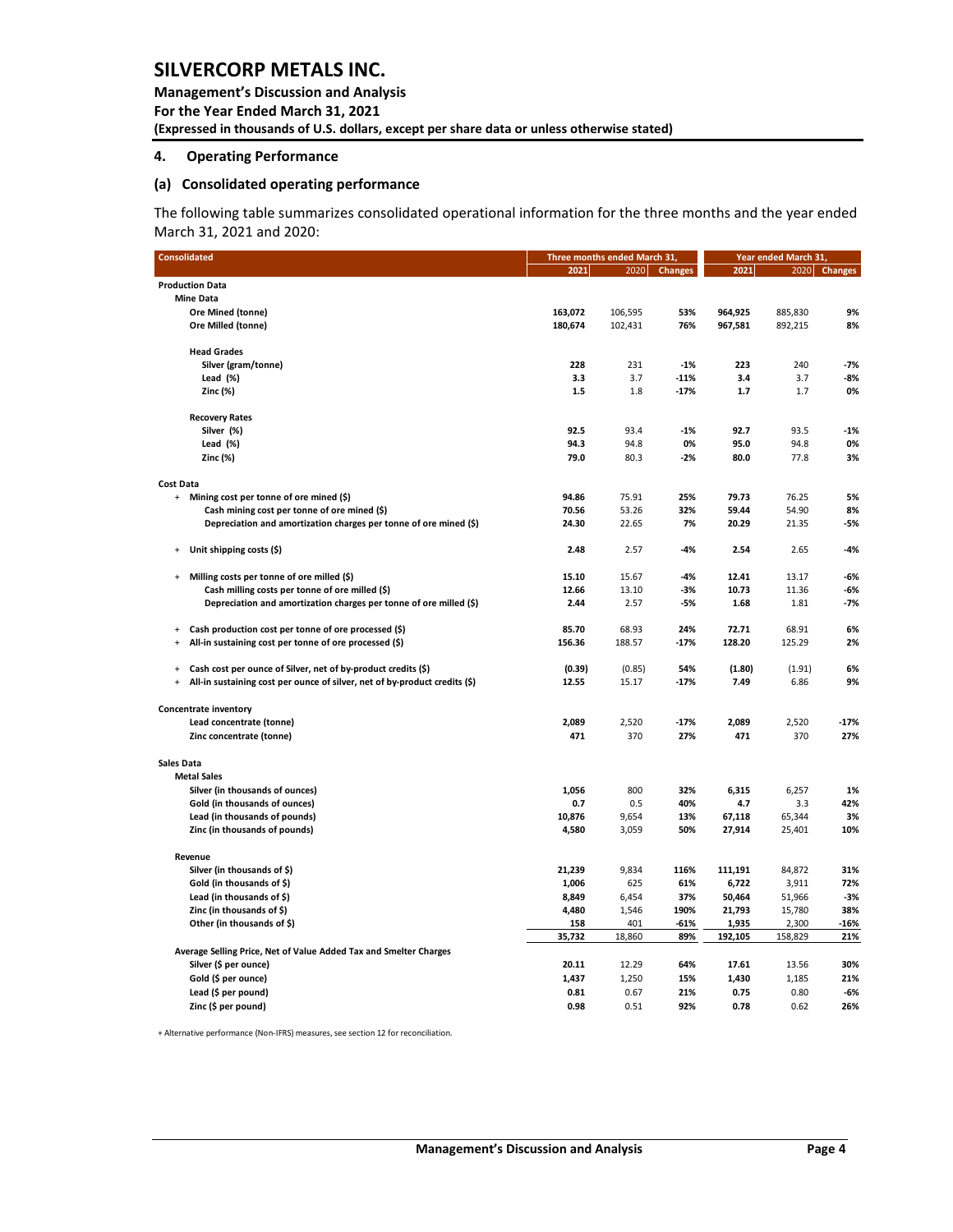**Management's Discussion and Analysis For the Year Ended March 31, 2021 (Expressed in thousands of U.S. dollars, except per share data or unless otherwise stated)** 

#### **(i) Mine and Mill Production**

In Fiscal 2021, on a consolidated basis, the Company mined 964,925 tonnes of ore, up 9% or 79,095 tonnes, compared to 885,830 tonnes in Fiscal 2020. Ore milled in Fiscal 2021 was 967,581 tonnes, up 8% or 75,366 tonnes, compared to 892,215 tonnes in Fiscal 2020.

In Q4 Fiscal 2021, the Company mined 163,072 tonnes of ore, up 53% or 56,477 tonnes, compared to 106,595 tonnes in the three months ended March 31, 2020 ("Q4 Fiscal 2020"). Ore milled in Q4 Fiscal 2021 was 180,674 tonnes, up 76% or 78,243 tonnes, compared to 102,431 tonnes in Q4 Fiscal 2020. The increase was mainly due to an extra month operational shutdown due to COVID-19 in Q4 Fiscal 2020.

#### **(ii) Metal Sales**

In Fiscal 2021, the Company sold approximately 6.3 million ounces of silver, 4,700 ounces of gold, 67.1 million pounds of lead, and 27.9 million pounds of zinc, up 1%, 42%, 3% and 10%, respectively, compared to 6.3 million ounces of silver, 3,300 ounces of gold, 65.3 million pounds of lead, and 25.4 million pounds of zinc in Fiscal 2020.

In Q4 Fiscal 2021, the Company sold approximately 1.1 million ounces of silver, 700 ounces of gold, 10.9 million pounds of lead, and 4.6 million pounds of zinc, up 32%, 40%, 13%, and 50%, respectively, compared to approximately 0.8 million ounces of silver, 500 ounces of gold, 9.7 million pounds of lead, and 3.1 million pounds of zinc in Q4 Fiscal 2020.

#### **(iii) Per Tonne Production Costs<sup>1</sup>**

In Fiscal 2021, the consolidated total mining cost and cash mining cost were \$79.73 and \$59.44 per tonne, up 5% and 8%, respectively, compared to \$76.25 and \$54.90 per tonne, respectively, in Fiscal 2020. The increase in the cash mining cost was mainly due to an increase of \$3.0 million in the direct mining contractors' cost.

The consolidated total milling cost and cash milling cost were \$12.41 and \$10.73 per tonne, down 6% and 6%, compared to \$13.17 and \$11.36 per tonne, respectively, in Fiscal 2020. The improvement was mainly due to a decrease of \$0.3 million in mill administration costs.

The consolidated cash production cost per tonne of ore processed in Fiscal 2021 was \$72.71, up 6% compared to \$68.91 in Fiscal 2020 but in line with the Company's annual guidance. The consolidated all-in sustaining production cost per tonne of ore processed was \$128.20, an increase of 2% compared to \$125.29 in Fiscal 2020, but also in line with the Company's annual guidance.

In Q4 Fiscal 2021, the consolidated total mining cost and cash mining cost were \$94.86 and \$70.56 per tonne, up 25% and 32%, respectively, compared to \$75.91 and \$53.26 per tonne in Q4 Fiscal 2020. The increase was mainly due to certain fixed overhead costs related to mining operations expensed directly as mine general and administrative expense during the extra month operational shut-down in Q4 Fiscal 2020. The consolidated total milling cost and cash milling cost in Q4 Fiscal 2021 were \$15.10 and \$12.66 per tonne, down 4% and 3%, respectively, compared to \$15.67 and \$13.10 per tonne in Q4 Fiscal 2020. Correspondingly, the consolidated cash production cost per tonne of ore processed in Q4 Fiscal 2021 was \$85.70, up 24% compared to \$68.93 in Q4 Fiscal 2020. The consolidated all-in sustaining production cost per tonne was \$156.36, down 17%, compared to \$188.57 in Q4 Fiscal 2020.The decrease was mainly due to higher production resulting in lower per tonne fixed costs allocation.

*<sup>1</sup> Alternative Performance (Non-IFRS) measure. Please refer to section 12 for reconciliation.*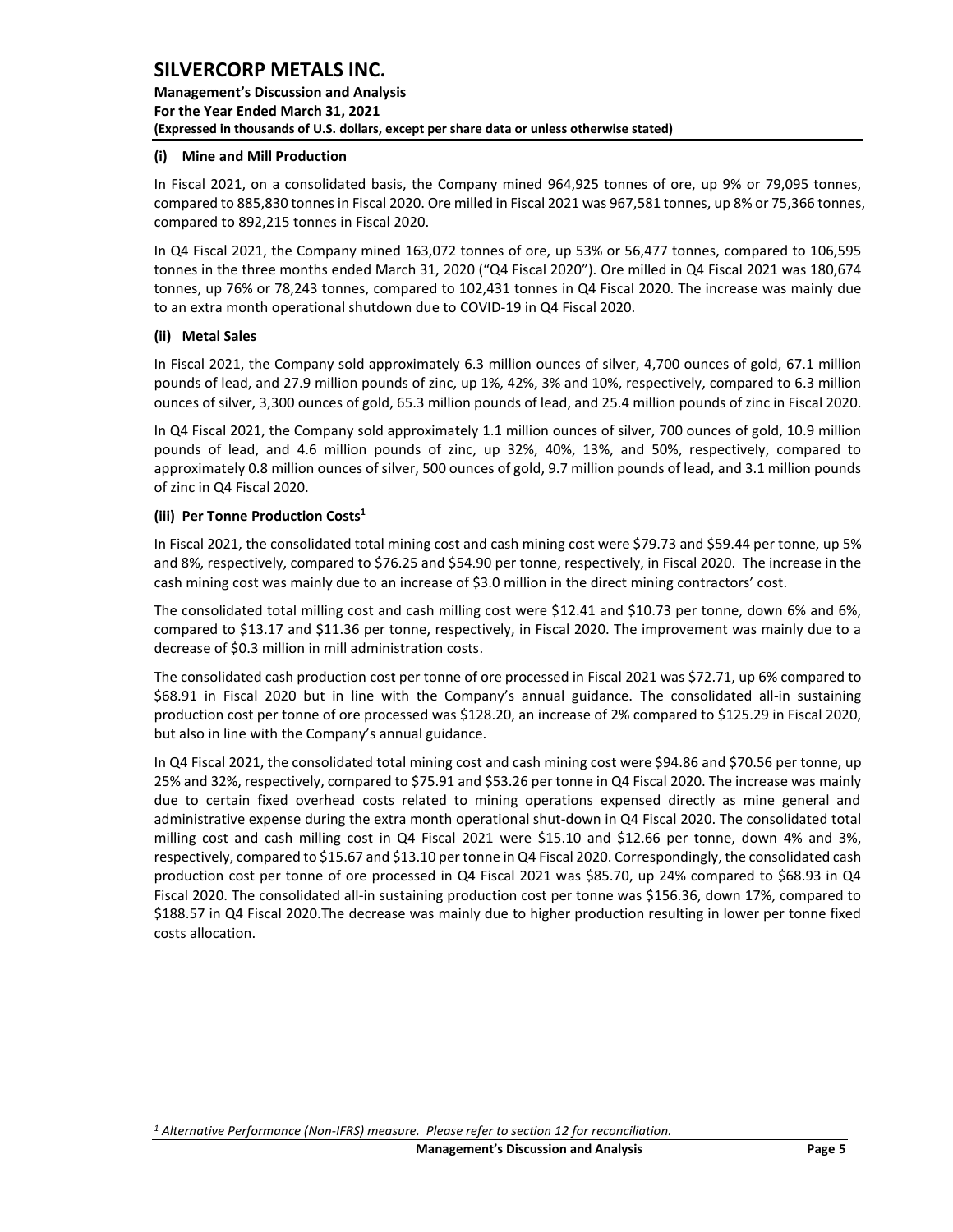**Management's Discussion and Analysis For the Year Ended March 31, 2021 (Expressed in thousands of U.S. dollars, except per share data or unless otherwise stated)** 

#### **(iv) Costs per Ounce of Silver, Net of By-Product Credits**

In Fiscal 2021, the consolidated cash cost per ounce of silver, net of by-product credits, was negative \$1.80, compared to negative \$1.91 in the prior year. The increase was mainly due to the increase of 6% in per tonne cash production costs as discussed above, offset by an increase of \$0.99 in by-product credits per ounce of silver. Sales from lead and zinc in Fiscal 2021 amounted to \$72.3 million, up \$4.6 million, compared to \$67.7 million in Fiscal 2020.

The consolidated all-in sustaining cost per ounce of silver, net of by-product credits, was \$7.49, compared to \$6.86 in Fiscal 2020. The increase was mainly due to the increase of 2% in per tonne all-in sustaining production cost as discussed above, offset by an increase of \$0.99 in by-product credits per ounce of silver.

In Q4 Fiscal 2021, the consolidated cash cost per ounce of silver, net of by-product credits, was negative \$0.39, compared to negative \$0.85 in Q4 Fiscal 2020. The increase was mainly due to the increase in per tonne cash production as discussed above, offset by an increase of \$2.44 in by-product credits per ounce of silver.

The consolidated all-in sustaining cost per ounce of silver, net of by-product credits, was \$12.55, compared to \$15.17 in Q4 Fiscal 2020. The decrease was mainly due to the decrease in the per tonne all-in sustaining production cost as discussed above and an increase of \$0.18 in all-in sustaining costs per ounce of silver.

#### **(v) Exploration and Development**

In Fiscal 2021, on a consolidated basis, a total of 254,900 metres or \$8.7 million worth of diamond drilling were completed (Fiscal 2020 – 108,156 metres or \$3.5 million), of which approximately 196,320 metres or \$5.0 million worth of underground drilling were expensed as part of mining costs (Fiscal 2020 – 108,156 metres or \$3.5 million) and approximately 58,580 metres or \$3.7 million worth of surface drilling were capitalized (Fiscal 2020 – nil). In addition, approximately 34,637 metres or \$8.9 million worth of preparation tunnelling was completed and expensed as part of mining costs(Fiscal 2020 – 38,403 metres or \$10.3 million), and approximately 85,221 metres or \$31.5 million worth of tunnels, raises, ramps and declines were completed and capitalized (Fiscal 2020 – 73,567 metres or \$26.3 million).

In Q4 Fiscal 2021, on a consolidated basis, a total of 49,459 metres or \$1.6 million worth of diamond drilling were completed (Q4 Fiscal 2020 – 14,612 metres or \$0.5 million), of which approximately 41,572 metres or \$0.8 million worth of underground drilling were expensed as part of mining costs (Q4 Fiscal 2020 – 14,612 metres or \$0.5 million), and approximately 7,887 metres or \$0.8 million worth of surface drilling were capitalized (Q4 Fiscal 2020 – nil). In addition, approximately 7,015 metres or \$1.5 million worth of preparation tunnelling was completed and expensed as part of mining costs (Q4 Fiscal 2020 – 2,163 metres or \$0.7 million), and approximately 10,803 metres or \$4.7 million worth of horizontal tunnels, raises, ramps and declines were completed and capitalized (Q4 Fiscal 2020 – 9,830 metres or \$4.3 million).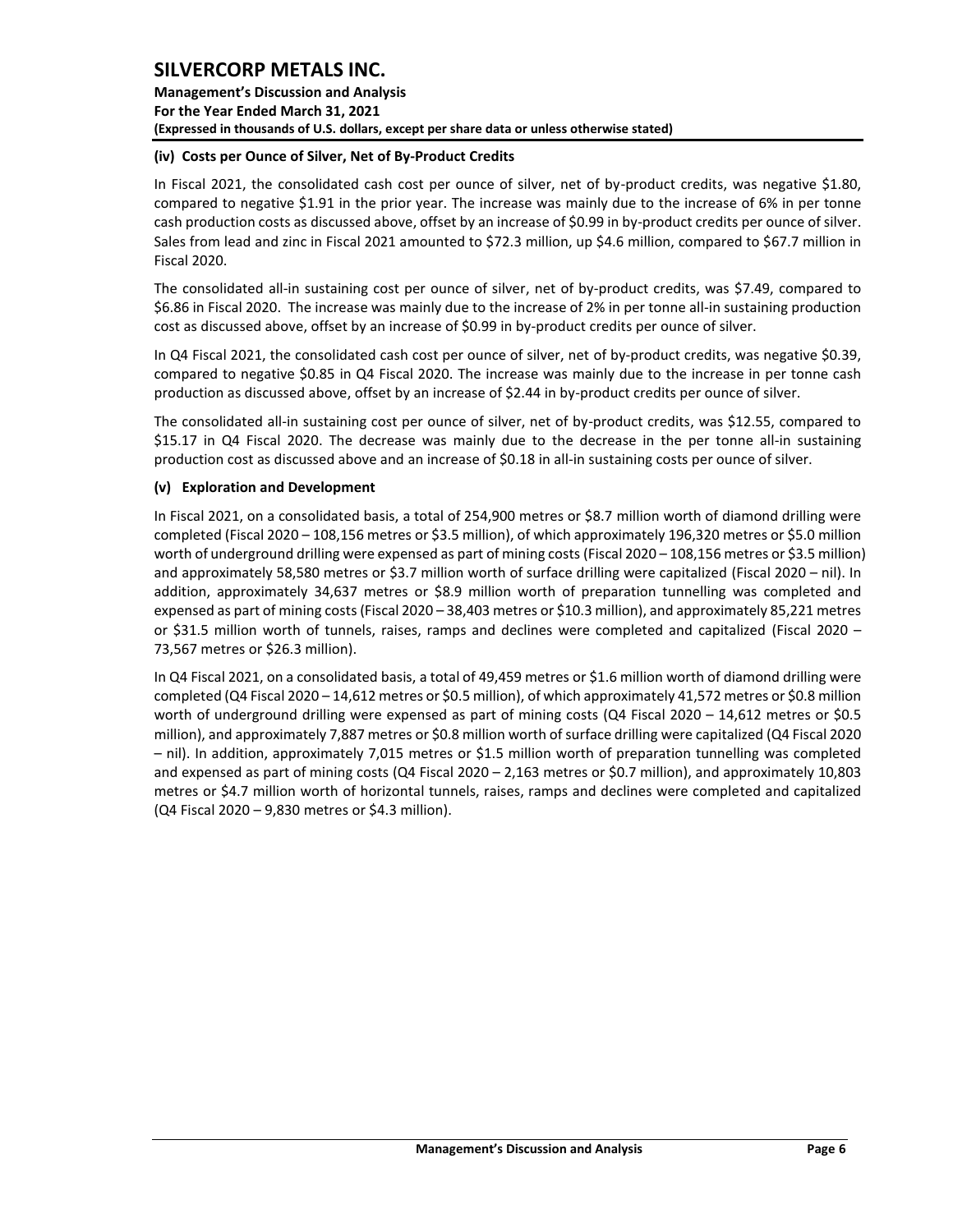#### **(b) Individual Mine Performance**

#### *(i) Ying Mining District*

The following table summarize the operational information at the Ying Mining District for the three months and the year ended March 31, 2021 and 2020. The Ying Mining District is the Company's primary source of production, and consists of several mines, including the SGX, HPG, TLP, LME, LMW, and HZG mines.

| <b>Ying Mining District</b>                                                             | Three months ended March 31, |        | Year ended March 31, |         |         |              |
|-----------------------------------------------------------------------------------------|------------------------------|--------|----------------------|---------|---------|--------------|
|                                                                                         | 2021                         | 2020   | <b>Changes</b>       | 2021    |         | 2020 Changes |
|                                                                                         |                              |        |                      |         |         |              |
| <b>Production Data</b>                                                                  |                              |        |                      |         |         |              |
| <b>Mine Data</b>                                                                        |                              |        |                      |         |         |              |
| Ore Mined (tonne)                                                                       | 112,561                      | 69,379 | 62%                  | 650,025 | 598,197 | 9%           |
| Ore Milled (tonne)                                                                      | 131,725                      | 69,188 | 90%                  | 651,402 | 601,605 | 8%           |
|                                                                                         |                              |        |                      |         |         |              |
| <b>Head Grades</b><br>Silver (gram/tonne)                                               | 280                          | 297    | -6%                  | 290     | 309     |              |
| Lead $(\%)$                                                                             | 3.9                          | 4.6    | -15%                 | 4.3     | 4.6     | -6%<br>$-7%$ |
| Zinc (%)                                                                                | 0.8                          | 1.0    | -20%                 | 0.8     | 0.9     | -11%         |
|                                                                                         |                              |        |                      |         |         |              |
| <b>Recovery Rates</b>                                                                   |                              |        |                      |         |         |              |
| Silver (%)                                                                              | 93.7                         | 95.3   | $-2%$                | 94.2    | 96.0    | $-2%$        |
| Lead $(\%)$                                                                             | 95.1                         | 95.7   | $-1%$                | 96.0    | 95.9    | 0%           |
| Zinc (%)                                                                                | 65.0                         | 67.7   | $-4%$                | 62.4    | 63.2    | $-1%$        |
| <b>Cost Data</b>                                                                        |                              |        |                      |         |         |              |
| + Mining cost per tonne of ore mined (\$)                                               | 113.40                       | 97.79  | 16%                  | 95.27   | 90.61   | 5%           |
| Cash mining cost per tonne of ore mined (\$)                                            | 83.35                        | 68.10  | 22%                  | 69.56   | 63.00   | 10%          |
| Depreciation and amortization charges per tonne of ore mined (\$)                       | 30.05                        | 29.69  | 1%                   | 25.71   | 27.61   | $-7%$        |
|                                                                                         |                              |        |                      |         |         |              |
| Unit shipping costs (\$)<br>$\ddot{}$                                                   | 3.55                         | 3.96   | $-10%$               | 3.76    | 3.92    | -4%          |
| Milling costs per tonne of ore milled (\$)<br>$\ddot{}$                                 | 13.67                        | 14.31  | $-4%$                | 11.52   | 12.03   | $-4%$        |
| Cash milling cost per tonne of ore milled (\$)                                          | 11.23                        | 11.53  | $-3%$                | 9.69    | 10.16   | $-5%$        |
| Depreciation and amortization charges per tonne of ore milled (\$)                      | 2.44                         | 2.78   | $-12%$               | 1.83    | 1.87    | $-2%$        |
|                                                                                         |                              |        |                      |         |         |              |
| Cash production cost per tonne of ore processed (\$)<br>$\ddot{}$                       | 98.13                        | 83.59  | 17%                  | 83.01   | 77.08   | 8%           |
| All-in sustaining cost per tonne of ore processed (\$)<br>$\ddot{}$                     | 155.14                       | 195.78 | $-21%$               | 132.54  | 132.52  | 0%           |
| Cash cost per ounce of Silver, net of by-product credits (\$)<br>$\ddot{}$              | 1.20                         | 0.30   | 300%                 | (0.39)  | (1.18)  | 67%          |
| All-in sustaining cost per ounce of Silver, net of by-product credits (\$)<br>$\ddot{}$ | 10.00                        | 11.86  | -16%                 | 6.09    | 5.49    | 11%          |
|                                                                                         |                              |        |                      |         |         |              |
| <b>Concentrate inventory</b>                                                            |                              |        |                      |         |         |              |
| Lead concentrate (tonne)                                                                | 1,922                        | 2,475  | $-22%$               | 1,922   | 2,475   | $-22%$       |
| Zinc concentrate (tonne)                                                                | 218                          | 280    | $-22%$               | 218     | 280     | $-22%$       |
|                                                                                         |                              |        |                      |         |         |              |
| Sales Data<br><b>Metal Sales</b>                                                        |                              |        |                      |         |         |              |
| Silver (in thousands of ounces)                                                         | 936                          | 711    | 32%                  | 5,610   | 5,558   | 1%           |
| Gold (in thousands of ounces)                                                           | 0.7                          | 0.5    | 40%                  | 3.5     | 3.3     | 6%           |
| Lead (in thousands of pounds)                                                           | 9,137                        | 8,322  | 10%                  | 56,708  | 54,459  | 4%           |
| Zinc (in thousands of pounds)                                                           | 1,306                        | 865    | 51%                  | 6,968   | 7,264   | $-4%$        |
|                                                                                         |                              |        |                      |         |         |              |
| Revenue                                                                                 |                              |        |                      |         |         |              |
| Silver (in thousands of \$)                                                             | 19,474                       | 8,968  | 117%                 | 102,100 | 77,617  | 32%          |
| Gold (in thousands of \$)                                                               | 1,006                        | 625    | 61%                  | 5,169   | 3,911   | 32%          |
| Lead (in thousands of \$)                                                               | 7,450                        | 5,562  | 34%                  | 42,836  | 43,312  | $-1%$        |
| Zinc (in thousands of \$)                                                               | 1,342                        | 452    | 197%                 | 5,898   | 4,911   | 20%          |
| Other (in thousands of \$)                                                              | 182                          | 74     | 146%                 | 1,294   | 1,683   | $-23%$       |
|                                                                                         | 29,454                       | 15,681 | 88%                  | 157,297 | 131,434 | 20%          |
| Average Selling Price, Net of Value Added Tax and Smelter Charges                       |                              |        |                      |         |         |              |
| Silver (\$ per ounce)                                                                   | 20.81                        | 12.61  | 65%                  | 18.20   | 13.96   | 30%          |
| Gold (\$ per ounce)                                                                     | 1,437                        | 1,250  | 15%                  | 1,477   | 1,185   | 25%          |
| Lead (\$ per pound)                                                                     | 0.82                         | 0.67   | 22%                  | 0.76    | 0.80    | $-5%$        |
| Zinc (\$ per pound)                                                                     | 1.03                         | 0.52   | 98%                  | 0.85    | 0.68    | 25%          |

+ Alternative Performance (Non-IFRS) measures, see section 12 for reconciliation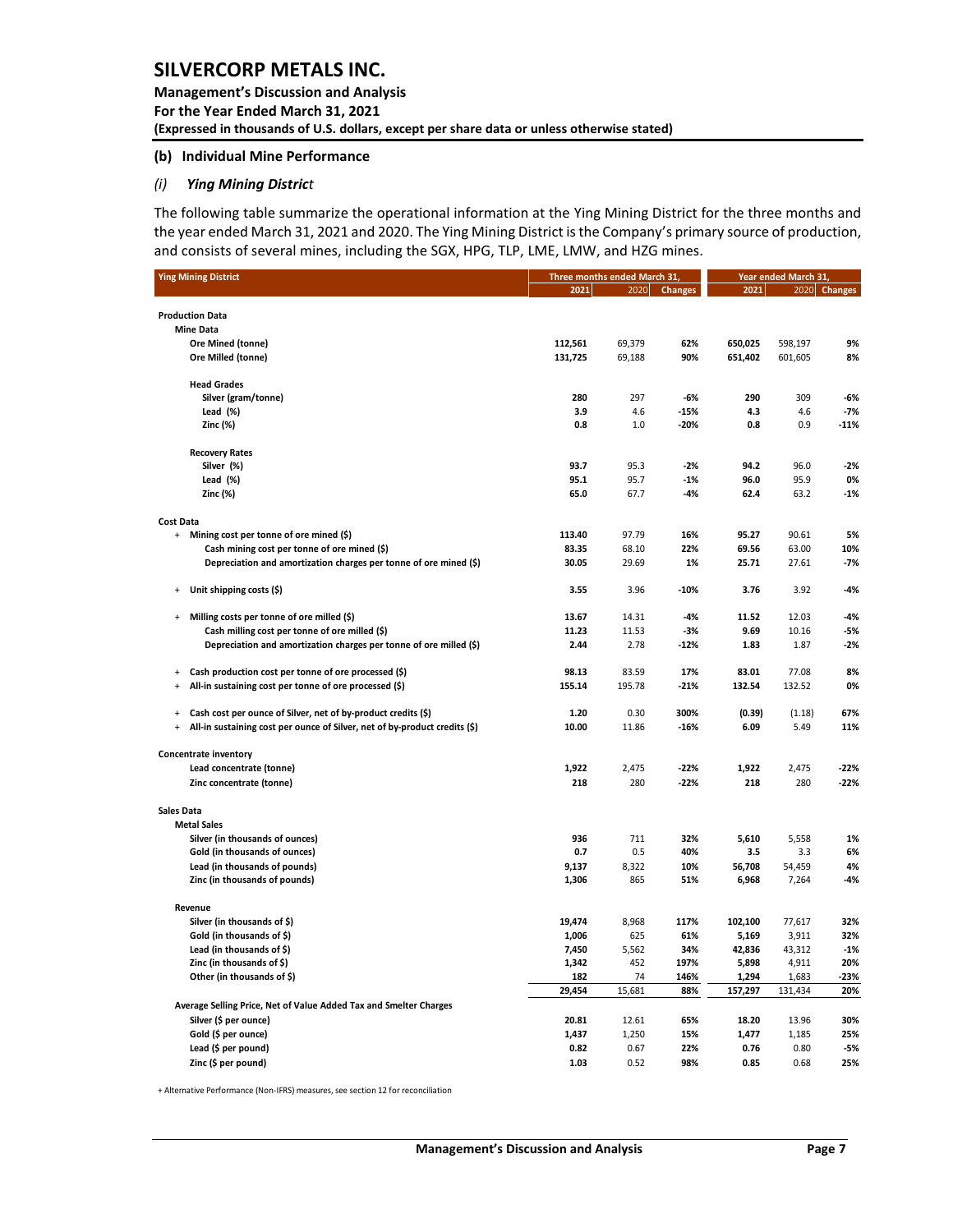**Management's Discussion and Analysis For the Year Ended March 31, 2021 (Expressed in thousands of U.S. dollars, except per share data or unless otherwise stated)** 

### *Fiscal 2021 vs. Fiscal 2020*

In Fiscal 2021, the total ore mined at the Ying Mining District was 650,025 tonnes, up 9%, compared to 598,197 tonnes mined in Fiscal 2020. Ore milled was 651,402 tonnes, up 8%, compared to 601,605 tonnes in Fiscal 2020.

Head grades of ore milled at the Ying Mining District in Fiscal 2021 were 290 grams per tonne ("g/t") for silver, 4.3% for lead, and 0.8% for zinc, compared to 309 g/t for silver, 4.6% for lead, and 0.9% for zinc in Fiscal 2020.

In Fiscal 2021, the Ying Mining District sold approximately 5.6 million ounces of silver, 3,500 ounces of gold, and 56.7 million pounds of lead, up 1%, 6%, and 4%, respectively, compared to 5.6 million ounces of silver, 3,300 ounces of gold, and 54.5 million pounds of lead in Fiscal 2020, while zinc sold was 7.0 million pounds, down 4% compared to 7.3 million pounds in Fiscal 2020.

The total mining cost and cash mining cost per tonne at the Ying Mining District in Fiscal 2021 were \$95.27 and \$69.56 per tonne, respectively, compared to \$90.61 and \$63.00 per tonne, respectively, in Fiscal 2020. Total milling cost and cash milling cost per tonne at the Ying Mining District in Fiscal 2021 were \$11.52 and \$9.69, down 4% and 5%, respectively, compared to \$12.03 and \$10.16, respectively, in Fiscal 2020.

Correspondingly, the cash production cost per tonne of ore processed at the Ying Mining District in Fiscal 2021 was \$83.01, up 8% compared to \$77.08 in Fiscal 2020 and slightly higher than the annual guidance. The all-in sustaining cost per tonne of ore processed was \$132.54, comparable to \$132.52 in Fiscal 2020 and below the annual guidance.

The cash cost per ounce of silver, net of by-product credits, at the Ying Mining District in Fiscal 2021, was negative \$0.39, compared to negative \$1.18 in Fiscal 2020. The all-in sustaining cost per ounce of silver, net of by-product credits, at the Ying Mining District in Fiscal 2021, was \$6.09 compared to \$5.49 in the prior year. The increase was mainly due to the increase of per tonne cash production as discussed above, offset by an increase of \$0.16 in by-product credits per ounce of silver. Revenue from lead and zinc was \$48.7 million, up \$0.5 million, compared to \$48.2 million in Fiscal 2020.

In Fiscal 2021, a total of 208,904 metres or \$6.9 million worth of diamond drilling were completed at the Ying Mining District (Fiscal 2020 – 85,643 metres or \$2.5 million), of which a total of 150,324 metres or \$3.2 million worth of underground diamond drilling were expensed as part of mining costs (Fiscal 2020 – 85,643 or \$2.5 million) and a total of 58,580 metres or \$3.7 million worth of surface drilling were capitalized (Fiscal 2020 – nil). In addition, approximately 22,918 metres or \$6.7 million worth of preparation tunnelling were completed and expensed as mining preparation costs (Fiscal 2020 – 19,088 metres or \$5.7 million) at the Ying Mining District, and approximately 73,350 metres or \$27.4 million worth of horizontal tunnels, raises, ramps and declines were completed and capitalized (Fiscal 2020 – 70,240 metres or \$23.9 million).

### *Q4 Fiscal 2021 vs. Q4 Fiscal 2020*

In Q4 Fiscal 2021, a total of 112,561 tonnes of ore were mined and 131,725 tonnes of ore were milled at the Ying Mining District, up 62% and 90%, compared to 69,379 tonnes mined and 69,188 tonnes milled in Q4 Fiscal 2020. The increase was mainly due to an extra month operational shutdown due to COVID-19 in Q4 Fiscal 2020.

Average head grades of ore processed were 280 g/t for silver, 3.9% for lead, and 0.8% for zinc compared to 297 g/t for silver, 4.6% for lead, and 1.0% for zinc in Q4 Fiscal 2020.

Metals sold were approximately 0.9 million ounces of silver, 700 ounces of gold, 9.1 million pounds of lead, and 1.3 million pounds of zinc, up 32%, 40%, 10%, and 51%, respectively, compared to 0.7 million ounces of silver, 500 ounces of gold, 8.3 million pounds of lead, and 0.9 million pounds of zinc in Q4 Fiscal 2020.

In Q4 Fiscal 2021, the cash mining cost at the Ying Mining District was \$83.35 per tonne, up 22% compared to \$68.10 in Q4 Fiscal 2020. The increase was mainly due to certain fixed overhead costs related to mining operations expensed directly as mine general and administrative expenses during the extra month operational shutdown in Q4 Fiscal 2020. The cash milling cost was \$11.23 per tonne, down 3% compared to \$11.53 in Q4 Fiscal 2020.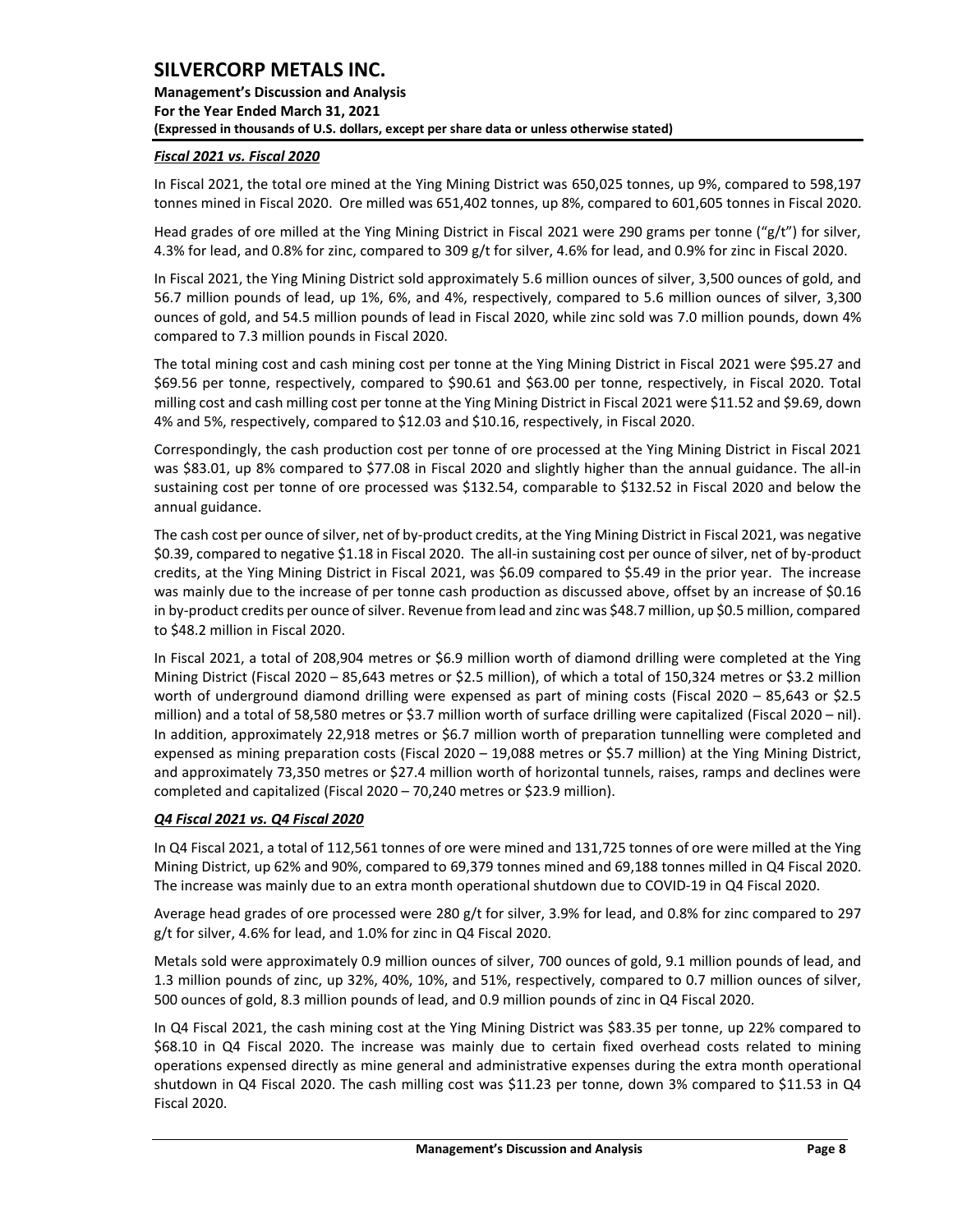### **Management's Discussion and Analysis For the Year Ended March 31, 2021 (Expressed in thousands of U.S. dollars, except per share data or unless otherwise stated)**

Correspondingly, the cash production cost per tonne of ore processed at the Ying Mining District in Q4 Fiscal 2021 was \$98.13, up 17% compared to \$83.59 in Q4 Fiscal 2020. The all-in sustaining cost per tonne of ore processed was \$155.14, down 21% compared to \$195.78 in Q4 Fiscal 2020. The decrease was mainly due to higher production output resulting in a lower per tonne fixed cost allocation.

In Q4 Fiscal 2021, the cash cost per ounce of silver and all in sustaining cost per ounce of silver, net of by-product credits, at the Ying Mining District were \$1.20 and \$10.00, respectively, compared to \$0.30 and \$11.86 in Q4 Fiscal 2020.

In Q4 Fiscal 2021, a total of approximately 40,438 metres or \$1.5 million worth of diamond drilling were completed at the Ying Mining District (Q4 Fiscal 2020 – 12,412 metres or \$0.4 million), of which approximately 32,551 metres or \$0.7 million worth of underground diamond drilling was expensed as part of mining costs (Q4 Fiscal 2020 – 12,412 metres or \$0.4 million) and approximately 7,887 metres or \$0.8 million worth of surface drilling were capitalized (Q4 Fiscal 2020 – nil). In addition, approximately 5,132 metres or \$1.1 million worth of preparation tunnelling were completed and expensed as part of mining costs (Q4 Fiscal 2020 – 1,810 metres or \$0.6 million), and approximately 9,414 metres or \$4.0 million worth of horizontal tunnels, raises, ramps, and declines were completed and capitalized (Q4 Fiscal 2020 – 7,979 metres or \$2.9 million).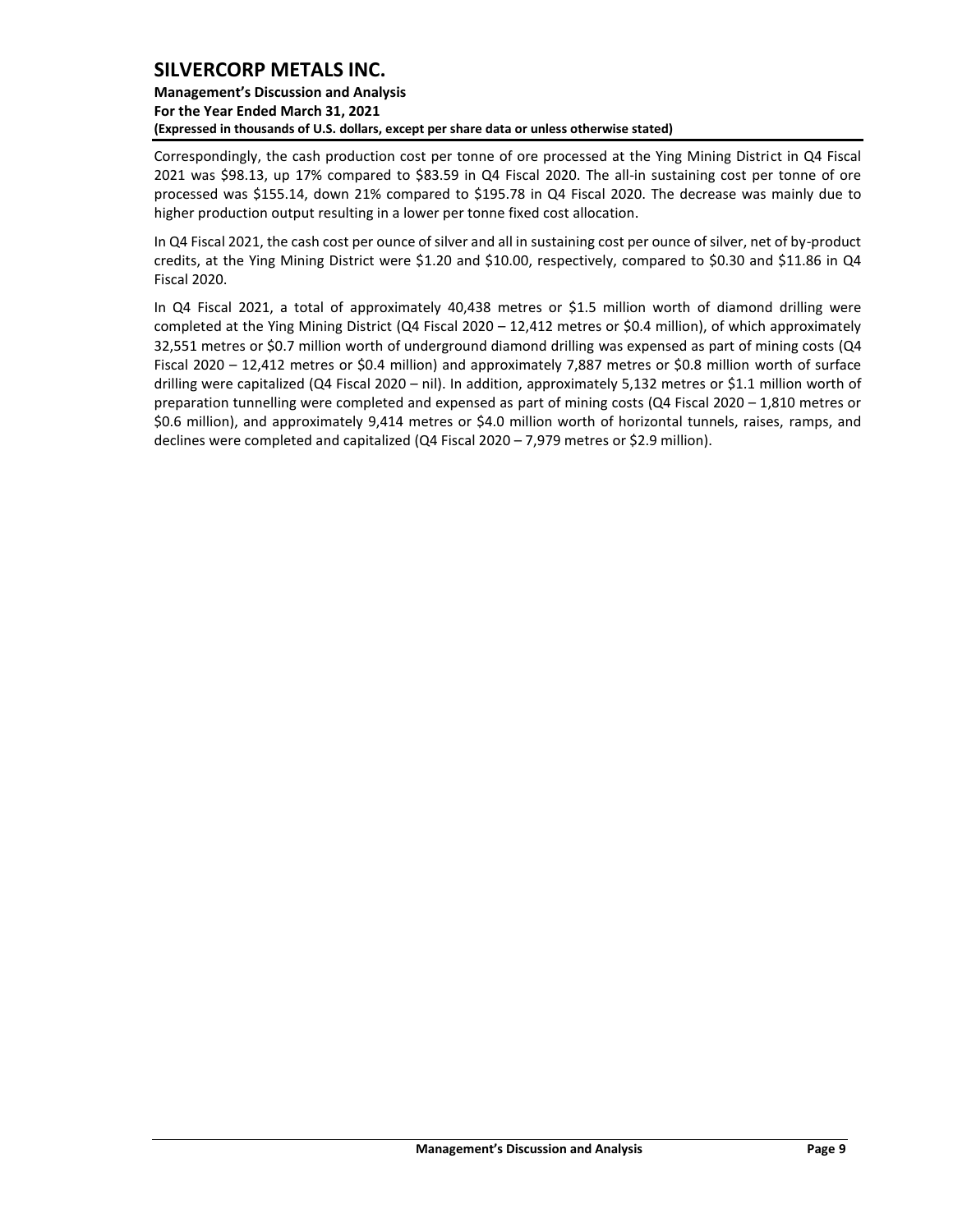### *(ii) GC Mine*

The following table summarizes the operational information at the GC Mine for the three months and the year ended March 31, 2021 and 2020:

| <b>GC Mine</b>                                                                       |         | Three months ended March 31, |                | Year ended March 31, |         |                |  |
|--------------------------------------------------------------------------------------|---------|------------------------------|----------------|----------------------|---------|----------------|--|
|                                                                                      | 2021    | 2020                         | <b>Changes</b> | 2021                 | 2020    | <b>Changes</b> |  |
| <b>Production Data</b>                                                               |         |                              |                |                      |         |                |  |
| <b>Mine Data</b>                                                                     |         |                              |                |                      |         |                |  |
| Ore Mined (tonne)                                                                    | 50,511  | 37,216                       | 36%            | 314,900              | 287,633 | 9%             |  |
| Ore Milled (tonne)                                                                   | 48,949  | 33,243                       | 47%            | 316,179              | 290,610 | 9%             |  |
|                                                                                      |         |                              |                |                      |         |                |  |
| <b>Head Grades</b>                                                                   |         |                              |                |                      |         |                |  |
| Silver (gram/tonne)                                                                  | 87      | 94                           | $-7%$          | 85                   | 97      | $-12%$         |  |
| Lead $(\%)$                                                                          | 1.7     | 1.8                          | -6%            | 1.7                  | 1.9     | $-11%$         |  |
| Zinc (%)                                                                             | 3.3     | 3.5                          | -6%            | 3.4                  | 3.3     | 3%             |  |
| <b>Recovery Rates</b>                                                                |         |                              |                |                      |         |                |  |
| Silver (%) *                                                                         | 81.9    | 80.7                         | 1%             | 82.5                 | 77.4    | 7%             |  |
| Lead $(\%)$                                                                          | 89.7    | 90.4                         | -1%            | 89.6                 | 89.3    | 0%             |  |
| Zinc (%)                                                                             | 88.2    | 87.7                         | 1%             | 88.2                 | 86.0    | 3%             |  |
| <b>Cost Data</b>                                                                     |         |                              |                |                      |         |                |  |
| + Mining cost per tonne of ore mined (\$)                                            | 53.53   | 35.09                        | 53%            | 47.68                | 46.40   | 3%             |  |
| Cash mining cost per tonne of ore mined (\$)                                         | 42.05   | 25.58                        | 64%            | 38.56                | 38.06   | 1%             |  |
| Depreciation and amortization charges per tonne of ore mined (\$)                    | 11.48   | 9.51                         | 21%            | 9.12                 | 8.34    | 9%             |  |
| Milling cost per tonne of ore milled (\$)<br>$\ddot{}$                               | 18.94   | 18.50                        | 2%             | 14.25                | 15.52   | -8%            |  |
| Cash milling cost per tonne of ore milled (\$)                                       | 16.51   | 16.36                        | 1%             | 12.88                | 13.85   | $-7%$          |  |
| Depreciation and amortization charges per tonne of ore milled (\$)                   | 2.43    | 2.14                         | 14%            | 1.37                 | 1.67    | -18%           |  |
|                                                                                      |         |                              |                |                      |         |                |  |
| Cash production cost per tonne of ore processed (\$)<br>$\ddot{}$                    | 58.56   | 41.94                        | 40%            | 51.44                | 51.91   | $-1%$          |  |
| All-in sustaining cost per tonne of ore processed (\$)<br>$\ddot{}$                  | 87.69   | 88.18                        | $-1%$          | 74.09                | 69.33   | 7%             |  |
| Cash cost per ounce of Silver, net of by-product credits (\$)<br>$\ddot{}$           | (12.80) | (10.03)                      | -28%           | (11.48)              | (7.65)  | -50%           |  |
| All-in sustaining cost per ounce of Silver, net of by-product credits (\$)<br>$^{+}$ | 0.52    | 8.31                         | $-94%$         |                      | 0.77    | $-100%$        |  |
| Concentrate inventory                                                                |         |                              |                |                      |         |                |  |
| Lead concentrate (tonne)                                                             | 167     | 45                           | 271%           | 167                  | 45      | 271%           |  |
| Zinc concentrate (tonne)                                                             | 253     | 90                           | 181%           | 253                  | 90      | 181%           |  |
| Sales Data                                                                           |         |                              |                |                      |         |                |  |
| <b>Metal Sales</b>                                                                   |         |                              |                |                      |         |                |  |
| Silver (in thousands of ounces)                                                      | 120     | 89                           | 35%            | 705                  | 699     | 1%             |  |
| Lead (in thousands of pounds)                                                        | 1,739   | 1,332                        | 31%            | 10,410               | 10,885  | -4%            |  |
| Zinc (in thousands of pounds)                                                        | 3,274   | 2,194                        | 49%            | 20,946               | 18,137  | 15%            |  |
| Revenue                                                                              |         |                              |                |                      |         |                |  |
| Silver (in thousands of \$)                                                          | 1,765   | 866                          | 104%           | 9,091                | 7,255   | 25%            |  |
| Lead (in thousands of \$)                                                            | 1,399   | 892                          | 57%            | 7,628                | 8,654   | $-12%$         |  |
| Zinc (in thousands of \$)                                                            | 3,138   | 1,094                        | 187%           | 15,895               | 10,869  | 46%            |  |
| Other (in thousands of \$)                                                           | (24)    | 327                          | -107%          | 641                  | 617     | 4%             |  |
|                                                                                      | 6,278   | 3,179                        | 97%            | 33,255               | 27,395  | 21%            |  |
| Average Selling Price, Net of Value Added Tax and Smelter Charges                    |         |                              |                |                      |         |                |  |
| Silver (\$ per ounce) **                                                             | 14.71   | 9.73                         | 51%            | 12.90                | 10.38   | 24%            |  |
| Lead (\$ per pound)                                                                  | 0.80    | 0.67                         | 19%            | 0.73                 | 0.80    | -9%            |  |
| Zinc (\$ per pound)                                                                  | 0.96    | 0.50                         | 92%            | 0.76                 | 0.60    | 27%            |  |

\* Silver recovery includes silver recovered in lead concentrate and silver recovered in zinc concentrate.

\*\* Silver in zinc concentrate is subjected to higher smelter and refining charges which lowers the net silver selling price.

+ Alternative Performance (Non-IFRS) measures, see section 12 for reconciliation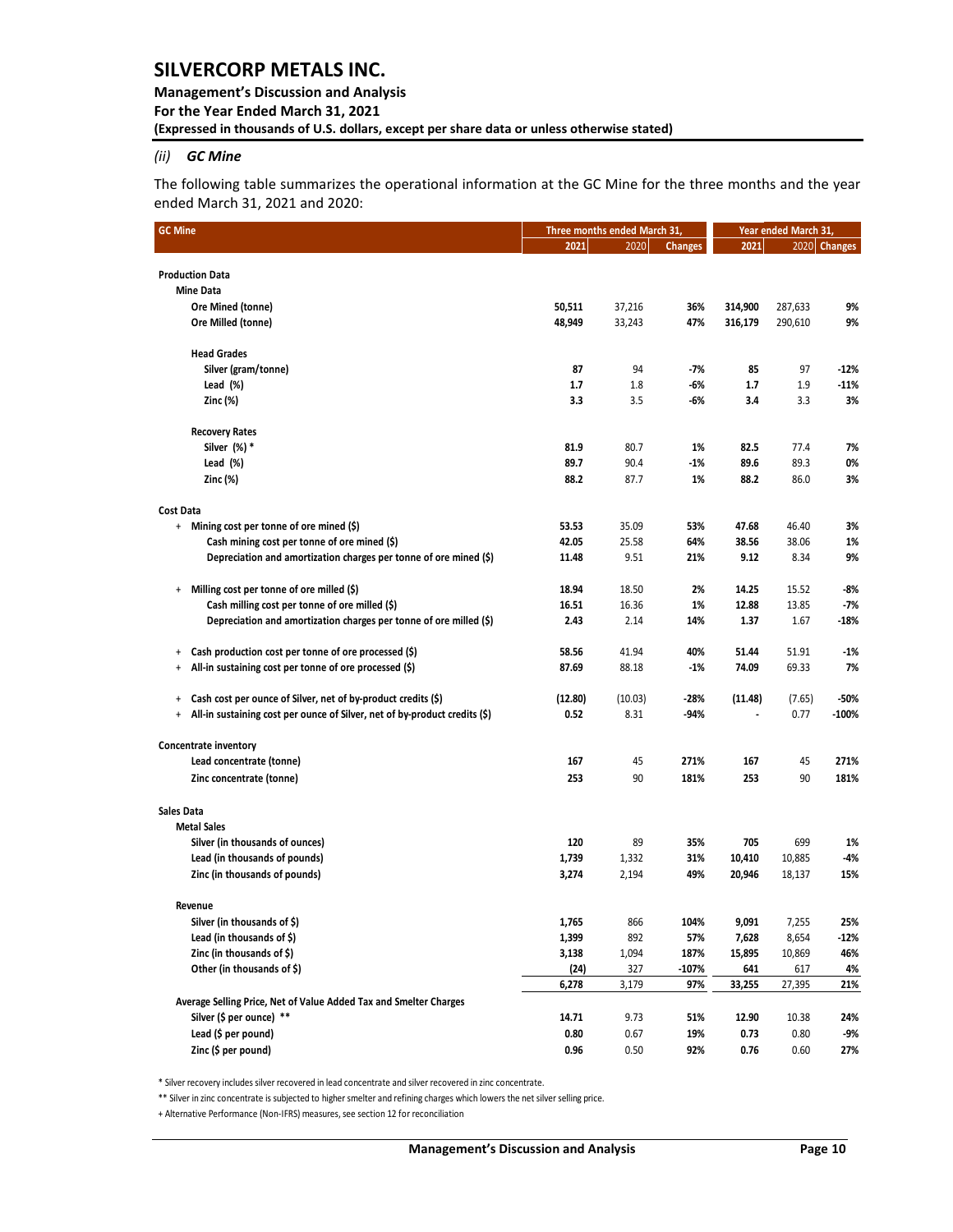### *Fiscal 2021 vs. Fiscal 2020*

In Fiscal 2021, the total ore mined at the GC Mine was 314,900 tonnes, up 9% compared to 287,633 tonnes in Fiscal 2020. Ore milled was 316,179 tonnes, up 9% compared to 290,610 tonnes in Fiscal 2020.

Average head grades of ore processed at the GC Mine were 85 g/t for silver, 1.7% for lead, and 3.4% for zinc compared to 97 g/t for silver, 1.9% for lead, and 3.3% for zinc in Fiscal 2020. Recovery rates for ore processed at the GC Mine were 82.5% for silver, 89.6% for lead, and 88.2% for zinc, compared to 77.4% for silver, 89.3% for lead, and 86.0% for zinc in Fiscal 2020.

In Fiscal 2021, the GC Mine sold 705 thousand ounces of silver, 10.4 million pounds of lead, and 20.9 million pounds of zinc, compared to 699 thousand ounces of silver, 10.9 million pounds of lead, and 18.1 million pounds of zinc in Fiscal 2020.

The total mining cost and cash mining cost at the GC Mine in Fiscal 2021 were \$47.68 and \$38.56 per tonne, respectively, a slight increase of 3% and 1%, respectively, compared to \$46.40 and \$38.06 per tonne in Fiscal 2020. Total milling cost and cash milling cost per tonne at the GC Mine were \$14.25 and \$12.88, down 8% and 7%, respectively, compared to \$15.52 and \$13.85 in Fiscal 2020.

Correspondingly, the cash production cost per tonne of ore processed at the GC Mine in Fiscal 2021 was \$51.44, down 1% compared to \$51.91 in Fiscal 2020. The all-in sustaining production cost per tonne of ore processed was \$74.09, up 7%, compared to \$69.33 in Fiscal 2020.The increase was mainly due to an increase of \$1.8 million in sustaining capital expenditures.

The cash cost per ounce of silver, net of by-product credits, at the GC Mine, was negative \$11.48, compared to negative \$7.65 in the prior year. The all-in sustaining cost per ounce of silver, net of by-product credits, was \$nil compared to \$0.77 Fiscal 2020. The improvement was mainly due to an increase of \$5.47 in by-product credits per ounce of silver, offset by an increase of 7% in all-in sustaining production cost per tonne of ore processed as discussed above.

In Fiscal 2021, approximately 45,996 metres or \$1.8 million worth of underground diamond drilling (Fiscal 2020 – 22,513 metres or \$1.0 million) and 11,719 metres or \$2.2 million worth of tunnelling (Fiscal 2020 – 19,315 metres or \$4.6 million) were completed and expensed as mining preparation costs at the GC Mine. In addition, approximately 11,871 metres or \$3.9 million of tunnels, raises, ramps, and declines were completed and capitalized (Fiscal 2020 – 3,327 metres or \$2.4 million).

#### *Q4 Fiscal 2021 vs. Q4 Fiscal 2020*

In Q4 Fiscal 2021, a total of 50,511 tonnes of ore were mined and 48,949 tonnes were milled at the GC Mine, up 36% and 47%, respectively, compared to 37,216 tonnes mined and 33,243 tonnes milled in Q4 Fiscal 2020. The increase was mainly due to an extra one-month operational shutdown due to COVID-19 in Q4 Fiscal 2020.

Average head grades of ore milled were 87 g/t for silver, 1.7% for lead, and 3.3% for zinc compared to 94 g/t for silver, 1.8% for lead, and 3.5% for zinc in Q4 Fiscal 2020.

Metals sold were approximately 120 thousand ounces of silver, 1.7 million pounds of lead, and 3.3 million pounds of zinc, up 35%, 31%, and 49%, respectively, compared to 89 thousand ounces of silver, 1.3 million pounds of lead, and 2.2 million pounds of zinc in Q4 Fiscal 2020.

The cash mining cost at the GC Mine was \$42.05 per tonne, up 64% compared to \$25.58 per tonne in Q4 Fiscal 2020. The increase was mainly due to some fixed overhead costs related to mining operations expensed directly as mine general and administration expenses during the extra month's operational shutdown in Q4 Fiscal 2020. The cash milling cost was \$16.51 per tonne, up 1% compared to \$16.36 in Q4 Fiscal 2020. Correspondingly, the cash production cost per tonne increased by 40% to \$58.56 from \$41.94 in Q4 Fiscal 2020. The all-in sustaining production cost per tonne of ore processed was \$87.69, down 1%, compared to \$88.18 in Q4 Fiscal 2020.

The cash cost per ounce of silver and all-in sustaining cost per ounce of silver, net of by-product credits, at the GC Mine, in Q4 Fiscal 2021, were negative \$12.80 and \$0.52, respectively, compared to negative \$10.03 and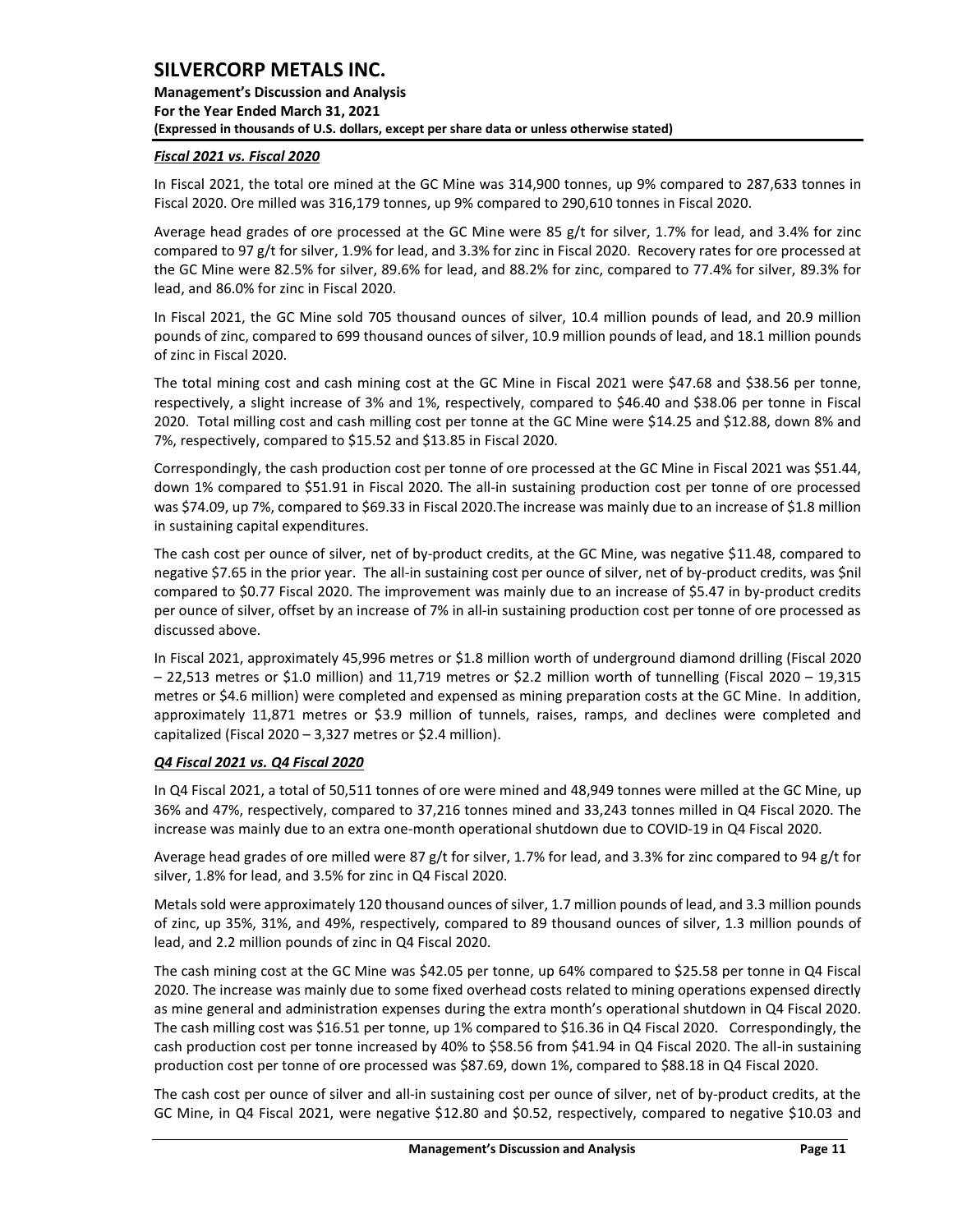### **Management's Discussion and Analysis For the Year Ended March 31, 2021 (Expressed in thousands of U.S. dollars, except per share data or unless otherwise stated)**

\$8.31 in Q4 Fiscal 2020. The improvement was mainly due to an increase of \$11.62 in by-product credits per ounce of silver, offset by the increase in cash production cost and all-in production cost per tonne of ore processed as discussed above. Revenue from lead and zinc was \$4.5 million, up \$2.5 million, compared to \$2.0 million in Q4 Fiscal 2020.

In Q4 Fiscal 2021, approximately 9,021 metres or \$0.2 million worth of underground diamond drilling (Q4 Fiscal 2020 – 2,200 metres or \$0.1 million) and 1,883 metres or \$0.4 million of tunnelling (Q4 Fiscal 2020 – 353 metres or \$0.1 million) were completed and expensed as mining preparation costs at the GC Mine. In addition, approximately 1,389 metres or \$0.6 million of horizontal tunnels, raises, and declines were completed and capitalized (Q4 Fiscal 2020 – 1,851 metres or \$1.4 million).

#### *(iii) BYP Mine*

The BYP Mine was placed on care and maintenance in August 2014 due to required capital upgrades to sustain its ongoing production and the market environment. In Fiscal 2021, the Company sold all remaining gold concentrate inventories, containing approximately 1,200 ounces of gold, that had been produced by the mine before it was placed on care and maintenance.

The Company is carrying out activities to apply for a new mining license, but the process has taken longer than expected. No guarantee can be given that the new mining license for the BYP Mine will be issued, or if it is issued, that it will be issued under reasonable operational and/or financial terms, or in a timely manner, or that the Company will be in a position to comply with all conditions that are imposed.

#### **(c) Comparison of Fiscal 2021 Results with Fiscal 2021 Guidance**

(i) Production and Production Costs

The following table sets out the actual annual ore processed, metal production, cash production cost, and all-in sustaining production costs in Fiscal 2021 compared to the Fiscal 2021 production guidance provided in February 2020:

|                                   |                   |               | <b>Head grades</b> |             |               | <b>Metal production</b> |               | <b>Production costs</b> |                 |  |
|-----------------------------------|-------------------|---------------|--------------------|-------------|---------------|-------------------------|---------------|-------------------------|-----------------|--|
|                                   | Ore processed     | <b>Silver</b> | Lead               | Zinc        | <b>Silver</b> | Lead                    | <b>Zinc</b>   | Cash cost               | <b>AISC</b>     |  |
|                                   | (tonnes)          | (g/t)         | (%)                | (%)         | (Koz)         | (Klbs)                  | (Klbs)        | (S/t)                   | (5/t)           |  |
| <b>Fiscal 2021 Actual Results</b> |                   |               |                    |             |               |                         |               |                         |                 |  |
| <b>Ying Mining District</b>       | 651.402           | 290           | 4.3                | 0.8         | 5,615         | 57,886                  | 6,916         | 83.01                   | 132.54          |  |
| <b>GC Mine</b>                    | 316.179           | 85            | 1.7                | 3.4         | 716           | 10.544                  | 21.096        | 51.44                   | 74.09           |  |
| Consolidated                      | 967,581           | 223           | 3.4                | 1.7         | 6,330         | 68.430                  | 28,013        | 72.71                   | 128.20          |  |
|                                   |                   |               |                    |             |               |                         |               |                         |                 |  |
| Fiscal 2021 Guidance              |                   |               |                    |             |               |                         |               |                         |                 |  |
| <b>Ying Mining District</b>       | 640.000 - 660.000 | 292           | 4.3                | 0.9         | 5,600-5,800   | 56.600-58.000           | 7.000-8.000   | 74.7-82.5               | $133.5 - 140.5$ |  |
| GC Mine                           | 290.000 - 310.000 | 96            | 1.7                | 3.3         | 600-700       | 9.500-10.500            | 17.500-18.700 | 52.2-57.5               | $78.5 - 82.9$   |  |
| Consolidated                      | 930.000 - 970.000 | 229-231       | $3.5 - 3.5$        | $1.6 - 1.7$ | 6.200-6.500   | 66.100-68.500           | 24.500-26.700 | 66.6-73.6               | 122.6-135.5     |  |

On consolidated basis, ore processed and silver and lead production were in line with the annual guidance while zinc production was above the high end of the annual guidance. The cash production cost and all-in sustaining production cost per tonne of ore processed were also in line with the annual guidance.

At the Ying Mining District, ore processed and silver and lead production were in line with the annual guidance, while zinc production was 1% below 7.0 million pounds, the low end of the annual guidance. The all-in sustaining production cost per tonne of ore processed was 1% below the low end of the annual guidance, while the per tonne cash production cost was 1% above \$82.5, the high end of the annual guidance.

At the GC Mine, silver, lead and zinc production were all above the high end of the annual guidance by 2%, 1% and 13%, respectively, as the ore processed was 2% above the high end of the annual guidance and the zinc head grade was better than the forecast. The per tonne cash production cost and all-in sustaining production cost were 1% and 6%, respectively, below the low end of the annual guidance.

(ii) Development and Capital Expenditures

The following table summarizes the development work and capitalized expenditures in Fiscal 2021 compared to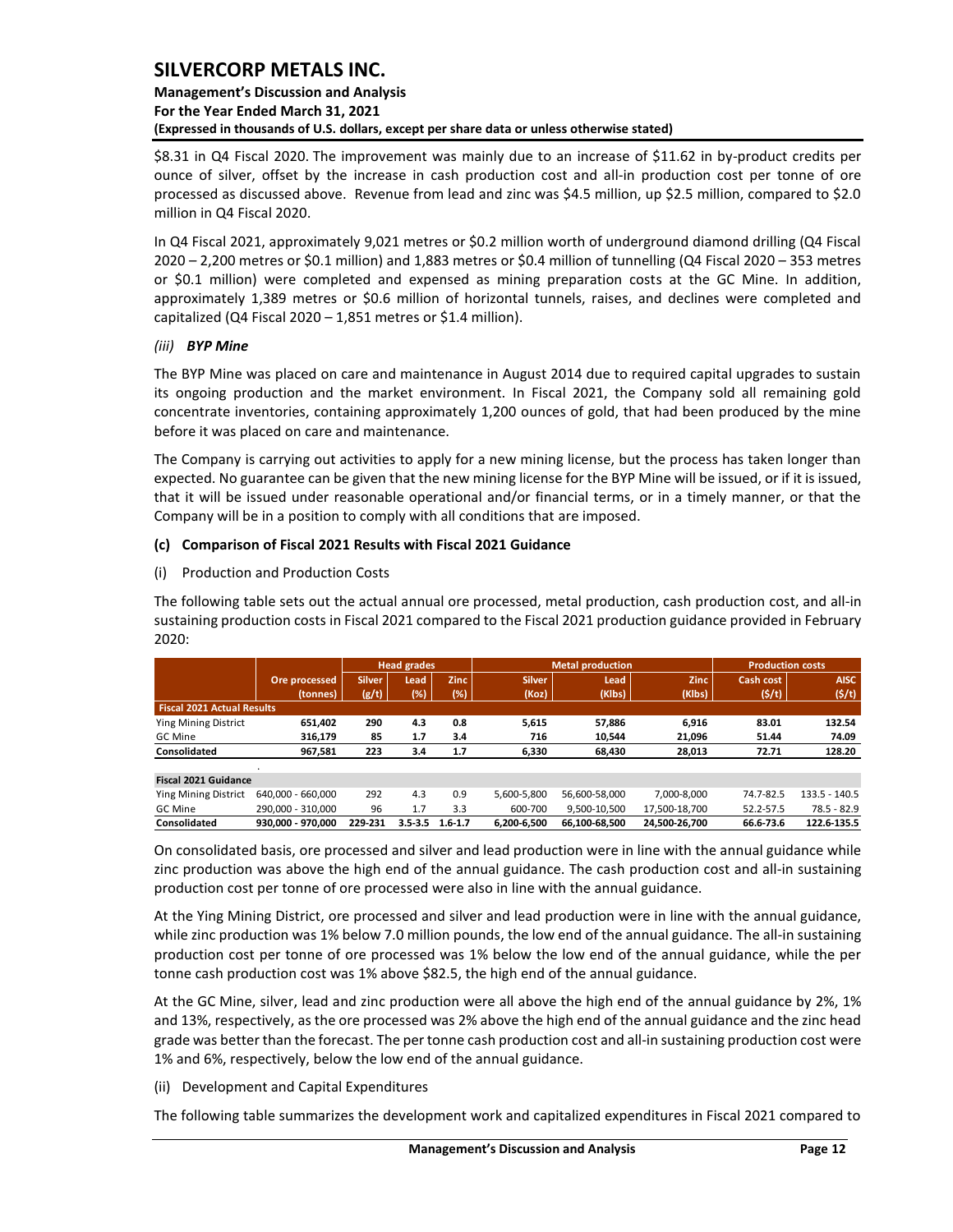### **Management's Discussion and Analysis**

**For the Year Ended March 31, 2021**

**(Expressed in thousands of U.S. dollars, except per share data or unless otherwise stated)** 

the Fiscal 2021 Guidance.

|                                                                                                                                                                                                                                                                                                                                                                                                                                                                                                                                                                                                                                                                |                                        |    |                         |        |                        |                            | <b>Capitalized Development and Expenditures</b> |                            |                 |                        |                   |                                    |    |                 |
|----------------------------------------------------------------------------------------------------------------------------------------------------------------------------------------------------------------------------------------------------------------------------------------------------------------------------------------------------------------------------------------------------------------------------------------------------------------------------------------------------------------------------------------------------------------------------------------------------------------------------------------------------------------|----------------------------------------|----|-------------------------|--------|------------------------|----------------------------|-------------------------------------------------|----------------------------|-----------------|------------------------|-------------------|------------------------------------|----|-----------------|
|                                                                                                                                                                                                                                                                                                                                                                                                                                                                                                                                                                                                                                                                |                                        |    |                         |        | <b>Exploration and</b> |                            |                                                 | <b>Surface Exploration</b> |                 | <b>Equipment &amp;</b> |                   | Total                              |    |                 |
|                                                                                                                                                                                                                                                                                                                                                                                                                                                                                                                                                                                                                                                                |                                        |    | <b>Ramp Development</b> |        |                        | <b>Development Tunnels</b> |                                                 |                            | <b>Drilling</b> |                        | <b>Facilities</b> |                                    |    |                 |
|                                                                                                                                                                                                                                                                                                                                                                                                                                                                                                                                                                                                                                                                | (Metres) S Thousand)                   |    |                         |        |                        | (Metres)   (\$ Thousand)   | (Metres) (\$ Thousand)                          |                            |                 |                        | (\$Thousand)      | (Metres)                           |    | (\$Thousand)    |
| <b>Fiscal 2021 Actual Results</b>                                                                                                                                                                                                                                                                                                                                                                                                                                                                                                                                                                                                                              |                                        |    |                         |        |                        |                            |                                                 |                            |                 |                        |                   |                                    |    |                 |
| Ying Mining District                                                                                                                                                                                                                                                                                                                                                                                                                                                                                                                                                                                                                                           | 9,060                                  | \$ | 5,752                   | 64,290 | -\$                    | 21,701                     | 58,580                                          | -\$                        | 3,685           | -\$                    | 5,426             | 73,350                             | \$ | 36,564          |
| GC Mine                                                                                                                                                                                                                                                                                                                                                                                                                                                                                                                                                                                                                                                        | 1,086                                  |    | 816                     | 10,785 |                        | 3,074                      |                                                 |                            |                 |                        | 689               | 11,871                             |    | 4,579           |
| Corporate + other<br>Consolidated                                                                                                                                                                                                                                                                                                                                                                                                                                                                                                                                                                                                                              | $\qquad \qquad \blacksquare$<br>10,146 | \$ | 6,568                   | 75,075 | \$                     | 117<br>24,892              | 58,580                                          | \$                         | 3,685           | \$                     | 4,296<br>10,411   | $\overline{\phantom{a}}$<br>85,221 | \$ | 4,413<br>45,556 |
|                                                                                                                                                                                                                                                                                                                                                                                                                                                                                                                                                                                                                                                                |                                        |    |                         |        |                        |                            |                                                 |                            |                 |                        |                   |                                    |    |                 |
| <b>Fiscal 2021 Guidance</b>                                                                                                                                                                                                                                                                                                                                                                                                                                                                                                                                                                                                                                    |                                        |    |                         |        |                        |                            |                                                 |                            |                 |                        |                   |                                    |    |                 |
| Ying Mining District                                                                                                                                                                                                                                                                                                                                                                                                                                                                                                                                                                                                                                           | 6,700                                  | \$ | 5,500                   | 81,300 | \$                     | 26,900                     | ÷,                                              | \$                         |                 | \$                     | 4,600             | 88,000                             | \$ | 37,000          |
| GC Mine                                                                                                                                                                                                                                                                                                                                                                                                                                                                                                                                                                                                                                                        | 1,600                                  |    | 1,400                   | 11,000 |                        | 3,200                      |                                                 |                            |                 |                        | 800               | 12,600                             |    | 5,400           |
| Consolidated                                                                                                                                                                                                                                                                                                                                                                                                                                                                                                                                                                                                                                                   | 8,300                                  | \$ | 6,900                   | 92,300 | \$                     | 30,100                     |                                                 | \$                         |                 | \$                     | 5,400             | 100,600                            | \$ | 42,400          |
| On a consolidated basis, the Company incurred a total of \$45.6 million in capital expenditures in Fiscal 2021,<br>approximately \$3.2 million above the annual guidance, driven primarily by \$4.0 million, item that was not<br>included in the annual guidance, to construct a 1,000,000 tonne per year aggregate plant, to crush and recycle<br>the waste rock from the Ying Mining District.                                                                                                                                                                                                                                                              |                                        |    |                         |        |                        |                            |                                                 |                            |                 |                        |                   |                                    |    |                 |
| Capital expenditures at the Ying Mining District and GC Mine were below the annual guidance. In Fiscal 2021, the<br>Company commenced extensive drilling programs at the Ying Mining District with two main objectives: i) areas<br>with existing development and access are being re-examined to potentially define additional resources and<br>reserves, which led to a reduction of 17,010 metres or \$5.0 million worth of exploration and development<br>tunneling in Fiscal 2021, and ii) areas which may have been overlooked for potential gold mineralization are being<br>tested for different alteration styles from the typical silver-lead zones. |                                        |    |                         |        |                        |                            |                                                 |                            |                 |                        |                   |                                    |    |                 |
| (d) La Yesca Acquisition                                                                                                                                                                                                                                                                                                                                                                                                                                                                                                                                                                                                                                       |                                        |    |                         |        |                        |                            |                                                 |                            |                 |                        |                   |                                    |    |                 |
| In December 2020, the Company and its subsidiary, New Infini Silver Inc. ("New Infini"), entered into a framework<br>agreement (the "Agreement") with various arm's length vendors (the "Vendors"), whereby New Infini agreed to<br>acquire a 100% interest in the La Yesca silver project ("La Yesca") through the indirect purchase of all of the issued<br>and outstanding shares of Infini Resources, S.A. de C.V., a Mexican company which owns La Yesca.                                                                                                                                                                                                 |                                        |    |                         |        |                        |                            |                                                 |                            |                 |                        |                   |                                    |    |                 |
| La Yesca is a silver-polymetallic, epithermal-type project located approximately 100 kilometres ("km") (185 km<br>by road) northwest of Guadalajara, the second-largest city in Mexico. The concessions comprising La Yesca cover<br>an area of approximately 47.7 km <sup>2</sup> . In total, 7,649 metres from 25 drill holes have previously been completed, all<br>of which intersected mineralization.                                                                                                                                                                                                                                                    |                                        |    |                         |        |                        |                            |                                                 |                            |                 |                        |                   |                                    |    |                 |
| Agreement details are summarized as follows:                                                                                                                                                                                                                                                                                                                                                                                                                                                                                                                                                                                                                   |                                        |    |                         |        |                        |                            |                                                 |                            |                 |                        |                   |                                    |    |                 |
| In December 2020, Silvercorp's 100%-owned subsidiary, New Infini, acquired a 100% interest in Infini<br>SA, a Mexican corporation which holds a 100% interest in the La Yesca project, for a \$9.25 million cash<br>payment and a 45% interest in New Infini shares to the Vendors;                                                                                                                                                                                                                                                                                                                                                                            |                                        |    |                         |        |                        |                            |                                                 |                            |                 |                        |                   |                                    |    |                 |
| Of the cash payment of \$9.25 million, Silvercorp provided \$7.57 million and a group of Silvercorp's<br>٠<br>directors, officers, employees, and consultants (the "Management Team") provided \$1.68 million in<br>return for their interests of 45% and 10%, respectively, in New Infini;                                                                                                                                                                                                                                                                                                                                                                    |                                        |    |                         |        |                        |                            |                                                 |                            |                 |                        |                   |                                    |    |                 |
| Through New Infini, Silvercorp assumed management and control of Infini SA, and became the operator<br>$\bullet$<br>of La Yesca;                                                                                                                                                                                                                                                                                                                                                                                                                                                                                                                               |                                        |    |                         |        |                        |                            |                                                 |                            |                 |                        |                   |                                    |    |                 |
| Upon closing of the Agreement, New Infini paid \$8.25 million and issued 45% in New Infini shares to the<br>$\bullet$<br>Vendors;                                                                                                                                                                                                                                                                                                                                                                                                                                                                                                                              |                                        |    |                         |        |                        |                            |                                                 |                            |                 |                        |                   |                                    |    |                 |
| Within 90 days of closing of the Agreement, New Infini would make a second cash payment of \$1.0<br>$\bullet$<br>million, less any liabilities, as contemplated under the Agreement; and                                                                                                                                                                                                                                                                                                                                                                                                                                                                       |                                        |    |                         |        |                        |                            |                                                 |                            |                 |                        |                   |                                    |    |                 |
| A "Discovery Payment" of up to \$30.0 million, calculated on the basis of \$0.20 per ounce of silver                                                                                                                                                                                                                                                                                                                                                                                                                                                                                                                                                           |                                        |    |                         |        |                        |                            |                                                 |                            |                 |                        |                   |                                    |    |                 |

### **(d) La Yesca Acquisition**

- In December 2020, Silvercorp's 100%-owned subsidiary, New Infini, acquired a 100% interest in Infini SA, a Mexican corporation which holds a 100% interest in the La Yesca project, for a \$9.25 million cash payment and a 45% interest in New Infini shares to the Vendors;
- Of the cash payment of \$9.25 million, Silvercorp provided \$7.57 million and a group of Silvercorp's directors, officers, employees, and consultants (the "Management Team") provided \$1.68 million in return for their interests of 45% and 10%, respectively, in New Infini;
- Through New Infini, Silvercorp assumed management and control of Infini SA, and became the operator of La Yesca;
- Upon closing of the Agreement, New Infini paid \$8.25 million and issued 45% in New Infini shares to the Vendors;
- Within 90 days of closing of the Agreement, New Infini would make a second cash payment of \$1.0 million, less any liabilities, as contemplated under the Agreement; and
-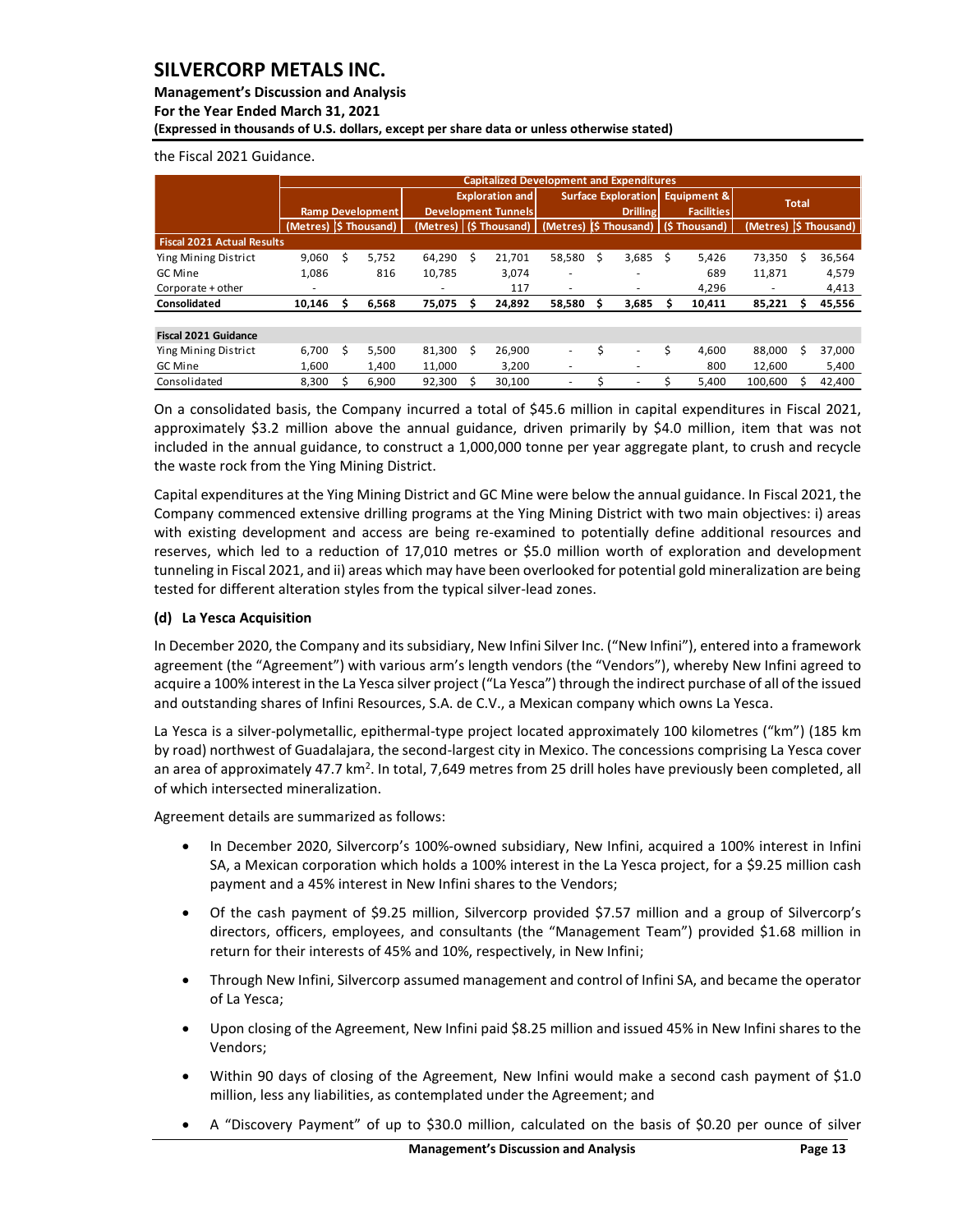### **Management's Discussion and Analysis For the Year Ended March 31, 2021 (Expressed in thousands of U.S. dollars, except per share data or unless otherwise stated)**

resources as defined by National Instrument 43-101 Standards of Disclosure for Mineral Projects, paid by New Infini to the Vendors, subject to certain permitting considerations.

In January 2021, New Infini completed a private placement and raised \$4.0 million by issuing 8,000,000 shares of New Infini at \$0.50 per share The Company purchased an additional 3,000,000 shares for \$1.5 million. As at March 31, 2021, New Infini had a total of 48,000,000 shares issued and outstanding, of which the Company owned 21,000,000 shares or 43.75%, the Vendors owned 18,600,000 shares or 38.75%, and the Management Team had 8,400,000 shares or 17.5%.

#### **(e) Zhonghe Silver Project Acquisition**

On December 17, 2020, the Company, through its subsidiary, Henan Found, won an online auction to acquire the exploration rights to the Zhonghe Silver Project (the "Zhonghe Project") from the Henan provincial government. The Zhonghe Project covers an area of 4.96 square km, approximately 50 km (75 km by road) northeast of the Company's Ying Mining District, also located in Luoning County. The final winning bid submitted by the Company was approximately \$76.0 million (RMB¥495.0 million) (the "Purchase Price").

Based on the current regulations, 20% of the Purchase Price, approximately \$15.2 million, is required to be paid upon the execution of a formal mineral rights transfer contract (the "Transfer Contract") with the Department of Natural Resources of Henan Province. The balance of the Purchase Price is due only if the exploration rights to the Zhonghe Project are converted into a mining license and shall be paid annually over the duration of the term of the mining license.

The execution of the Transfer Contract is pending the national security clearance by the relevant Chinese authorities.

#### <span id="page-14-0"></span>**5. Fiscal 2022 Operating Outlook**

The Company reiterates its Fiscal 2022 production guidance previously announced in the Company's newsrelease dated February 05, 2021.

#### **(a) Production and Cash Cost Guidance**

The Company continues to expect production of approximately 960,000 – 1,010,000 tonnes of ore, yielding 6.4 million to 6.7 million ounces of silver, 65.7 million to 68.9 million pounds of lead, and 26.9 million to 28.5 million pounds of zinc. Fiscal 2022 production guidance represents an anticipated increase of approximately 3% in silver production, and 7% to 10% in zinc production compared to the Fiscal 2021 guidance. In Fiscal 2022, lead production is expected to be similar to the current Fiscal 2021 guidance.

|                             |                   |               | <b>Head grades</b> |      |               | <b>Metal production</b> | <b>Production costs</b> |               |                 |
|-----------------------------|-------------------|---------------|--------------------|------|---------------|-------------------------|-------------------------|---------------|-----------------|
| Ore processed               |                   | <b>Silver</b> | Lead               | Zinc | <b>Silver</b> | Lead                    | Zinc                    | Cash cost*    | AISC*           |
|                             | (tonnes)          | (g/t)         | (%)                | (%)  | (Moz)         | (Mlbs)                  | (Mlbs)                  | (S/t)         | (5/t)           |
| <b>Ying Mining District</b> | 670,000-700,000   | 284           | 4.2                | 0.9  | 57-59         | $57.2 - 59.8$           | $7.8 - 8.1$             | $87.1 - 91.7$ | $134.2 - 141.2$ |
| GC Mine                     | 290.000-310.000   | 86            | 1.5                | 3.6  | $0.6 - 0.7$   | $8.5 - 9.1$             | 19.1 - 20.4             | $55.7 - 59.6$ | $81.3 - 85.6$   |
| <b>Consolidated</b>         | 960,000-1,010,000 | 223           | 3.3                | 1.7  | $6.3 - 6.6$   | 65.7 - 68.9             | $26.9 - 28.5$           | 77.7 - 82.6   | $130.7 - 141.7$ |

The following summarizes the Company's production and cash cost guidance for Fiscal 2022.

*\*Both AISC and cash costs are non-IFRS measures. AISC refers to all-in sustaining costs per tonne of ore processed. Cash costs refer to cash production costs per tonne of ore processed. Foreign exchange rates assumptions used are: US\$1 = CAD\$1.30, US\$1 = RMB¥6.50.*

#### **(b) Development and Capital Expenditures**

In Fiscal 2022, the total capital expenditures at the Ying Mining District and the GC Mine are estimated at \$38.2 million, including plans to i) complete 6,600 metres of ramp development tunneling at estimated capitalized expenditures of \$5.6 million; ii) complete 62,500 metres of exploration and other development tunneling at estimated capitalized expenditures of \$21.8 million, iii) complete 50,000 metres of surface diamond drilling at estimated capital expenditures of \$3.5 million, and iv) spend \$7.3 million on equipment and facilities. The Company also plans to complete and expense 33,600 metres of mining preparation tunneling and 206,900 metres of underground diamond drilling. The table below summarizes the work plan and estimated capital expenditures at the Ying Mining District and the GC Mine for Fiscal 2022.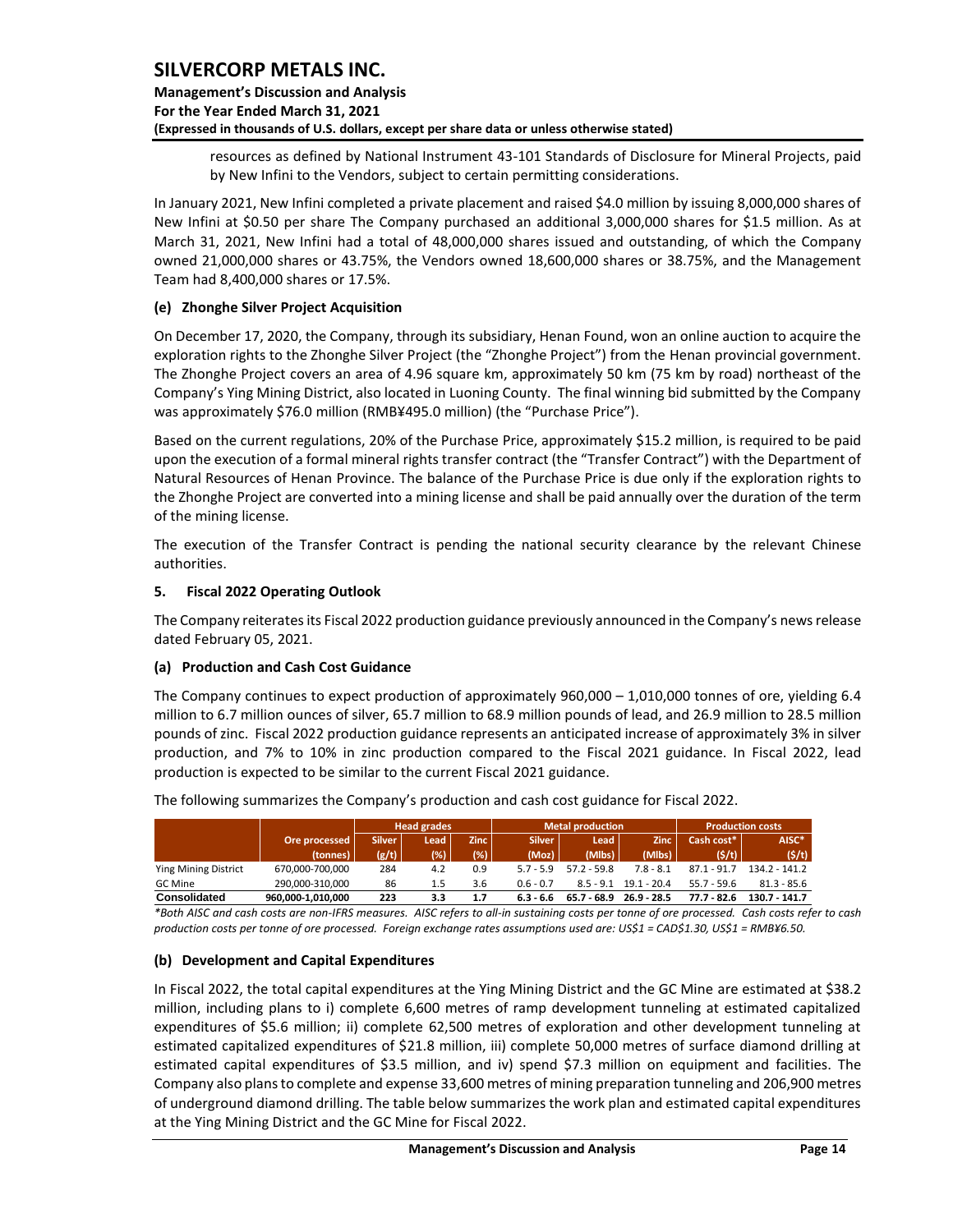#### **Management's Discussion and Analysis**

**For the Year Ended March 31, 2021**

**(Expressed in thousands of U.S. dollars, except per share data or unless otherwise stated)** 

|                             |          |                         | <b>Expensed</b>        |                            |                                         |                                 |     |                             |                 |                         |
|-----------------------------|----------|-------------------------|------------------------|----------------------------|-----------------------------------------|---------------------------------|-----|-----------------------------|-----------------|-------------------------|
|                             |          |                         |                        |                            |                                         |                                 |     |                             | <b>Mining</b>   |                         |
|                             |          |                         | <b>Exploration and</b> |                            | <b>Surface Exploration</b><br>Equipment |                                 |     |                             |                 | Preparation Underground |
|                             |          | <b>Ramp Development</b> |                        | <b>Development Tunnels</b> |                                         | & Facilities<br><b>Drilling</b> |     | <b>Total</b>                | <b>Tunnnels</b> | driling                 |
|                             | (Metres) | $(S$ Million)           | (Metres)               | (\$ Million)               |                                         | (Metres) (\$ Million)           |     | (\$ Million)   (\$ Million) | (Metres)        | (Metres)                |
| <b>Ying Mining District</b> | 6,100    | 5.2                     | 52.200                 | 18.8                       | 50.000                                  | 3.5                             | 6.3 | 33.8                        | 23.400          | 148,400                 |
| <b>GC</b> Mine              | 500      | 0.4                     | 10,300                 | 3.0                        |                                         |                                 | 1.0 | 4.4                         | 10.200          | 58,500                  |
| Total                       | 6.600    | 5.6                     | 62.500                 | 21.8                       | 50.000                                  | 3.5                             | 7.3 | 38.2                        | 33.600          | 206.900                 |

#### **(c) Other Development Plans**

In Fiscal 2022, the Company plans to commence a Phase I 10,000 metre drilling program at the Las Yesca Silver Project at an estimated cost of \$3.3 million. The Company has applied for the necessary drilling permits from the respective Mexican government agencies and is awaiting approval.

The Company plans to initiate an extensive drilling campaign at the Zhonghe Project. The Company will formalize the plan and provide an update on the cost estimates with respect to the Zhonghe Project once the mineral rights transfer contract is executed.

The Company is in the process of applying for permits to build a third tailings facility near the existing tailings facilities at the Ying Mining District. The Company is also considering plans to expand the current milling capacity or build a new mill for future production expansion at the Ying Mining District. There is potential to consolidate mineral properties near the Ying Mining District, and to process ore from Zhonghe Project during its development stage. The Company will provide further updates when plans and cost estimates are formalized.

#### <span id="page-15-0"></span>**6. Investment in Associates**

#### **(a) New Pacific Metals Corp. ("NUAG")**

NUAG is a Canadian public company listed on the TSX Exchange (symbol: NUAG). NUAG is a related party of the Company by way of two common directors and one officer, and the Company accounts for its investment in NUAG using the equity method as it is able to exercise significant influence over the financial and operating policies of NUAG.

On June 9, 2020, the Company participated in an underwritten offering of common shares of NUAG and acquired an additional 1,320,710 common shares of NUAG for a cost of \$5.8 million.

On July 22, 2020, NUAG announced the spin-out by way of a plan of arrangement (the "Arrangement") of its then wholly-owned subsidiary, WHG, which owns 100% owned of the Skukum Gold Project (formerly "Tagish Lake Gold Project") located in Yukon, Canada. Upon completion of the Arrangement on November 18, 2020, NUAG and WHG became two separate entities, and NUAG distributed all of the WHG common shares held by NUAG to its shareholders on a pro rata basis. WHG common shares were listed on the TSX Venture Exchange.

As at March 31, 2021, the Company owned 43,917,216 common shares of NUAG (March 31, 2020 – 42,596,506), representing an ownership interest of 28.6% (March 31, 2020 – 28.8%). The summary of the investment in NUAG common shares and its market value as at the respective balance sheet dates are as follows: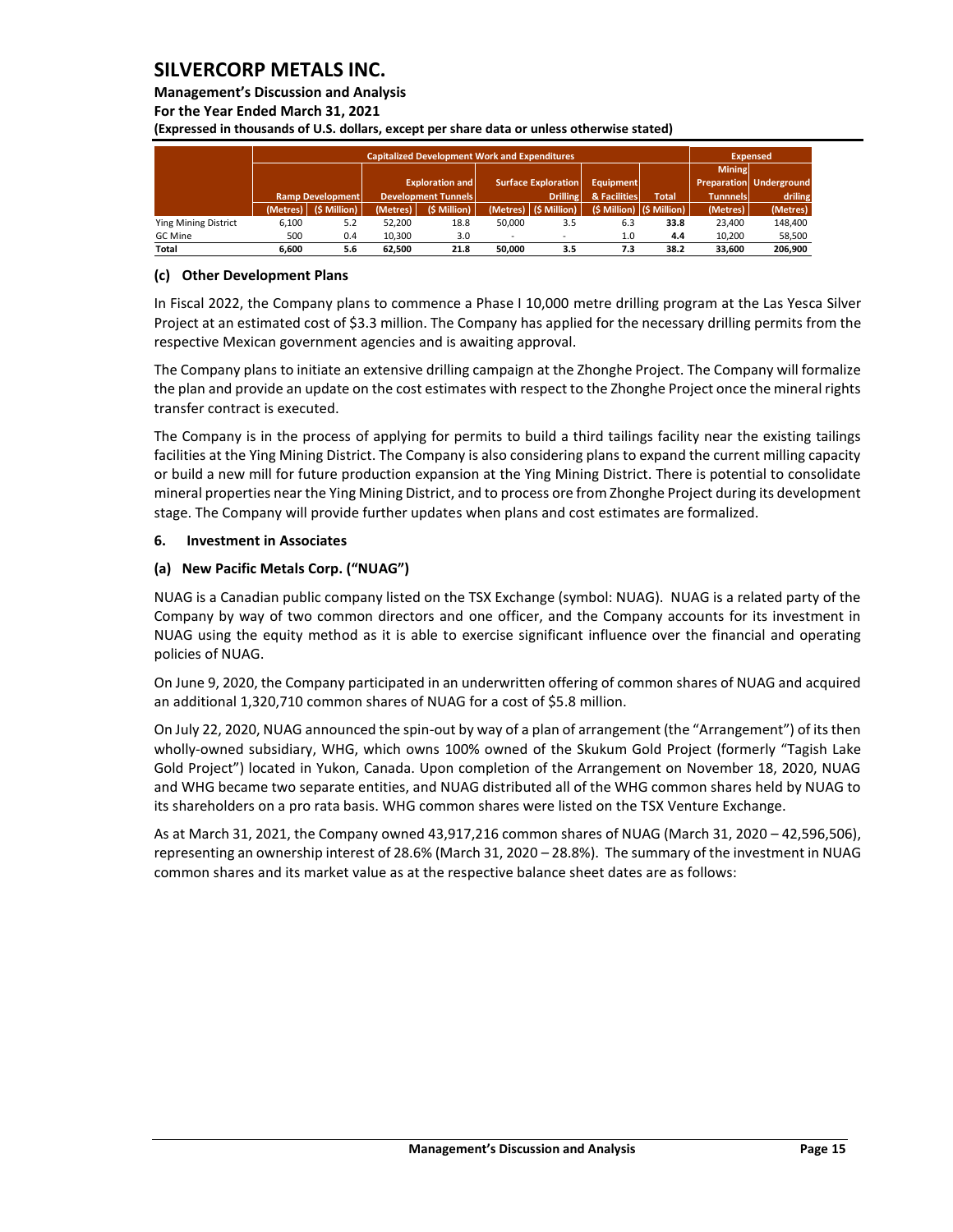### **Management's Discussion and Analysis**

**For the Year Ended March 31, 2021**

**(Expressed in thousands of U.S. dollars, except per share data or unless otherwise stated)** 

|                                                 |            |    |         |      | Value of NUAG's     |
|-------------------------------------------------|------------|----|---------|------|---------------------|
|                                                 | Number of  |    |         |      | common shares per   |
|                                                 | shares     |    | Amount  |      | quoted market price |
| Balance April 1, 2019                           | 39,346,300 | Ŝ. | 38,703  | - \$ | 69,783              |
| Purchase from open market                       | 502,600    |    | 861     |      |                     |
| Exercise of warrants                            | 1,500,000  |    | 2,349   |      |                     |
| Participation in public offering                | 1,247,606  |    | 3,820   |      |                     |
| Share of net loss                               |            |    | (1,276) |      |                     |
| Share of other comprehensive income             |            |    | 1,077   |      |                     |
| Dilution gain                                   |            |    | 723     |      |                     |
| Disposal of common shares held by the associate |            |    | 1,127   |      |                     |
| Foreign exchange impact                         |            |    | (2,829) |      |                     |
| Balance March 31, 2020                          | 42,596,506 | Ŝ  | 44,555  | S    | 148,624             |
| Participation in public offering                | 1,320,710  |    | 5,805   |      |                     |
| WHG Spin-out                                    |            |    | (1,793) |      |                     |
| Share of net loss                               |            |    | (1,672) |      |                     |
| Share of other comprehensive loss               |            |    | (2,324) |      |                     |
| Foreign exchange impact                         |            |    | 5,828   |      |                     |
| Balance March 31, 2021                          | 43,917,216 | \$ | 50,399  | \$   | 181,257             |

Summarized financial information of NUAG is as follows:

|                                             | Years ended March 31, |              |  |              |  |  |
|---------------------------------------------|-----------------------|--------------|--|--------------|--|--|
|                                             |                       | $2021^{(1)}$ |  | $2020^{(1)}$ |  |  |
| Income from investments                     |                       | 1,278        |  | 494          |  |  |
| General and administrative expense          |                       | (5,836)      |  | (3,824)      |  |  |
| Gain on disposal of PPE                     |                       | (2)          |  |              |  |  |
| Foreign exchange gain                       |                       | (1,281)      |  | 669          |  |  |
| Impairment reversal                         |                       | 8,862        |  | (586)        |  |  |
| Net loss of associate                       |                       | $3,021$ \$   |  | (3, 247)     |  |  |
| Adjustments to net loss of associate        |                       | (8,862)      |  | (1, 170)     |  |  |
| Net loss of associate qualified for pick-up |                       | $(5,841)$ \$ |  | (4, 417)     |  |  |
| Company's share of net loss                 |                       | $(1,672)$ \$ |  | (1, 276)     |  |  |

 $<sup>(1)</sup>$ NUAG's fiscal year-end is on June 30. NUAG's quarterly financial results were used to compile the financial</sup> information that matched with the Company's year-end on March 31.

| As at                                      | March 31, 2021 | March 31, 2020 |
|--------------------------------------------|----------------|----------------|
| Current assets                             | 48,511         | 29,012         |
| Non-current assets                         | 78,164         | 74,989         |
| Total assets                               | 126,675        | 104,001        |
|                                            |                |                |
| <b>Current liabilities</b>                 | 811            | 1,409          |
| <b>Total liabilities</b>                   | $811 \quad$    | 1,409          |
|                                            |                |                |
| Net assets                                 | 125.864        | 102,592        |
| Company's share of net assets of associate | 35,932         | 29.575         |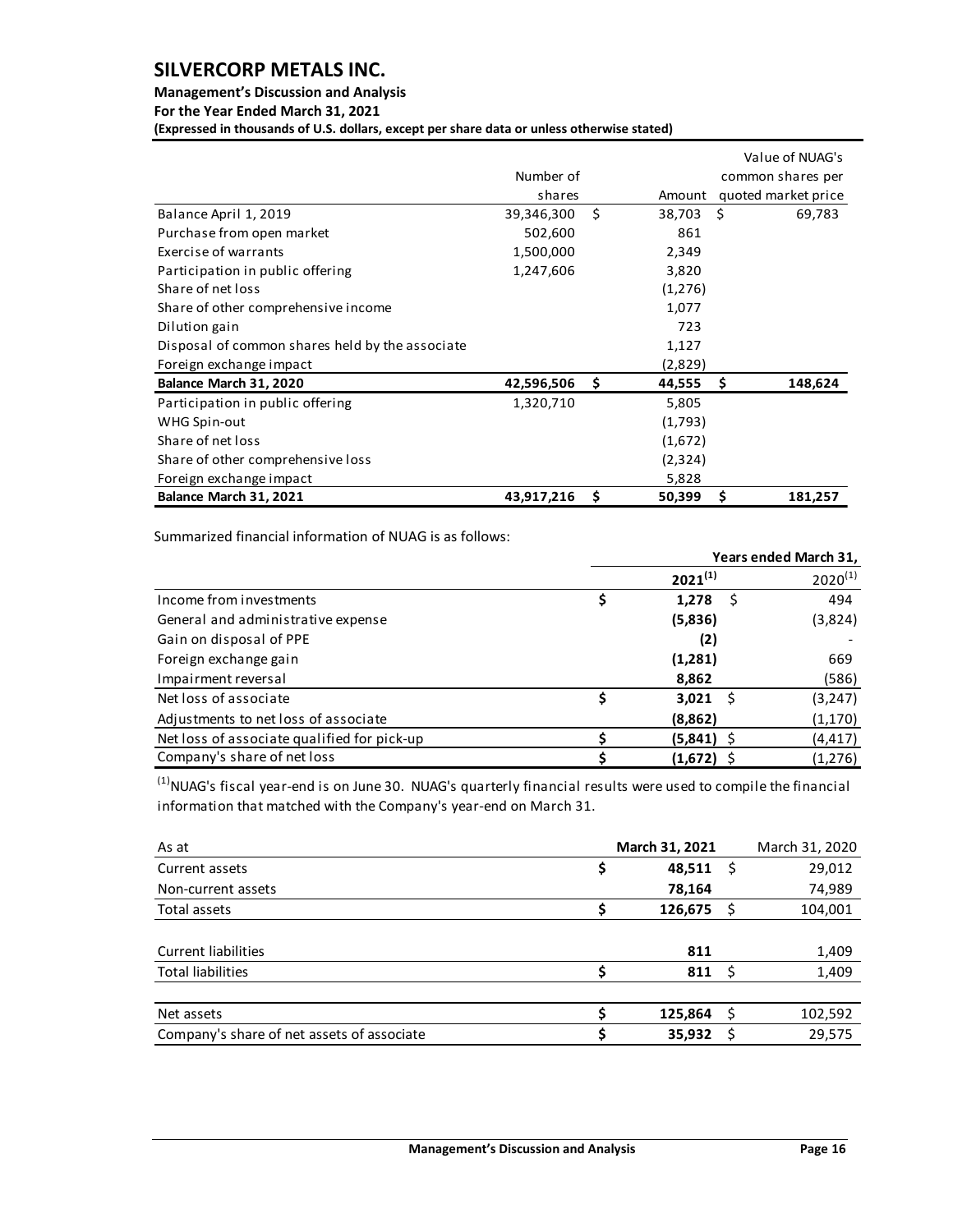**Management's Discussion and Analysis For the Year Ended March 31, 2021 (Expressed in thousands of U.S. dollars, except per share data or unless otherwise stated)** 

### **(b) Investment in Whitehorse Gold Corp. ("WHG")**

WHG is a Canadian public company listed on the TSX Venture Exchange (symbol: WHG). The Company accounts for its investment in WHG using the equity method as it is able to exercise significant influence over the financial and operating policies of WHG.

On November 18, 2020, the Company received 5,740,285 WHG common shares distributed by NUAG to the Company under the Arrangement. In connection with the Arrangement, WHG conducted a non-brokered private placement financing. The Company participated in WHG's private placement and acquired an additional 5,774,000 common shares of WHG for a cost of \$1.3 million.

As at March 31, 2021, the Company owned 11,514,286 common shares of WHG (March 31, 2020 – nil), representing an ownership interest of 26.99% (March 31, 2020 – nil). The summary of the investment in WHG common shares and its market value as at the respective balance sheet dates are as follows:

|                                    |            |        | Value of WHG's      |
|------------------------------------|------------|--------|---------------------|
|                                    | Number of  |        | common shares per   |
|                                    | shares     | Amount | quoted market price |
| Balance April 1, 2020              |            |        |                     |
| Distributed under WHG spin-out     | 5,740,285  | 1,793  |                     |
| Participation in private placement | 5,774,000  | 1,326  |                     |
| Share of other net loss            |            | (174)  |                     |
| Foreign exchange impact            |            | 113    |                     |
| Balance March 31, 2021             | 11.514.285 | 3.058  | 15.108              |

Summarized financial information of WHG is as follows:

|                                             | Year ended March 31,2021 <sup>(1)</sup> |       |
|---------------------------------------------|-----------------------------------------|-------|
| General and administrative expense          |                                         | (825) |
| Other expense                               |                                         | (31)  |
| Net loss of associate                       |                                         | (856) |
| Adjustments to net loss of associate        |                                         | 211   |
| Net loss of associate qualified for pick-up |                                         | (645) |
| Company's share of net loss                 |                                         | (174) |

 $<sup>(1)</sup>$ WHG's fiscal year-end is on December 31. WHG's quarterly financial results were used to compile the</sup> financial information that matched with the Company's year-end on March 31.

| As at                                      | March 31, 2021 |
|--------------------------------------------|----------------|
| Current assets                             | 823            |
| Non-current assets                         | 10,862         |
| Total assets                               | 11,685         |
|                                            |                |
| <b>Current liabilities</b>                 | 237            |
| <b>Total liabilities</b>                   | 237            |
|                                            |                |
| Net assets                                 | 11,448         |
| Company's share of net assets of associate | 3,090          |

Subsequent to March 31, 2021, the Company participated in a brokered offering of WHG and purchased 4,000,000 units at the cost of \$5.0 million (CAD\$6.0 million). Each unit consists of one WHG common share and one common share purchase warrant with an exercise price of CAD\$2.00 per share which expires on May 14,2026.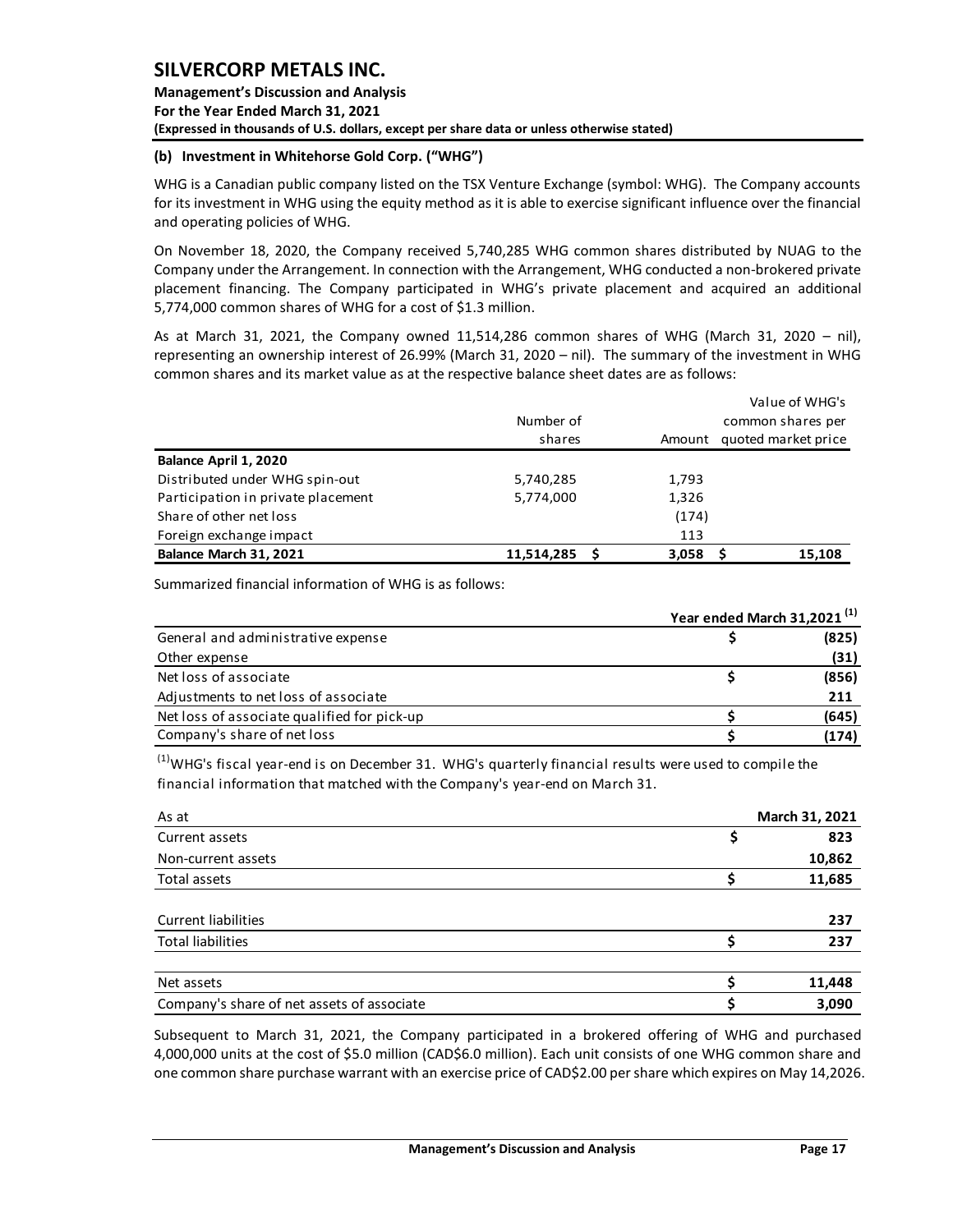**Management's Discussion and Analysis For the Year Ended March 31, 2021 (Expressed in thousands of U.S. dollars, except per share data or unless otherwise stated)** 

#### <span id="page-18-0"></span>**7. Overview of Financial Results**

#### **(a) Selected Annual and Quarterly Information**

The following tables set out selected quarterly results for the past twelve quarters as well as selected annual results for the past three years. The dominant factors affecting results presented below are the volatility of the realized selling metal prices and the timing of sales. The results for quarters ended March 31 are normally affected by the extended Chinese New Year holiday, and during the quarter ended March 31, 2020, the operations in China were shut down for an extra month due to COVID-19.

| Fiscal 2021                                         |              | Year Ended               |                |               |               |
|-----------------------------------------------------|--------------|--------------------------|----------------|---------------|---------------|
| (In thousands of USD, other than per share amounts) | Jun 30, 2020 | Sep 30, 2020             | Dec 31, 2020   | Mar 31, 2021  | Mar 31, 2021  |
| Revenue                                             | \$<br>46,705 | \$<br>56,372             | - \$<br>53,296 | \$.<br>35,732 | 192,105<br>\$ |
| Cost of mine operations                             | \$<br>27,420 | 29,700<br>\$             | S.<br>28,495   | 22,328        | 107,943       |
| Income from mine operations                         | 19,285       | 26,672                   | 24,801         | 13,404        | 84,162        |
| Corporate general and administrative expenses       | 2,687        | 2,784                    | 3,525          | 3,369         | 12,365        |
| Foreign exchange loss                               | 2,670        | 1,349                    | 2,954          | 773           | 7,746         |
| Share of loss in associates                         | 161          | 319                      | 550            | 816           | 1,846         |
| Loss (gain) on equity investments                   | (5,466)      | (2,771)                  | (600)          | 1,105         | (7, 732)      |
| Other items                                         | (3,841)      | 214                      | (258)          | 2,098         | (1,787)       |
| Income from operations                              | 23,074       | 24,777                   | 18,630         | 5,243         | 71,724        |
| Finance items                                       | (800)        | (657)                    | 295            | (617)         | (1,779)       |
| Income tax expenses (recovery)                      | 5,382        | 5,877                    | 6,046          | (4,311)       | 12,994        |
| Net income                                          | 18,492       | 19,557                   | 12,289         | 10,171        | 60,509        |
| Net income attributable to equity holders of the    |              |                          |                |               |               |
| Company                                             | 15,491       | 15,472                   | 8,392          | 7,021         | 46,376        |
| Basic earnings per share                            | 0.09         | 0.09                     | 0.05           | 0.04          | 0.27          |
| Diluted earnings per share                          | 0.09         | 0.09                     | 0.05           | 0.04          | 0.26          |
| Cash dividend declared                              | 2,178        |                          | 2,190          |               | 4,368         |
| Cash dividend declared per share                    | 0.0125       | $\overline{\phantom{m}}$ | 0.0125         |               | 0.025         |
| Other financial information                         |              |                          |                |               |               |
| Total assets                                        |              |                          |                |               | 652,642       |
| <b>Total liabilities</b>                            |              |                          |                |               | 86,914        |
| Total attributable shareholders' equity             |              |                          |                |               | 467,574       |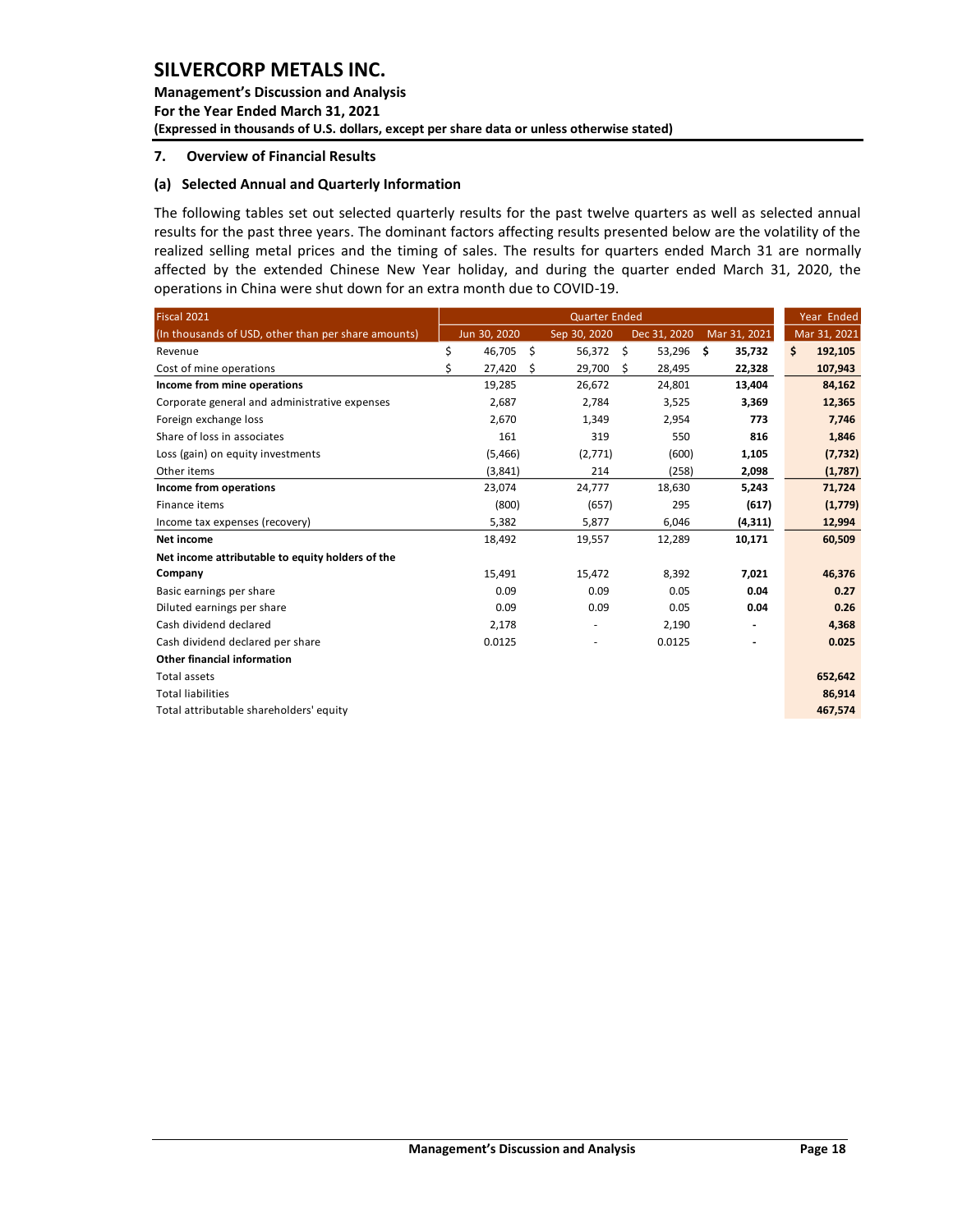#### **Management's Discussion and Analysis**

**For the Year Ended March 31, 2021**

**(Expressed in thousands of U.S. dollars, except per share data or unless otherwise stated)** 

| Fiscal 2020                                         |              | Year Ended |              |                |              |               |
|-----------------------------------------------------|--------------|------------|--------------|----------------|--------------|---------------|
| (In thousands of USD, other than per share amounts) | Jun 30, 2019 |            | Sep 30, 2019 | Dec 31, 2019   | Mar 31, 2020 | Mar 31, 2020  |
| Revenue                                             | \$<br>45,576 | - \$       | 49,886       | - \$<br>44,508 | \$<br>18,859 | \$<br>158,829 |
| Cost of mine operations                             | 27,843       |            | 27,219       | 28,738         | 15,655       | 99,455        |
| Income from mine operations                         | 17,733       |            | 22,667       | 15,770         | 3,204        | 59,374        |
| Corporate general and administrative                | 2,353        |            | 2,583        | 2,568          | 2,590        | 10,094        |
| Foreign exchange loss (gain)                        | 854          |            | (797)        | 1,277          | (5, 437)     | (4, 103)      |
| Share of loss in associates                         | 281          |            | 244          | 322            | 429          | 1,276         |
| Dilution gain on investment in associate            | (723)        |            |              |                |              | (723)         |
| Gain on disposal of mineral rights and properties   | (1, 477)     |            |              |                |              | (1, 477)      |
| Gain on equity investments                          |              |            |              |                | ٠            |               |
| Other items                                         | 386          |            | 519          | 160            | 1,080        | 2,145         |
| Income from operations                              | 16,059       |            | 20,118       | 11,443         | 4,542        | 52,162        |
| Finance items                                       | (754)        |            | (682)        | (988)          | 474          | (1,950)       |
| Income tax expenses (recovery)                      | (488)        |            | 5,139        | 3,715          | 543          | 8,909         |
| Net income                                          | 17,301       |            | 15,661       | 8,716          | 3,525        | 45,203        |
| Net income attributable to equity holders of the    |              |            |              |                |              |               |
| Company                                             | 12,607       |            | 12,221       | 6,283          | 3,163        | 34,274        |
| Basic earnings per share                            | 0.07         |            | 0.07         | 0.04           | 0.02         | 0.20          |
| Diluted earnings per share                          | 0.07         |            | 0.07         | 0.04           | 0.02         | 0.20          |
| Cash dividend declared                              | 2,125        |            |              | 2,162          |              | 4,287         |
| Cash dividend declared per share                    | 0.0125       |            |              | 0.0125         |              | 0.025         |
| <b>Other financial information</b>                  |              |            |              |                |              |               |
| <b>Total assets</b>                                 |              |            |              |                |              | 512,760       |
| <b>Total liabilities</b>                            |              |            |              |                |              | 73,788        |
| Total attributable shareholders' equity             |              |            |              |                |              | 368,682       |

| Fiscal 2019                                         | <b>Quarter Ended</b> |              |      |                          |      |              |      |              | Year Ended |              |  |
|-----------------------------------------------------|----------------------|--------------|------|--------------------------|------|--------------|------|--------------|------------|--------------|--|
| (In thousands of USD, other than per share amounts) |                      | Jun 30, 2018 |      | Sep 30, 2018             |      | Dec 31, 2018 |      | Mar 31, 2019 |            | Mar 31, 2019 |  |
| Revenue                                             | \$                   | 45,125       | - \$ | 48,091                   | - \$ | 42,351       | - \$ | 34,952       | \$         | 170,519      |  |
| Cost of mine operations*                            |                      | 23,206       |      | 28,606                   |      | 26,384       |      | 21,390       |            | 99,586       |  |
| Income from mine operations*                        |                      | 21,919       |      | 19,485                   |      | 15,967       |      | 13,562       |            | 70,933       |  |
| Corporate general and administrative*               |                      | 2,342        |      | 2,157                    |      | 2,628        |      | 2,623        |            | 9,750        |  |
| Foreign exchange loss (gain)                        |                      | (788)        |      | 708                      |      | (2, 315)     |      | 1,034        |            | (1, 361)     |  |
| Share of loss (income) in associates                |                      | 279          |      | 105                      |      | (172)        |      | 118          |            | 330          |  |
| Impairment reversal                                 |                      |              |      |                          |      |              |      | (9, 178)     |            | (9, 178)     |  |
| Other items                                         |                      | 73           |      | 337                      |      | 654          |      | 254          |            | 1,318        |  |
| Income from operations                              |                      | 20,013       |      | 16,178                   |      | 15,172       |      | 18,711       |            | 70,074       |  |
| Finance items                                       |                      | (662)        |      | (662)                    |      | (815)        |      | (706)        |            | (2,845)      |  |
| Income tax expenses (recovery)                      |                      | 6,498        |      | 5,763                    |      | 5,134        |      | 3,477        |            | 20,872       |  |
| Net income                                          |                      | 14,177       |      | 11,077                   |      | 10,853       |      | 15,940       |            | 52,047       |  |
| Net income attributable to equity holders of the    |                      |              |      |                          |      |              |      |              |            |              |  |
| Company                                             |                      | 10,920       |      | 8,037                    |      | 8,660        |      | 12,107       |            | 39,724       |  |
| Basic earnings per share                            |                      | 0.07         |      | 0.05                     |      | 0.05         |      | 0.07         |            | 0.24         |  |
| Diluted earnings per share                          |                      | 0.06         |      | 0.05                     |      | 0.05         |      | 0.07         |            | 0.23         |  |
| Cash dividend declared                              |                      | 2,096        |      |                          |      | 2,112        |      |              |            | 4,208        |  |
| Cash dividend declared per share                    |                      | 0.013        |      | $\overline{\phantom{a}}$ |      | 0.013        |      | ٠            |            | 0.025        |  |
| Other financial information                         |                      |              |      |                          |      |              |      |              |            |              |  |
| Total assets                                        |                      |              |      |                          |      |              |      |              |            | 499,076      |  |
| <b>Total liabilities</b>                            |                      |              |      |                          |      |              |      |              |            | 85,895       |  |
| Total attributable shareholders' equity             |                      |              |      |                          |      |              |      |              |            | 374,446      |  |

*\*Certain financial information was reclassified to conform with the current period's presentation. The reclassification has no impact on the Company's financial position and financial performance.* 

### **(b) Overview of Annual Financial Results**

**Net income attributable to equity shareholders of the Company** in Fiscal 2021 was \$46.4 million or \$0.27 per share, up 35% or \$12.1 million, compared to \$34.3 million or \$0.20 per share in Fiscal 2020.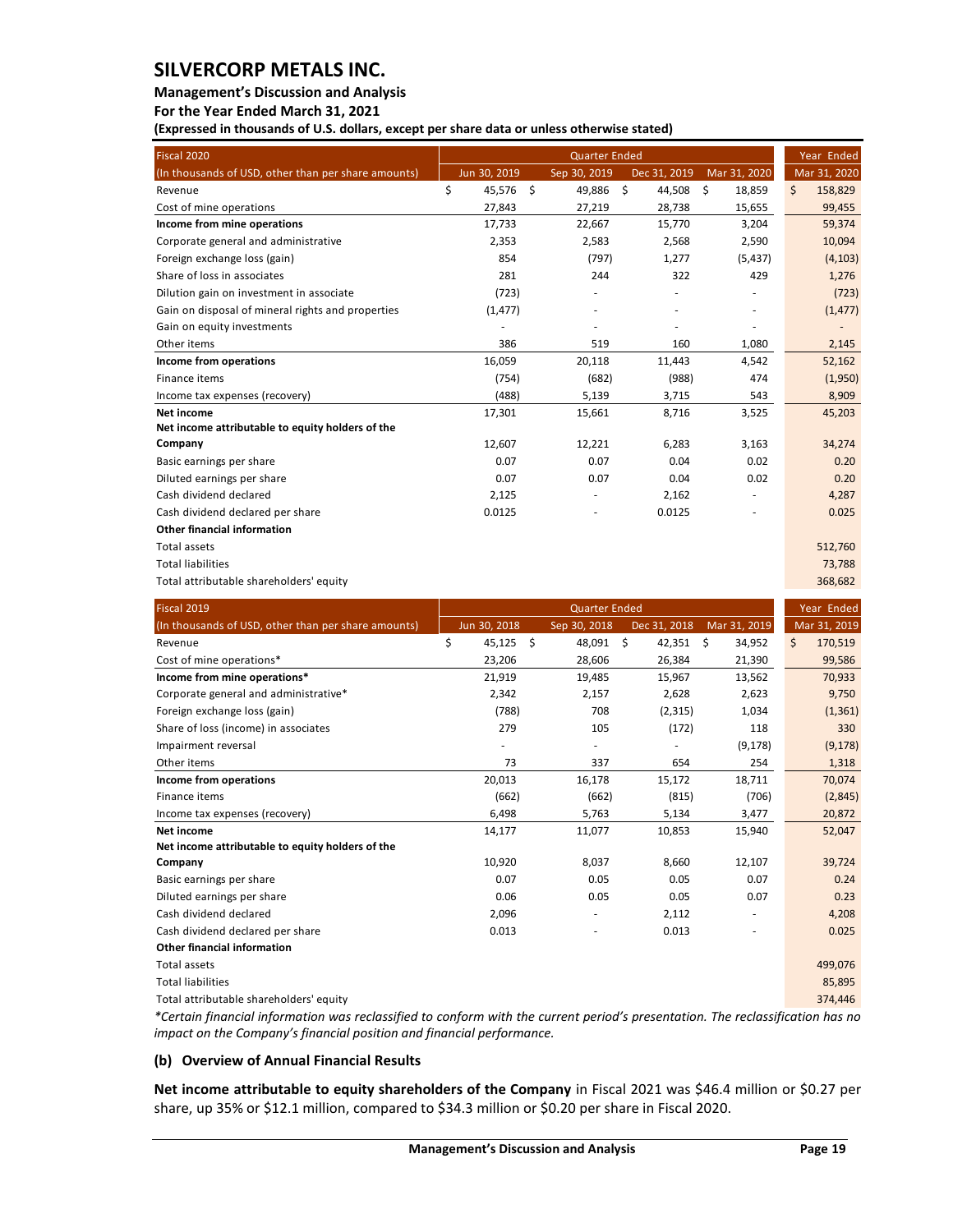### **Management's Discussion and Analysis For the Year Ended March 31, 2021 (Expressed in thousands of U.S. dollars, except per share data or unless otherwise stated)**

In Fiscal 2021, the Company's consolidated financial results were mainly impacted by i) an increase of 1%, 42%, 3%, and 10%, respectively, in silver, gold, lead and zinc sold; ii) an increase of 30%, 21%, and 26%, respectively, in the realized selling prices for silver, gold and zinc; iii) a \$7.7 million gain on equity investment; offset by iv) a decrease of 6% in the realized selling price for lead, and v) a \$7.7 million foreign exchange loss.

**Revenue** in Fiscal 2021 was \$192.1 million, up 21% or \$33.3 million compared to \$158.8 million in Fiscal 2020. The increase was mainly due to i) an increase of \$5.9 million arising from the increase in the quantities of metal sold; ii) an increase of \$30.2 million arising from the increase in the realized selling price for silver, gold, and zinc; offset by iii) a decrease of \$2.8 million arising from the decrease in the realized selling price for lead. Revenues from silver, gold, and base metal were \$111.2 million, \$6.7 million, and \$74.2 million, respectively, up 31%, 72%, and 6%, respectively, compared to \$84.9 million, \$3.9 million, and \$70.0 million in Fiscal 2020. Revenue from the Ying Mining District was \$157.3 million, up 20%, compared to \$131.4 million in Fiscal 2020. Revenue from the GC Mine was \$33.3 million, up 21%, compared to \$27.4 million in Fiscal 2020.

Fluctuation in sales revenue is mainly dependent on metal sales and realized metal prices. The net realized selling price is calculated using the Shanghai Metal Exchange ("SME") price, less smelter charges, recovery, and value added tax ("VAT"). The metal prices quoted on SME, excluding gold, include VAT. The following table is a comparison among the Company's net realized prices, prices quoted on SME, and prices quoted on London Metal Exchange ("LME"):

|                             | Silver (in US\$/ounce) |  |                 | Gold (in US\$/ounce) |       |  | Lead (in US\$/pound) |      |                 |  | Zinc (in US\$/pound) |  |       |  |       |
|-----------------------------|------------------------|--|-----------------|----------------------|-------|--|----------------------|------|-----------------|--|----------------------|--|-------|--|-------|
|                             | F2021                  |  | F2020           |                      | F2021 |  | F2020                |      | F2021           |  | F2020                |  | F2021 |  | F2020 |
| Net realized selling prices | 17.61                  |  | 13.56 S         |                      | 1.430 |  | 1,185                | - \$ | $0.75 \quad$ \$ |  | 0.80                 |  | 0.78  |  | 0.62  |
| <b>SME</b>                  | 22.93                  |  | $17.64$ \$      |                      | 1.800 |  | $1,472$ \$           |      | 1.00            |  | 1.04                 |  | 1.29  |  | 1.23  |
| <b>LME</b>                  | 22.92                  |  | $16.53 \quad S$ |                      | 1,825 |  | 1,468                |      | 0.86            |  | 0.88                 |  | 1.11  |  | 1.09  |

**Cost of mine operations** in Fiscal 2021 was \$107.9 million, up 9% compared to \$99.5 million in Fiscal 2020. Items included in cost of mine operations are as follows:

|                                 | <b>Fiscal 2021</b> | Fiscal 2020 | Change |
|---------------------------------|--------------------|-------------|--------|
| Production costs                | 69,544             | 62,029      | 12%    |
| Depreciation and amortization   | 21.434             | 20,715      | 3%     |
| Mineral resource taxes          | 5.004              | 4,540       | 10%    |
| Government fees and other taxes | 2,374              | 2,115       | 12%    |
| General and administrative      | 9.587              | 10,056      | -5%    |
|                                 | 107,943            | 99,455      | 9%     |

Production costs expensed in Fiscal 2021 were \$69.5 million, up 12% compared to \$62.0 million in Fiscal 2020. The increase was mainly due to the increases in the quantities of metal sold and per tonne production costs. The production costs expensed represent approximately 956,000 tonnes of ore processed and expensed at a cost of \$72.71 per tonne, compared to approximately 900,000 tonnes at \$68.91 per tonne in Fiscal 2020.

The increases in the mineral resource taxes and government fee and other taxes were mainly due to higher revenue achieved in Fiscal 2021. Government fees and other taxes are comprised of environmental protection fees, surtaxes on VAT, land usage levies, stamp duties and other miscellaneous levies, duties and taxes imposed by the state and local Chinese governments.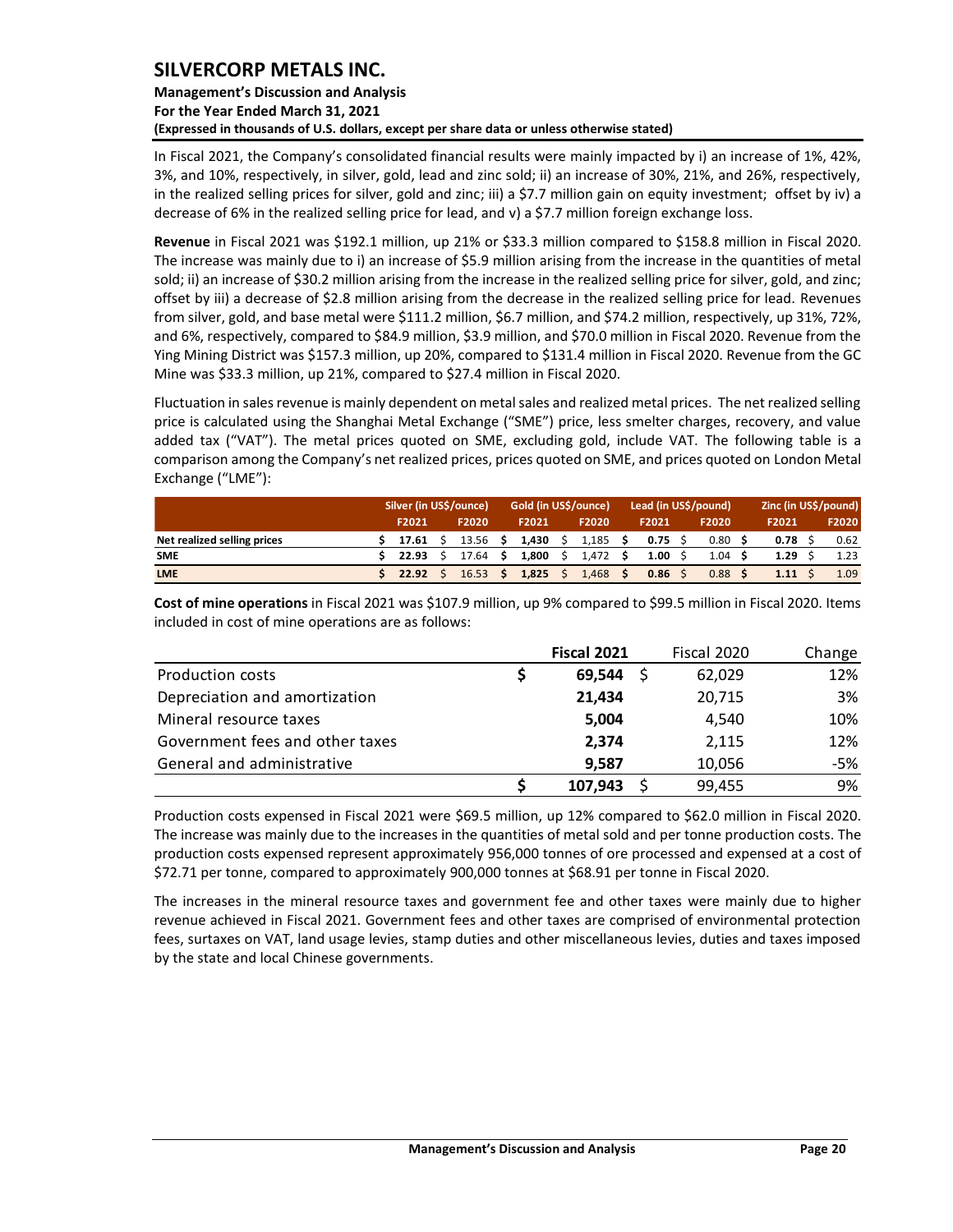#### **Management's Discussion and Analysis For the Year Ended March 31, 2021 (Expressed in thousands of U.S. dollars, except per share data or unless otherwise stated)**

Mine general and administrative expenses in Fiscal 2021 were \$9.6 million, down 5% compared to \$10.0 million in Fiscal 2020. The decrease was mainly due to certain fixed overhead costs related to mining operations expensed as mine general and administrative expenses during the extra month operational shutdown in Q4 Fiscal 2020. Items included in mine general and administrative expenses are as follows:

|                                    | Fiscal 2021 | Fiscal 2020 | Change |
|------------------------------------|-------------|-------------|--------|
| Amortization and depreciation      | 1,255       | 1,511       | $-17%$ |
| Office and administrative expenses | 2,897       | 2,881       | 1%     |
| <b>Professional Fees</b>           | 442         | 481         | -8%    |
| Salaries and benefits              | 4.993       | 5.183       | -4%    |
|                                    | 9,587       | 10,056      | -5%    |

**Income from mine operations** in Fiscal 2021 was \$84.2 million, up 42% compared to \$59.4 million in Fiscal 2020. Income from mine operations at the Ying Mining District was \$74.2 million, up 37% compared to \$54.1 million in Fiscal 2020. Income from mine operations at the GC Mine was \$9.8 million, up 72% compared to \$5.7 million in Fiscal 2020.

**Corporate general and administrative expenses** in Fiscal 2021 were \$12.4 million, up 22% or \$2.3 million, compared to \$10.1 million in Fiscal 2020. Items included in corporate general and administrative expenses are as follows:

|                                    | <b>Fiscal 2021</b> |     | Fiscal 2020 | Change |
|------------------------------------|--------------------|-----|-------------|--------|
| Amortization and depreciation      | 533                | - S | 447         | 19%    |
| Office and administrative expenses | 1,946              |     | 2,304       | $-16%$ |
| <b>Professional Fees</b>           | 783                |     | 562         | 39%    |
| Salaries and benefits              | 4.947              |     | 4.245       | 17%    |
| Share-based compensation           | 4.156              |     | 2,536       | 64%    |
|                                    | 12,365             |     | 10,094      | 22%    |

The increase in salaries and benefits was mainly due to the increase in manpower and the premiums of the provincial medical service plan in the Province of British Columbia, which switched to a percentage of salaries from a fixed amount. The increase in non-cash share-based compensation was mainly due to additional share awards with higher share prices at the dates granted in Fiscal 2021.

**Property evaluation and business development expenses** in Fiscal 2021 was a recovery of \$3.2 million, compared to an expense of \$0.7 million in Fiscal 2020. On April 26, 2020, the Company entered into a definitive agreement with Guyana Goldfields Inc. ("Guyana Goldfields"), subsequently amended on May 16, 2020 (collectively, the "Arrangement Agreement") to acquire all of the issued and outstanding shares of Guyana Goldfields. On June 10, 2020, Guyana Goldfields terminated the Arrangement Agreement and paid the Company a break fee of \$6.5 million (CAD\$9.0 million). Net of expenses of \$2.5 million, a gain of \$4.0 million on this transaction was recorded as a recovery of property evaluation and business development expenses.

**Foreign exchange loss**in Fiscal 2021 was \$7.7 million compared to a gain of \$4.1 million in Fiscal 2020. The foreign exchange gain or loss is mainly driven by the exchange rate between the US dollar and the Canadian dollar.

**Loss on disposal of plant and equipment** in Fiscal 2021 was \$0.3 million compared to \$0.5 million in Fiscal 2020. The loss was related to the disposal of obsolete equipment.

**Share of loss in an associate** in Fiscal 2021 was \$1.8 million, compared to \$1.3 million in Fiscal 2020. Share of loss in an associate represents the Company's equity pickup in NUAG and WHG.

**Gain on equity investment** in Fiscal 2021 was \$7.7 million, compared to \$nil in Fiscal 2020. A total gain of \$20.3 million on equity investments was reported in Fiscal 2021 (Fiscal 2020 - \$0.2 million), of which \$7.7 million was recorded in profit (Fiscal 2020 - \$nil) and \$12.5 million was recorded in other comprehensive income (Fiscal 2020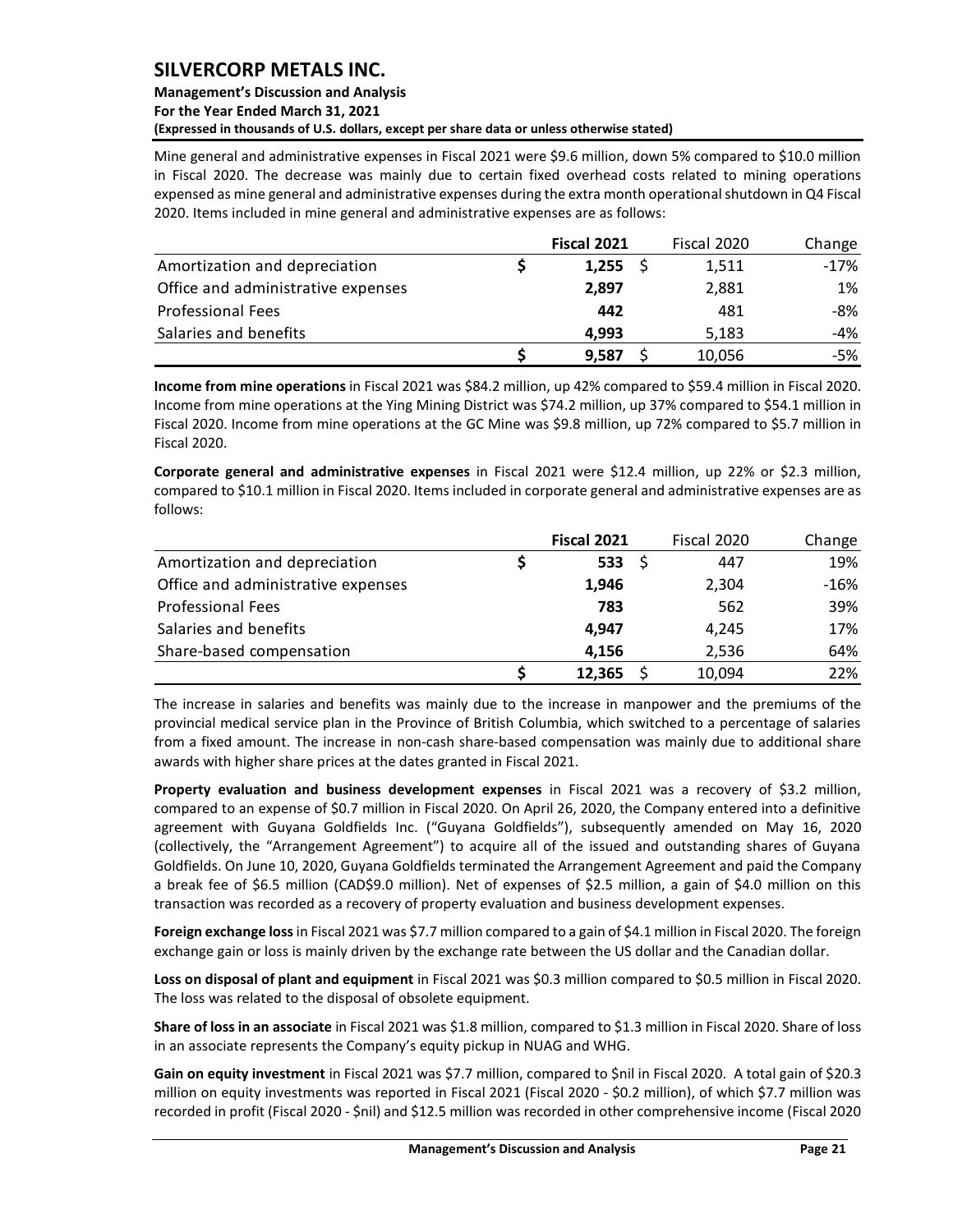**Management's Discussion and Analysis For the Year Ended March 31, 2021 (Expressed in thousands of U.S. dollars, except per share data or unless otherwise stated)** 

- \$0.2 million) as the Company made elections to account for equity investments on an instrument-by-instrument basis.

**Finance income** in Fiscal 2021 was \$3.8 million compared to \$4.0 million in Fiscal 2020. The Company invests in short-term investments which include term deposits, money market instrument, and bonds.

**Finance costs** in Fiscal 2021 were \$2.0 million compared to \$2.1 million in Fiscal 2020. Items included in finance costs are summarized below:

|                                                                 | Fiscal 2021 | Fiscal 2020 |
|-----------------------------------------------------------------|-------------|-------------|
| Interest on bank loan                                           | ۰           | 45          |
| Interest on lease obligation                                    | 95          | 112         |
| Expected credit loss of bonds                                   | 1,376       |             |
| Loss on disposal of bonds                                       | 266         | 1,494       |
| Unwinding of discount of environmental rehabilitation provision | 251         | 422         |
|                                                                 | 1.988       | 2,073       |

#### **(c) Overview of Fourth Quarter Financial Results**

|                                                                                                                                                                                                                                                                                                                                                                                                                                                                                                                                                                                                                                                                                                                                                                                            |                       | Fiscal 2021    | Fiscal 2020 |  |  |  |  |  |
|--------------------------------------------------------------------------------------------------------------------------------------------------------------------------------------------------------------------------------------------------------------------------------------------------------------------------------------------------------------------------------------------------------------------------------------------------------------------------------------------------------------------------------------------------------------------------------------------------------------------------------------------------------------------------------------------------------------------------------------------------------------------------------------------|-----------------------|----------------|-------------|--|--|--|--|--|
| Interest on bank loan                                                                                                                                                                                                                                                                                                                                                                                                                                                                                                                                                                                                                                                                                                                                                                      | \$                    |                | \$<br>45    |  |  |  |  |  |
| Interest on lease obligation                                                                                                                                                                                                                                                                                                                                                                                                                                                                                                                                                                                                                                                                                                                                                               |                       | 95             | 112         |  |  |  |  |  |
| Expected credit loss of bonds                                                                                                                                                                                                                                                                                                                                                                                                                                                                                                                                                                                                                                                                                                                                                              |                       | 1,376          |             |  |  |  |  |  |
| Loss on disposal of bonds                                                                                                                                                                                                                                                                                                                                                                                                                                                                                                                                                                                                                                                                                                                                                                  |                       | 266            | 1,494       |  |  |  |  |  |
| Unwinding of discount of environmental rehabilitation provision                                                                                                                                                                                                                                                                                                                                                                                                                                                                                                                                                                                                                                                                                                                            |                       | 251            | 422         |  |  |  |  |  |
|                                                                                                                                                                                                                                                                                                                                                                                                                                                                                                                                                                                                                                                                                                                                                                                            | \$                    | 1,988          | \$<br>2,073 |  |  |  |  |  |
| Income tax expenses in Fiscal 2021 were \$13.0 million, up \$4.1 million compared to \$8.9 million in Fiscal 2020.<br>The increase was mainly due to higher income from mine operations achieved in Fiscal 2021. The income tax<br>expense recorded in Fiscal 2021 included a current income tax expense of \$10.9 million (Fiscal 2020 - \$5.6 million)<br>and a deferred income tax expense of \$2.1 million (Fiscal 2020 - \$3.3 million). The current income tax included<br>\$1.2 million of withholding tax (Fiscal 2020 - \$2.8 million), which was paid at a rate of 10% on dividends and<br>interest distributed out of China.                                                                                                                                                    |                       |                |             |  |  |  |  |  |
| (c) Overview of Fourth Quarter Financial Results                                                                                                                                                                                                                                                                                                                                                                                                                                                                                                                                                                                                                                                                                                                                           |                       |                |             |  |  |  |  |  |
| Net income attributable to equity shareholders of the Company in Q4 Fiscal 2021 was \$7.0 million, or \$0.04 per<br>share, up 122% or \$3.9 million, compared to \$3.2 million, or \$0.02 per share in Q4 Fiscal 2020.                                                                                                                                                                                                                                                                                                                                                                                                                                                                                                                                                                     |                       |                |             |  |  |  |  |  |
| Compared to the prior year quarter, the Company's consolidated financial results in Q4 Fiscal 2021 were mainly<br>impacted by the following: i) an increase of 32%, 40%, 13%, and 50%, respectively, in silver, gold, lead and zinc<br>sold; ii) an increase of 64%, 15%, 21%, and 92%, respectively, in the realized selling prices for silver, gold, lead,<br>and zinc; offset by iii) a \$0.8 million foreign exchange loss, and iv) a \$1.1 million loss on equity investment.                                                                                                                                                                                                                                                                                                         |                       |                |             |  |  |  |  |  |
| Revenue in Q4 Fiscal 2021 was \$35.7 million, up 89% or \$16.8 million, compared to \$18.9 million in Q4 Fiscal<br>2020. The increase was mainly due to i) an increase of \$7.7 million arising from the increase in the quantities of<br>metal sold; ii) an increase of \$9.1 million arising from the increase in the realized selling prices. Revenue from<br>silver, gold, and base metal was \$21.2 million, 1.0 million, and \$13.5 million, up 116%, 61%, and 61%, respectively,<br>compared to \$9.8 million, \$0.6 million, and \$8.4 million in Fiscal 2020. Revenue from the Ying Mining District was<br>\$29.5 million, up 88%, compared to \$15.7 million in Q4 Fiscal 2020. Revenue from the GC Mine was \$6.3 million,<br>up 97%, compared to \$3.2 million in Fiscal 2020. |                       |                |             |  |  |  |  |  |
| Cost of mine operations in Q4 Fiscal 2021 was \$22.3 million, up 43% compared to \$15.7 million in Fiscal 2020.<br>Items included in cost of mine operations are as follows:                                                                                                                                                                                                                                                                                                                                                                                                                                                                                                                                                                                                               |                       |                |             |  |  |  |  |  |
|                                                                                                                                                                                                                                                                                                                                                                                                                                                                                                                                                                                                                                                                                                                                                                                            | <b>Q4 Fiscal 2021</b> | Q4 Fiscal 2020 | Change      |  |  |  |  |  |
| Production costs                                                                                                                                                                                                                                                                                                                                                                                                                                                                                                                                                                                                                                                                                                                                                                           | \$<br>14,084          | \$<br>8,344    | 69%         |  |  |  |  |  |
| Depreciation and amortization                                                                                                                                                                                                                                                                                                                                                                                                                                                                                                                                                                                                                                                                                                                                                              | 4,507                 | 3,146          | 43%         |  |  |  |  |  |
| Mineral resource taxes                                                                                                                                                                                                                                                                                                                                                                                                                                                                                                                                                                                                                                                                                                                                                                     | 898                   | 559            | 61%         |  |  |  |  |  |
| Government fees and other taxes                                                                                                                                                                                                                                                                                                                                                                                                                                                                                                                                                                                                                                                                                                                                                            | 409                   | 238            | 72%         |  |  |  |  |  |
| General and administrative                                                                                                                                                                                                                                                                                                                                                                                                                                                                                                                                                                                                                                                                                                                                                                 | 2,431                 | 3,368          | $-28%$      |  |  |  |  |  |
|                                                                                                                                                                                                                                                                                                                                                                                                                                                                                                                                                                                                                                                                                                                                                                                            | \$<br>22,329          | \$<br>15,655   | 43%         |  |  |  |  |  |
| Production costs expensed in Q4 Fiscal 2021 were \$14.1 million, up 69% compared to \$8.3 million in Q4 Fiscal<br>2020. The increase was mainly due to the increases in the quantities of metal sold and per tonne production<br>costs. The production costs expensed in Q4 Fiscal 2021 represents approximately 164,000 tonnes of ore                                                                                                                                                                                                                                                                                                                                                                                                                                                     |                       |                |             |  |  |  |  |  |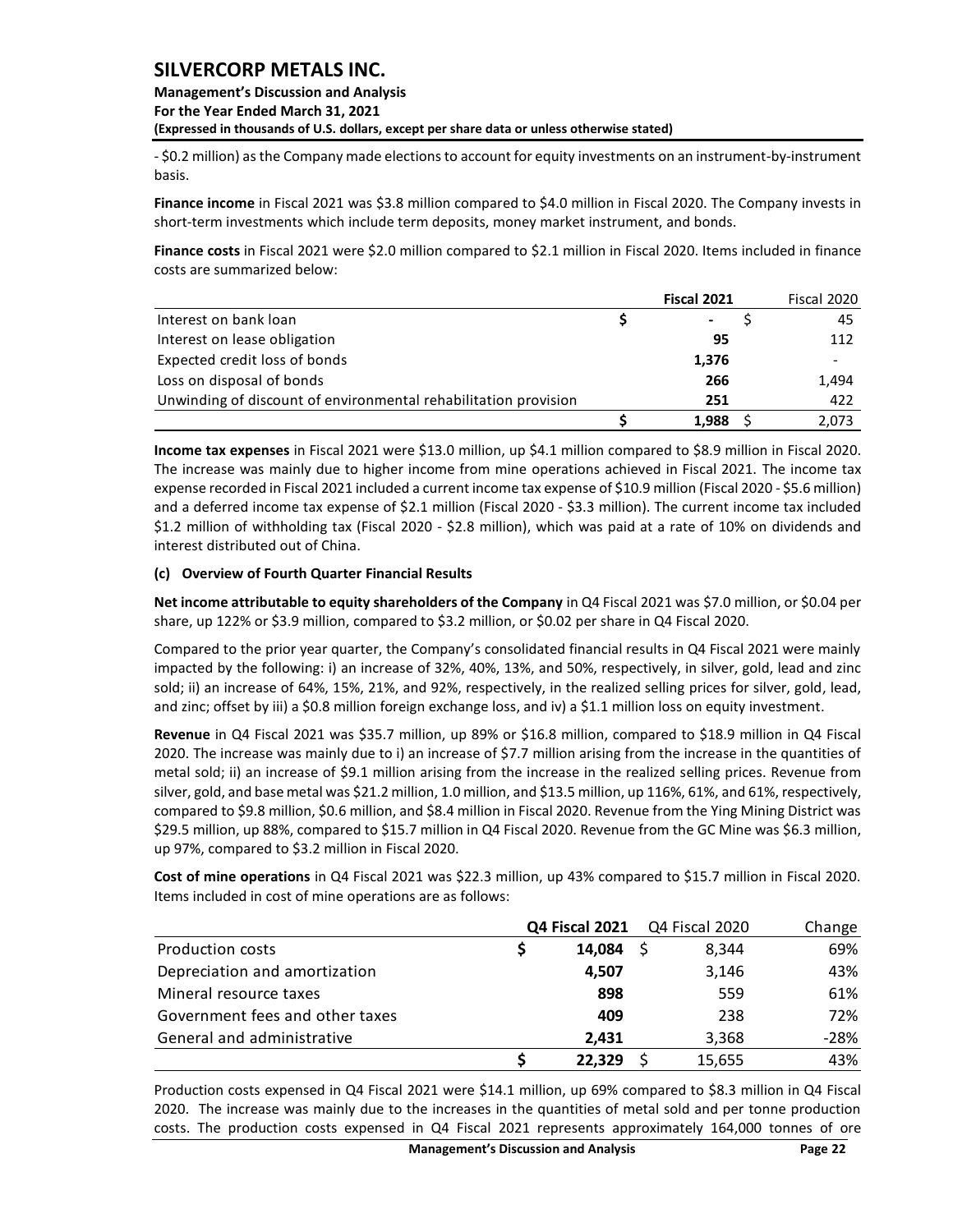### **Management's Discussion and Analysis For the Year Ended March 31, 2021 (Expressed in thousands of U.S. dollars, except per share data or unless otherwise stated)**

processed and expensed at a cost of \$85.97 per tonne, compared to 121,000 tonnes at a cost of \$68.93 per tonne in Q4 Fiscal 2020.

The increases in the mineral resource taxes and government fee and other taxes were mainly due to higher revenue achieved in Q4 Fiscal 2021, and the decrease in the mine general and administrative expenses were mainly due to certain fixed overhead costs related to mining operations expensed directly as mine general and administrative expenses during the extra month operational shutdown in Q4 Fiscal 2020. Items included in mine general and administrative expenses are as follows:

|                                    |             | <b>Q4 Fiscal 2021</b> Q4 Fiscal 2020 | Change |
|------------------------------------|-------------|--------------------------------------|--------|
| Amortization and depreciation      | $333 \quad$ | 713                                  | $-53%$ |
| Office and administrative expenses | 670         | 816                                  | $-18%$ |
| <b>Professional Fees</b>           | 97          | 69                                   | 41%    |
| Salaries and benefits              | 1.331       | 1.770                                | $-25%$ |
|                                    | 2.431       | 3,368                                | $-28%$ |

**Income from mine operations** in Q4 Fiscal 2021 was \$13.4 million, up 319% compared to \$3.2 million or 17% of revenue in Q4 Fiscal 2020. Income from mine operations at the Ying Mining District was \$11.8 million or 40% of revenue, compared to \$3.0 million or 19% of revenue in Fiscal 2020. Income from mine operations at the GC Mine was \$1.6 million or 25% of revenue, compared to \$0.2 million or 6% of revenue in Fiscal 2020.

**Corporate general and administrative expenses** in Q4 Fiscal 2021 were \$3.4 million, up 30% or \$0.8 million, compared to \$2.6 million in Q4 Fiscal 2020. Items included in general and administrative expenses are as follows:

|                                    |       | <b>Q4 Fiscal 2021</b> Q4 Fiscal 2020 | Change |
|------------------------------------|-------|--------------------------------------|--------|
| Amortization and depreciation      | 142   | 122                                  | 16%    |
| Office and administrative expenses | 387   | 517                                  | $-25%$ |
| <b>Professional Fees</b>           | 222   | 229                                  | $-3%$  |
| Salaries and benefits              | 1,373 | 1,011                                | 36%    |
| Share-based compensation           | 1,245 | 711                                  | 75%    |
|                                    | 3,369 | 2,590                                | 30%    |

The increase in salaries and benefits was mainly due to the increase in manpower and the premiums of the provincial medical service plan in the Province of British Columbia, which switched to a percentage of salaries from a fixed amount. The increase in non-cash share-based compensation was mainly due to additional share awards with higher share prices at the dates granted in Fiscal 2021.

**Property evaluation and business development expenses** in Q4 Fiscal 2021 were \$0.2 million, compared to \$0.3 million in Q4 Fiscal 2020.

**Foreign exchange loss** in Q4 Fiscal 2021 was \$0.8 million, compared to a gain of \$5.4 million in Q4 Fiscal 2020. The foreign exchange gain or loss is mainly driven by the exchange rate between the US dollar and the Canadian dollar.

**Share of loss in an associate** in Q4 Fiscal 2021 was \$0.8 million (Q4 Fiscal 2020 - \$0.4 million), representing the Company's equity pickup in NUAG and WHG.

**Loss on equity investment** in Q4 Fiscal 2021 was \$1.1 million, compared to \$nil in Q4 Fiscal 2020. A total loss of \$1.4 million on equity investment was recorded in Q4 Fiscal 2021 (Q4 Fiscal 2020 - \$2.5 million), of which \$1.1 million was reported in loss (Q4 Fiscal 2020 - \$nil), and \$0.3 million reported in comprehensive loss (Q4 Fiscal 2020 - \$2.5 million).

**Finance income** in Q4 Fiscal 2021 was \$1.0 million compared to \$1.2 million in Q4 Fiscal 2020.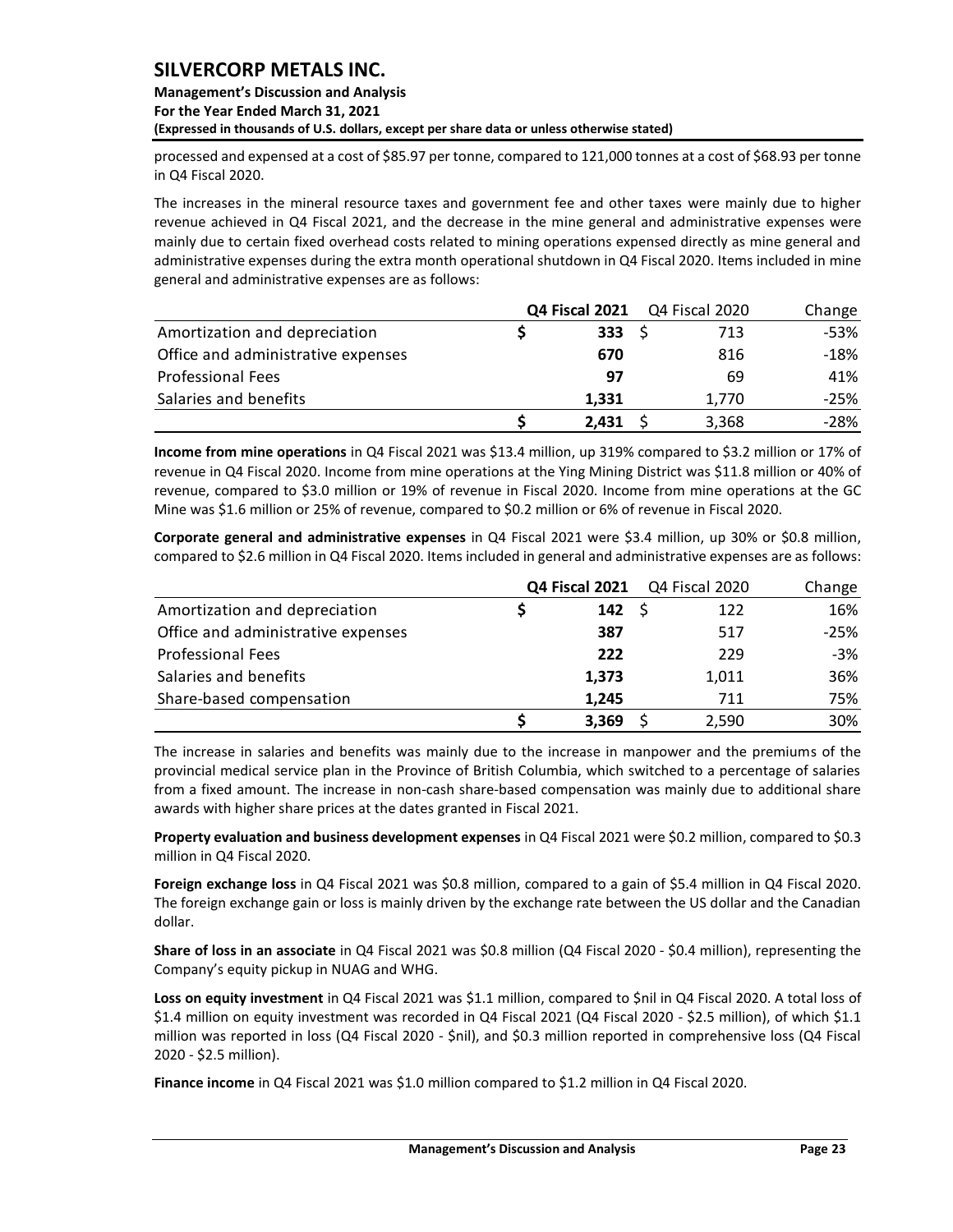### **Management's Discussion and Analysis For the Year Ended March 31, 2021 (Expressed in thousands of U.S. dollars, except per share data or unless otherwise stated)**

**Finance costs** in Q4 Fiscal 2021 were \$0.4 million compared to \$1.6 million in Q4 Fiscal 2020. Items included in finance costs are summarized below:

|                                                                 | <b>Q4 Fiscal 2021</b> | Q4 Fiscal 2020 |
|-----------------------------------------------------------------|-----------------------|----------------|
| Interest on lease obligation                                    | 22                    |                |
| Loss on disposal of bonds                                       | 266                   | 1.494          |
| Unwinding of discount of environmental rehabilitation provision | 66                    | 106            |
|                                                                 | 354                   | 1.628          |

#### <span id="page-24-0"></span>**8. Liquidity and Capital Resources**

| As at                     | March 31, 2021 | March 31, 2020 | <b>Changes</b> |
|---------------------------|----------------|----------------|----------------|
| Cash and cash equivalents | 118,735        | 65.777         | 52,958         |
| Short-term investment     | 80.357         | 76.742         | 3,615          |
|                           | 199,092        | 142,519        | 56.573         |

|                                                                                                                                                                                                   |                              |     |                   | Q4 Fiscal 2021 |                 |     | Q4 Fiscal 2020       |     |                  |
|---------------------------------------------------------------------------------------------------------------------------------------------------------------------------------------------------|------------------------------|-----|-------------------|----------------|-----------------|-----|----------------------|-----|------------------|
| Interest on lease obligation                                                                                                                                                                      |                              |     |                   | \$             | 22              | \$  |                      |     | 28               |
| Loss on disposal of bonds                                                                                                                                                                         |                              |     |                   |                | 266             |     |                      |     | 1,494            |
| Unwinding of discount of environmental rehabilitation provision                                                                                                                                   |                              |     |                   |                | 66              |     |                      |     | 106              |
|                                                                                                                                                                                                   |                              |     |                   | \$             | 354             | \$  |                      |     | 1,628            |
|                                                                                                                                                                                                   |                              |     |                   |                |                 |     |                      |     |                  |
| Income tax in Q4 Fiscal 2021 was a recovery of \$4.0 million, compared to \$0.5 million in Q4 Fiscal 2020. In Q4                                                                                  |                              |     |                   |                |                 |     |                      |     |                  |
| Fiscal 2021, Henan Found was recognized as a High and New Technology Enterprise "HNTE" at the national level<br>and its effective income tax rate was reduced to 15% from 25% in the prior years. |                              |     |                   |                |                 |     |                      |     |                  |
|                                                                                                                                                                                                   |                              |     |                   |                |                 |     |                      |     |                  |
| 8.<br><b>Liquidity and Capital Resources</b>                                                                                                                                                      |                              |     |                   |                |                 |     |                      |     |                  |
| As at                                                                                                                                                                                             |                              |     | March 31, 2021    |                | March 31, 2020  |     | <b>Changes</b>       |     |                  |
| Cash and cash equivalents                                                                                                                                                                         | \$                           |     | 118,735           | \$             | 65,777          |     | \$                   |     | 52,958           |
| Short-term investment                                                                                                                                                                             |                              |     | 80,357            |                | 76,742          |     |                      |     | 3,615            |
|                                                                                                                                                                                                   | \$                           |     | 199,092           | \$             | 142,519         |     | \$                   |     | 56,573           |
|                                                                                                                                                                                                   |                              |     |                   |                |                 |     |                      |     |                  |
| Working capital                                                                                                                                                                                   | \$                           |     | 184,014           | \$             | 130,351         |     | Ŝ                    |     | 53,663           |
|                                                                                                                                                                                                   | Three months ended March 31, |     |                   |                |                 |     | Year ended March 31, |     |                  |
|                                                                                                                                                                                                   | 2021                         |     | 2020              | <b>Changes</b> | 2021            |     | 2020                 |     | <b>Changes</b>   |
| Cash flow                                                                                                                                                                                         |                              |     |                   |                |                 |     |                      |     |                  |
| Cash provided by operating activities                                                                                                                                                             | \$<br>2,231                  | \$  | $6,278$ \$        | $(4,047)$ \$   | 85,912          |     | \$77,246             | -\$ | 8,666            |
| Cash provided (used) in investing activities                                                                                                                                                      | 10,429                       |     | 2,936             | 7,493          | (40, 974)       |     | (70, 790)            |     | 29,816           |
| Cash provided (used) in financing activities<br>Increase (decrease) in cash and cash equivalents                                                                                                  | 2,261                        |     | (563)             | 2,824          | (1, 453)        |     | (2,931)              |     | 1,478            |
| Effect of exchange rate changes on cash and cash equivalents                                                                                                                                      | 14,921<br>467                |     | 8,651<br>(4, 768) | 6,270<br>5,235 | 43,485<br>9,473 |     | 3,525<br>(5, 189)    |     | 39,960<br>14,662 |
| Cash and cash equivalents, beginning of the period                                                                                                                                                | 103,347                      |     | 61,894            | 41,453         | 65,777          |     | 67,441               |     | (1,664)          |
| Cash and cash equivalents, end of the period                                                                                                                                                      | \$<br>118,735                | \$. | 65,777\$          | 52,958         | \$118,735       | \$. | 65,777               | \$  | 52,958           |
|                                                                                                                                                                                                   |                              |     |                   |                |                 |     |                      |     |                  |
| Cash and cash equivalents and short-term investments as at March 31, 2021 were \$199.1 million, up 40% or                                                                                         |                              |     |                   |                |                 |     |                      |     |                  |
| \$56.6 million, compared to \$142.5 million as at March 31, 2020. The increase was mainly due to the increase in                                                                                  |                              |     |                   |                |                 |     |                      |     |                  |
| cash flow from operations.                                                                                                                                                                        |                              |     |                   |                |                 |     |                      |     |                  |
| Working capital as at March 31, 2021 was \$184.0 million, up 41% or \$53.6 million, compared to \$130.4 million                                                                                   |                              |     |                   |                |                 |     |                      |     |                  |
| as at March 31, 2020.                                                                                                                                                                             |                              |     |                   |                |                 |     |                      |     |                  |
| Cash flow provided by operating activities in Fiscal 2021 was \$85.9 million, up 11% or \$8.7 million, compared to                                                                                |                              |     |                   |                |                 |     |                      |     |                  |
| \$77.2 million in Fiscal 2020. The increase was due to                                                                                                                                            |                              |     |                   |                |                 |     |                      |     |                  |
|                                                                                                                                                                                                   |                              |     |                   |                |                 |     |                      |     |                  |
| \$82.8 million cash flow from operating activities before changes in non-cash operating working capital, up<br>10% or \$7.4 million, compared to \$75.4 million in Fiscal 2020; and               |                              |     |                   |                |                 |     |                      |     |                  |
|                                                                                                                                                                                                   |                              |     |                   |                |                 |     |                      |     |                  |
| \$3.1 million cash flow from changes in non-cash working capital, compared to \$1.8 million in Fiscal 2020.<br>$\bullet$                                                                          |                              |     |                   |                |                 |     |                      |     |                  |
| In Q4 Fiscal 2021, cash flow provided by operating activities was \$2.2 million compared to \$6.3 million in Q4 Fiscal                                                                            |                              |     |                   |                |                 |     |                      |     |                  |
| 2020. The decrease was mainly due to the \$9.4 million use of cash from working capital changes. Before changes                                                                                   |                              |     |                   |                |                 |     |                      |     |                  |
| in non-cash operating working capital, cash flows provided by operating activities in the current quarter were                                                                                    |                              |     |                   |                |                 |     |                      |     |                  |
| \$11.9 million, up \$2.7 million, compared to \$9.2 million in Q4 Fiscal 2020.                                                                                                                    |                              |     |                   |                |                 |     |                      |     |                  |
| Cash flow used in investing activities in Fiscal 2021 was \$41.0 million, down 42% or \$29.8 million, compared to                                                                                 |                              |     |                   |                |                 |     |                      |     |                  |
| \$70.8 million in Fiscal 2020, and comprised primarily of:                                                                                                                                        |                              |     |                   |                |                 |     |                      |     |                  |
|                                                                                                                                                                                                   |                              |     |                   |                |                 |     |                      |     |                  |
| \$35.7 million spent on mineral exploration and development expenditures (Fiscal 2020 - \$27.9 million);                                                                                          |                              |     |                   |                |                 |     |                      |     |                  |
| \$7.6 million spent on the acquisition of La Yesca project (Fiscal 2020 - \$nil);<br>٠                                                                                                            |                              |     |                   |                |                 |     |                      |     |                  |

- \$82.8 million cash flow from operating activities before changes in non-cash operating working capital, up 10% or \$7.4 million, compared to \$75.4 million in Fiscal 2020; and
- \$3.1 million cash flow from changes in non-cash working capital, compared to \$1.8 million in Fiscal 2020.

- \$35.7 million spent on mineral exploration and development expenditures (Fiscal 2020 \$27.9 million);
-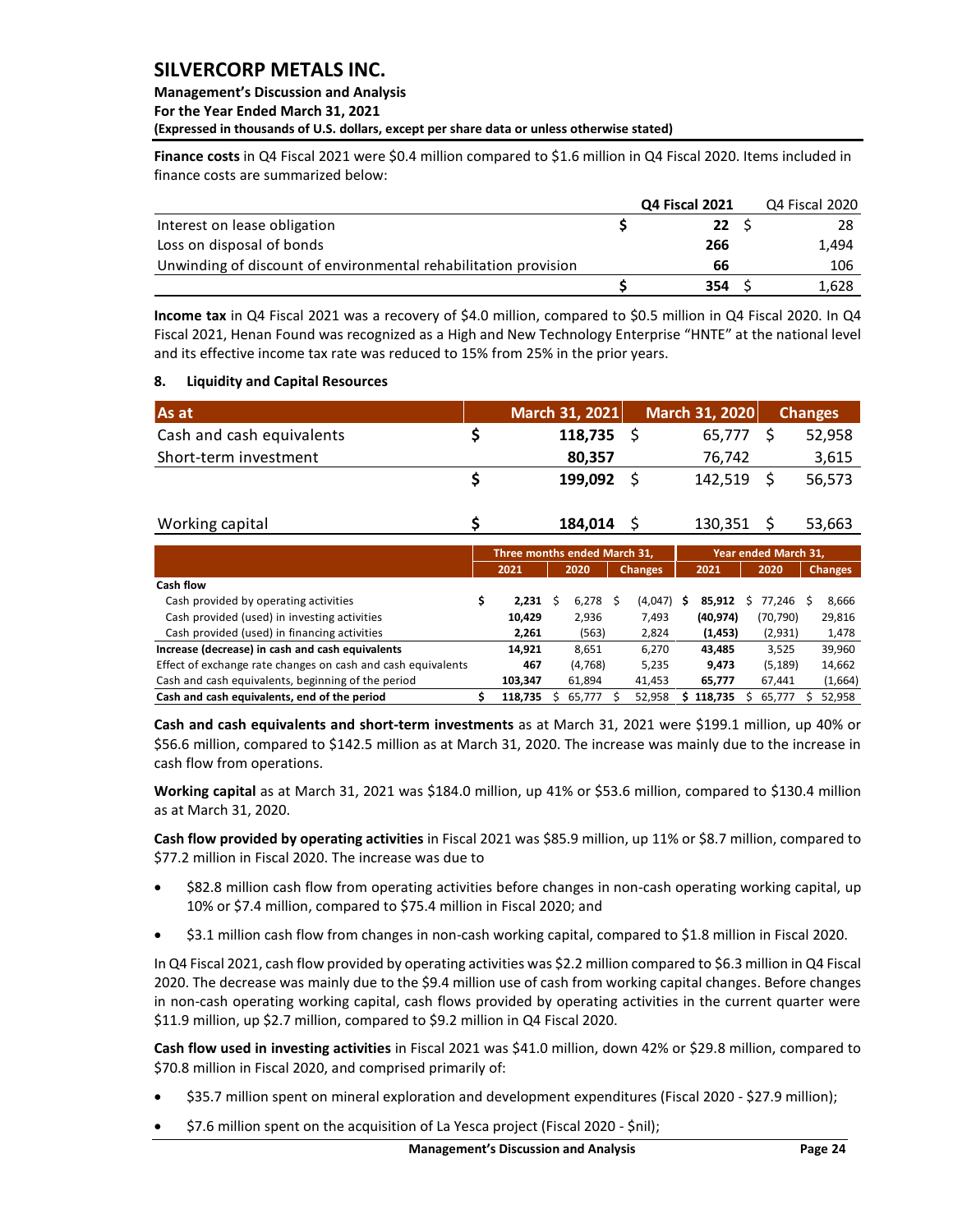**Management's Discussion and Analysis For the Year Ended March 31, 2021 (Expressed in thousands of U.S. dollars, except per share data or unless otherwise stated)** 

- \$9.0 million spent to acquire plant and equipment (Fiscal 2020 \$7.4 million);
- \$7.1 million spent on investment in associate (Fiscal 2020 \$7.0 million);
- \$0.5 million spent on reclamation deposits (Fiscal 2020 \$1.7 million); and
- \$12.7 million spent on the acquisition of other investments (Fiscal 2020 \$7.9 million); offset by
- \$9.8 million proceeds from the net redemptions of short-term investments (Fiscal 2020 \$33.6 million spent on net purchase);
- \$nil from the disposal of XHP project (Fiscal 2020 \$6.1 million); and
- \$19.3 million proceeds from disposal of other investments (Fiscal 2020 \$8.5 million).

In Q4 Fiscal 2021, cash flow from investing activities was \$10.4 million, compared to \$2.9 million in Q4 Fiscal 2020, and comprised primarily of:

- \$6.5 million spent on mineral exploration and development expenditure (Q4 Fiscal 2020 \$6.0 million);
- \$1.0 million spent on the acquisition of La Yesca project (Q4 Fiscal 2020 \$nil);
- \$2.9 million spent to acquire plant and equipment (Q4 Fiscal 2020 \$1.2 million),
- \$0.1 million spent on reclamation deposits (Q4 Fiscal 2020 \$0.2 million), and
- \$nil million for the acquisition of other investments (Q4 Fiscal 2020 \$4.0 million), offset by
- \$1.4 million proceeds from disposal of other investments (Q4 Fiscal 2020 \$2.3 million); and
- \$19.1 million proceeds from the net redemption of short-term investments (Q4 Fiscal 2020 \$11.9 million).

**Cash flow used in financing activities** in Fiscal 2021 was \$1.5 million, compared to \$2.9 million in Fiscal 2020, and comprised mostly of:

- \$nil repayment to a bank loan (Fiscal 2020 \$4.4 million);
- \$0.6 million lease payment (Fiscal 2020 \$0.5 million);
- \$3.2 million in distributions to non-controlling shareholders (Fiscal 2020 \$3.3 million);
- \$4.4 million cash dividends paid (Fiscal 2020 \$4.3 million);
- \$0.8 million net repayment received from the non-controlling shareholder of Henan Found (Fiscal 2020 \$1.5 million);
- \$2.5 million cash received from non-controlling shareholders' contribution (Fiscal 2020 \$nil); and
- \$3.5 million cash received arising from exercise of stock options (Fiscal 2020 \$8.0 million).

Cash flow from financing activities in Q4 Fiscal 2021 was \$2.3 million, compared to \$0.6 million used in financing activities in Q4 Fiscal 2020, and comprised primarily of:

- \$0.7 million advance to the non-controlling shareholder of Henan Found (Q4 Fiscal 2020 \$1.4 million);
- \$0.1 million lease payment (Q4 Fiscal 2020 \$0.1 million); offset by
- \$2.5 million cash received from non-controlling shareholders' contribution (Q4 Fiscal 2020 \$nil); and
- \$0.7 million arising from exercise of stock options (Q4 Fiscal 2020 \$1.0 million).

#### **Available sources of funding**

The Company does not have unlimited resources and its future capital requirements will depend on many factors, including, among others, cash flow from operations. To the extent that its existing resources and the funds generated by future income are insufficient to fund the Company's operations, the Company may need to raise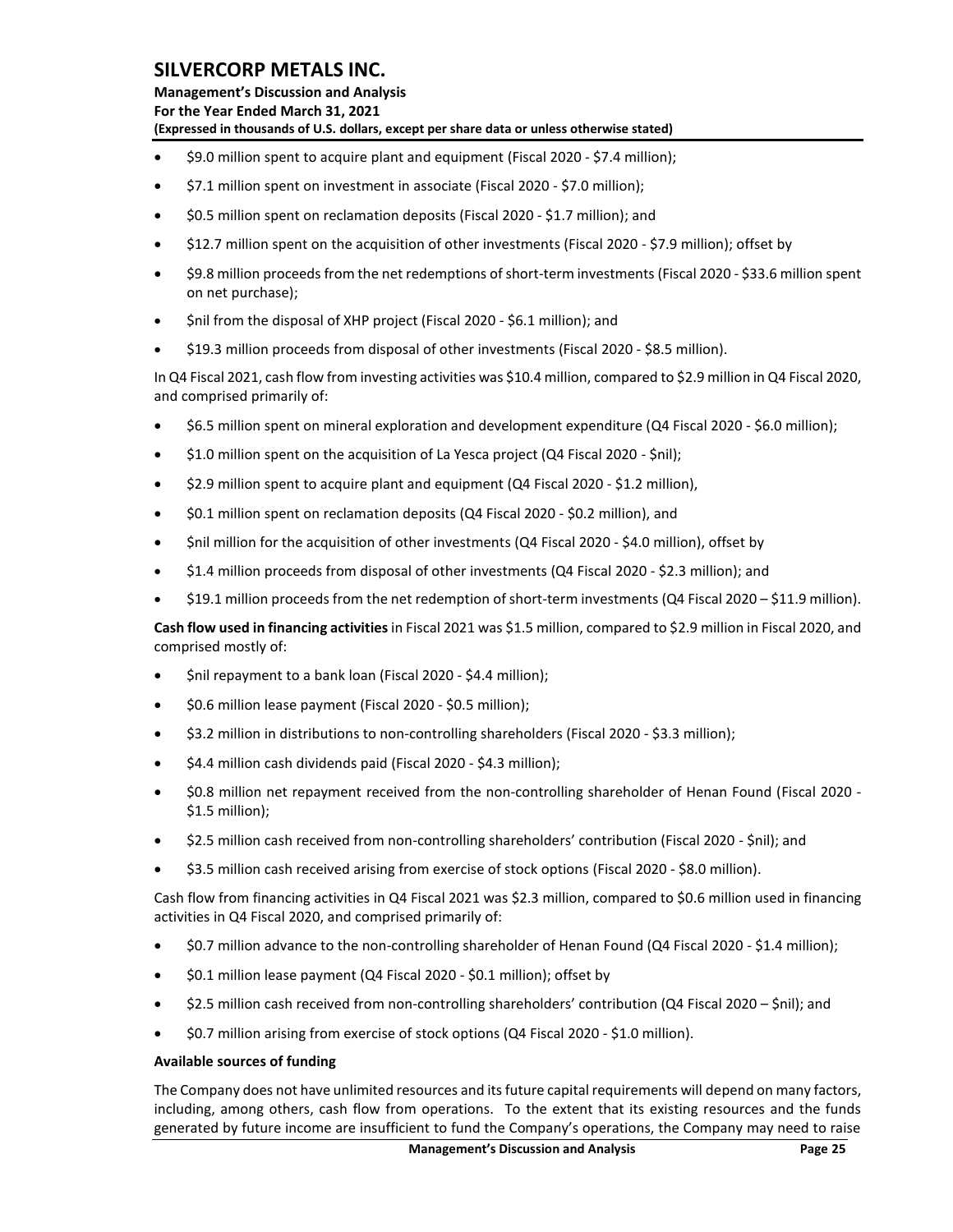### **Management's Discussion and Analysis For the Year Ended March 31, 2021 (Expressed in thousands of U.S. dollars, except per share data or unless otherwise stated)**

additional funds through public or private debt or equity financing. If additional funds are raised through the issuance of equity securities, the percentage ownership of current shareholders will be reduced, and such equity securities may have rights, preferences or privileges senior to those of the holders of the Company's common shares. No assurance can be given that additional financing will be available or that, if available, can be obtained on terms favourable to the Company and its shareholders. If adequate funds are not available, the Company may be required to delay, limit or eliminate some or all of its proposed operations. The Company believes it has sufficient capital to meet its cash needs for the next 12 months, including the cost of compliance with continuing reporting requirements.

#### <span id="page-26-0"></span>**9. Financial Instruments and Related Risks**

The Company manages its exposure to financial risks, including liquidity risk, foreign exchange risk, interest rate risk, credit risk and equity price risk in accordance with its risk management framework. The Company's Board of Directors has overall responsibility for the establishment and oversight of the Company's risk management framework and reviews the Company's policies on an ongoing basis.

#### (a) *Fair value*

The Company classifies its fair value measurements within a fair value hierarchy, which reflects the significance of the inputs used in making the measurements as defined in IFRS 13, Fair Value Measurement ("IFRS 13").

Level 1 – Unadjusted quoted prices at the measurement date for identical assets or liabilities in active markets.

Level 2 – Observable inputs other than quoted prices included in Level 1, such as quoted prices for similar assets and liabilities in active markets; quoted prices for identical or similar assets and liabilities in markets that are not active; or other inputs that are observable or can be corroborated by observable market data.

Level 3 – Unobservable inputs which are supported by little or no market activity.

The following tables set forth the Company's financial assets and liabilities that are measured at fair value level on a recurring basis within the fair value hierarchy as at March 31, 2021 and March 31, 2020 that are not otherwise disclosed. The assets and liabilities are classified in their entirety based on the lowest level of input that is significant to the fair value measurement.

|                                                   |   |           |     |         |     | Fair value as at March 31, 2021 |              |
|---------------------------------------------------|---|-----------|-----|---------|-----|---------------------------------|--------------|
| <b>Recurring measurements</b>                     |   | Level 1   |     | Level 2 |     | Level 3                         | <b>Total</b> |
| <b>Financial assets</b>                           |   |           |     |         |     |                                 |              |
| Cash and cash equivalents                         | S | 118.735   | - S | $\sim$  | \$. | Ś.<br>$\blacksquare$            | 118,735      |
| Short-term investments - money market instruments |   | 64,545    |     |         |     |                                 | 64,545       |
| Investments in public companies                   |   | 13,444    |     |         |     |                                 | 13,444       |
| Investments in private companies                  |   |           |     |         |     | 2,289                           | 2,289        |
|                                                   |   |           |     |         |     |                                 |              |
|                                                   |   |           |     |         |     | Fair value as at March 31, 2020 |              |
| <b>Recurring measurements</b>                     |   | Level 1   |     | Level 2 |     | Level 3                         | Total        |
| <b>Financial assets</b>                           |   |           |     |         |     |                                 |              |
| Cash and cash equivalents                         | Ś | 65,777 \$ |     | - \$    |     | - \$                            | 65,777       |
| Short-term investments - money market instruments |   | 53,430    |     |         |     |                                 | 53,430       |
| Investments in public companies                   |   | 6,633     |     |         |     |                                 | 6,633        |
| Investments in private companies                  |   |           |     |         |     | 2,117                           | 2,117        |

Fair value of the other financial instruments excluded from the table above approximates their carrying amount as at March 31, 2021 and March 31, 2020, due to the short-term nature of these instruments.

There were no transfers into or out of Level 3 during the years ended March 31, 2021 and 2020.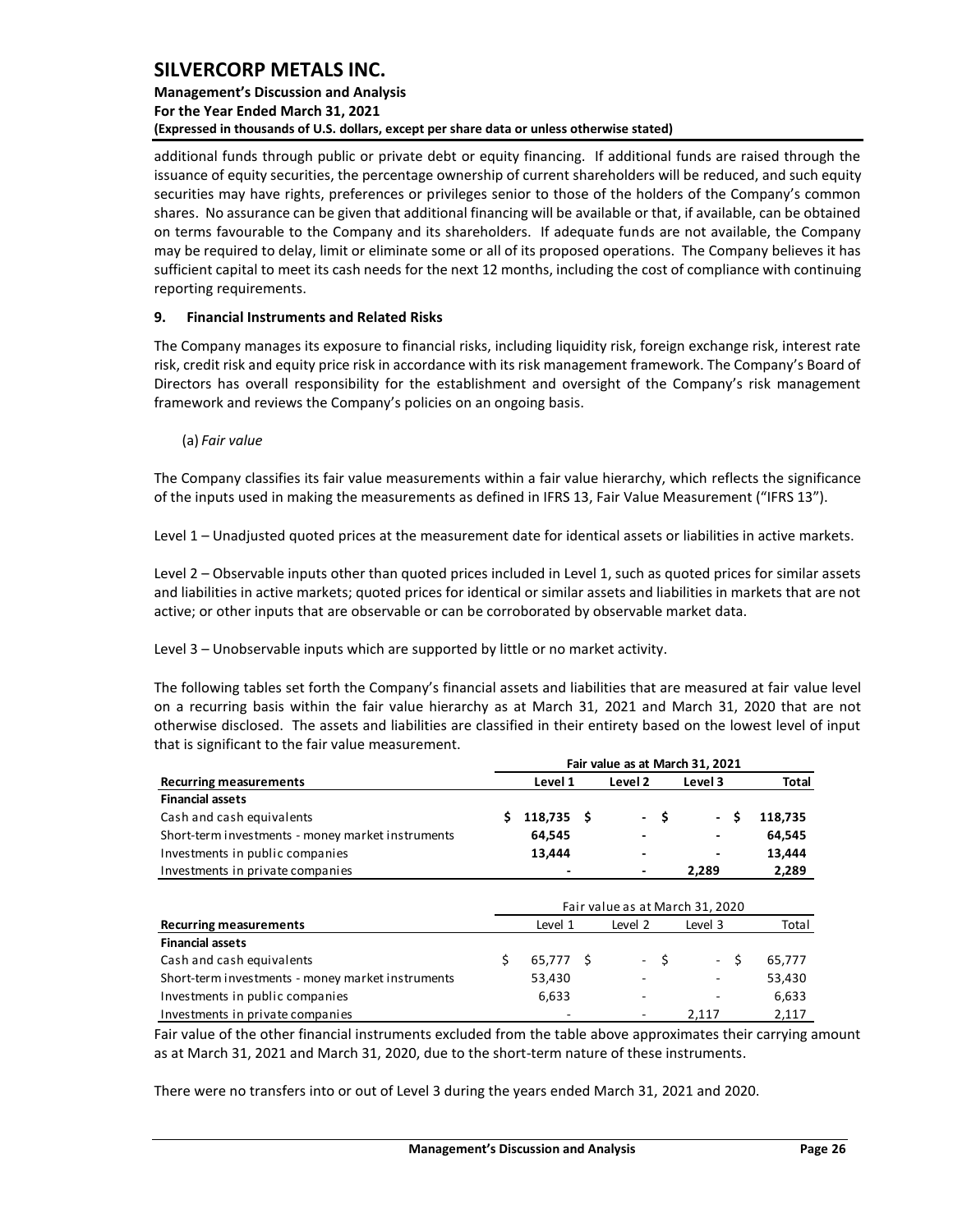#### (b) *Liquidity risk*

Liquidity risk is the risk that the Company will not be able to meet its short-term business requirements. The Company has in place a planning and budgeting process to help determine the funds required to support the Company's normal operating requirements on an ongoing basis and its expansion plans.

In the normal course of business, the Company enters into contracts that give rise to commitments for future minimum payments. The following summarizes the remaining contractual maturities of the Company's financial liabilities.

|                                          |               |                          | March 31, 2020 |        |        |
|------------------------------------------|---------------|--------------------------|----------------|--------|--------|
|                                          | Within a year | 2-5 years                |                | Total  | Total  |
| Accounts payable and accrued liabilities | 30,298        | $\overline{\phantom{a}}$ |                | 30.298 | 23,129 |
| Lease obligation                         | 657           | 1.084                    |                | 1,741  | 2,069  |
|                                          | 30.955        | 1,084                    |                | 32.039 | 25,198 |

#### (c) *Foreign exchange risk*

The Company reports its financial statements in US dollars. The functional currency of the head office, Canadian subsidiaries and all intermediate holding companies is CAD and the functional currency of all Chinese subsidiaries is RMB. The Company is exposed to foreign exchange risk when the Company undertakes transactions and holds assets and liabilities in currencies other than its functional currencies.

The Company currently does not engage in foreign exchange currency hedging. The Company's exposure to currency risk affect net income is summarized as follows:

|                                                   | March 31, 2021 | March 31, 2020 |
|---------------------------------------------------|----------------|----------------|
| Financial assets denominated in U.S. Dollars      | 58.610         | 60,534         |
|                                                   |                |                |
| Financial liabilities denominated in U.S. Dollars |                |                |
|                                                   |                |                |

As at March 31, 2021, with other variables unchanged, a 10% strengthening (weakening) of the CAD against the USD would have decreased (increased) net income by approximately \$5.9 million.

#### (d)*Interest rate risk*

The Company is exposed to interest rate risk on its cash equivalents, short-term investments, and loan to a related party. As at March 31, 2021, all of its interest-bearing cash equivalents and short-term investments earn interest at market rates that are fixed to maturity or at variable interest rates with terms of less than one year. The loan to the related party bears an interest rate of 4.35% per annum, which approximates the prevailing commercial lending rates in China as of March 31, 2021. The Company monitors its exposure to changes in interest rates on cash equivalents, short term investments, and loan to the related party. Due to the short term nature of these financial instruments, fluctuations in interest rates would not have a significant impact on the Company's net income.

(e) *Credit risk*

Credit risk is the risk that one party to a financial instrument will fail to discharge an obligation and cause the other party to incur a financial loss. The Company is exposed to credit risk primarily associated to accounts receivable, due from related parties, cash and cash equivalents, and short-term investments. The carrying amount of assets included on the balance sheet represents the maximum credit exposure.

The Company undertakes credit evaluations on counterparties as necessary, requests deposits from customers prior to delivery, and has monitoring processes intended to mitigate credit risks. There were no amounts in trade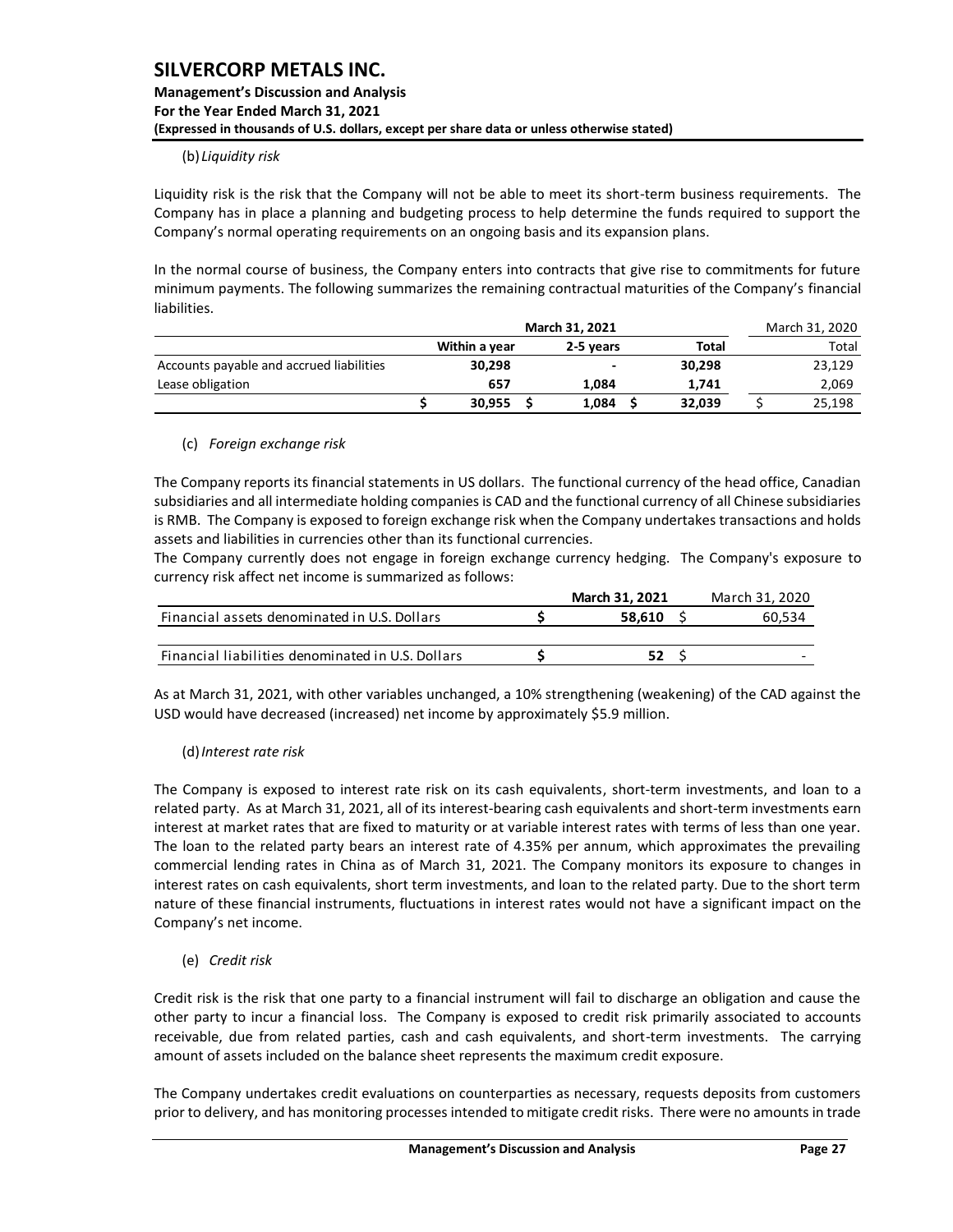### **Management's Discussion and Analysis For the Year Ended March 31, 2021 (Expressed in thousands of U.S. dollars, except per share data or unless otherwise stated)**

or other receivables which were past due on March 31, 2021 (at March 31, 2020 - \$nil) for which no provision is recognized.

(f) *Equity price risk*

The Company holds certain marketable securities that will fluctuate in value as a result of trading on Canadian financial markets. As the Company's marketable securities holdings are mainly in mining companies, the value will also fluctuate based on commodity prices. Based upon the Company's portfolio as at March 31, 2021, a 10% increase (decrease) in the market price of the securities held, ignoring any foreign currency effects, would have resulted in an increase (decrease) to net income and comprehensive income of approximately \$1.0 million and \$0.3 million, respectively.

#### <span id="page-28-0"></span>**10. Off-Balance Sheet Arrangements**

The Company does not have any off-balance sheet arrangements.

#### <span id="page-28-1"></span>**11. Transactions with Related Parties**

Related party transactions are made on terms agreed upon with the related parties. The balances with related parties are unsecured. Related party transactions not disclosed elsewhere in this MD&A are as follows:

| (i) Due from related parties |      |                               |
|------------------------------|------|-------------------------------|
| Due from related parties     |      | March 31, 2021 March 31, 2020 |
| NUAG (a)                     | 59 S | 94                            |
| WHG(b)                       | 19   |                               |
| Henan Non-ferrous (c)        | 769  | 1,425                         |
|                              | 847  | 1.519                         |

- (a) The Company recovers costs for services rendered to NUAG and expenses incurred on behalf of NUAG pursuant to a services and administrative costs reallocation agreement. During the year ended March 31, 2021, the Company recovered \$644 (year ended March 31, 2020 - \$530), from NUAG for services rendered and expenses incurred on behalf of NUAG. The costs recovered from NUAG were recorded as a direct reduction of general and administrative expenses on the consolidated statements of income.
- (b) The Company recovers costs for services rendered to WHG and expenses incurred on behalf of WHG pursuant to a services and administrative costs reallocation agreement. During the year ended March 31, 2021, the Company recovered \$89 (year ended March 31, 2020 - \$nil), from WHG for services rendered and expenses incurred on behalf of WHG. The costs recovered from WHG were recorded as a direct reduction of general and administrative expenses on the consolidated statements of income.
- (c) In January 2020, Henan Found advanced a loan of \$1,436 (RMB¥10 million) to Henan Non-ferrous. The loan has a term of four months and bears an interest rate of 4.35% per annum. In May 2020, the loan, including accumulated interest, of \$1,423 (RMB¥10.1 million) was repaid in full.

In January 2021, Henan Found advanced a loan of \$744 (RMB¥5 million) to Henan Non-ferrous. The loan has a term of four months and bears an interest rate of 4.35% per annum.

The balances with related parties are unsecured.

(ii) *Compensation of key management personnel*

The remuneration of directors and other members of key management personnel, who are those having authority and responsibility for planning, directing and controlling the activities of the entity, directly or indirectly, for the years ended March 31, 2021 and 2020 were as follows: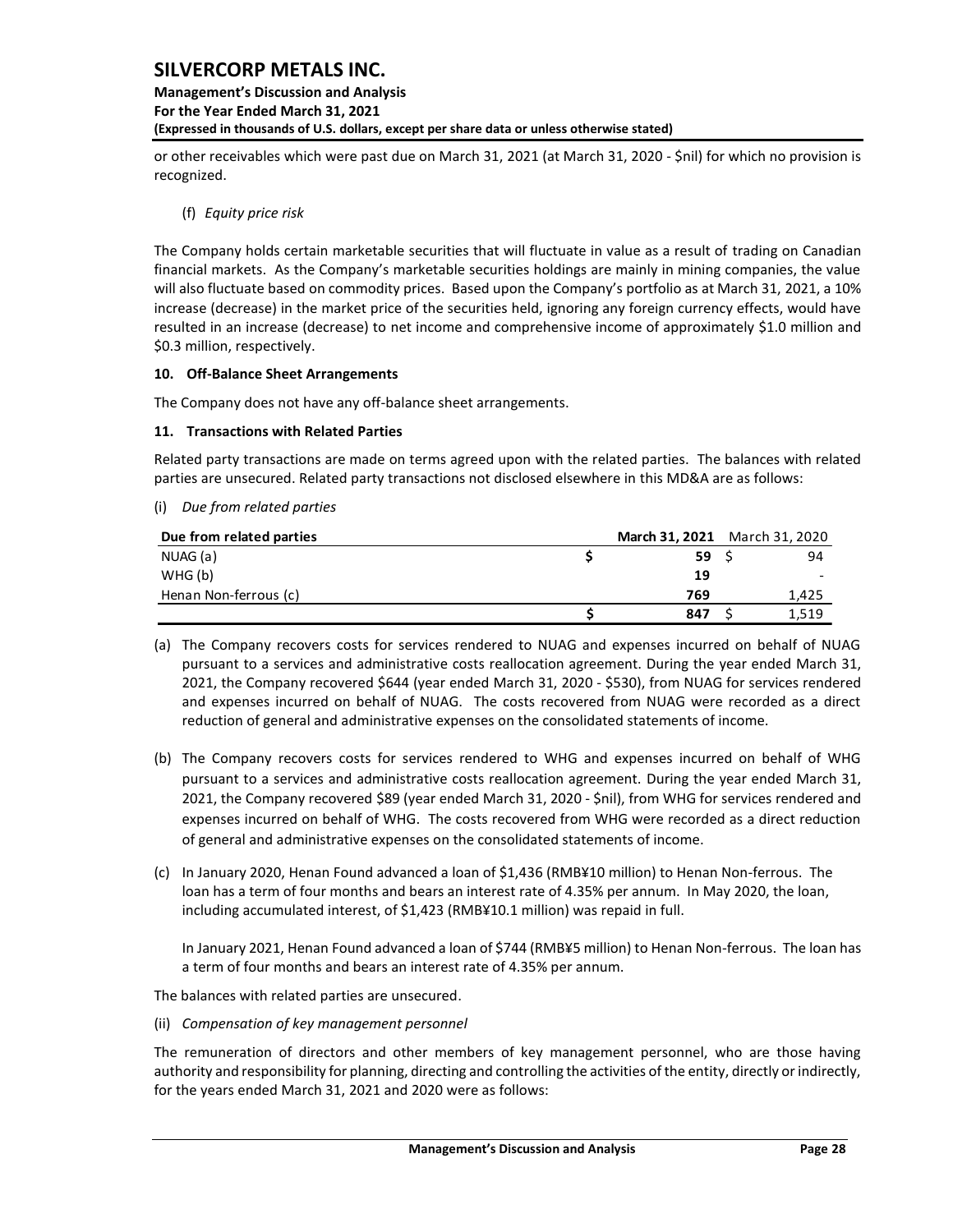### **Management's Discussion and Analysis For the Year Ended March 31, 2021 (Expressed in thousands of U.S. dollars, except per share data or unless otherwise stated)**

|                                                 | Years Ended March 31, |       |
|-------------------------------------------------|-----------------------|-------|
|                                                 | 2021                  | 2020  |
| Directors' fees and bonus                       | 306 <sup>5</sup>      | 293   |
| Salaries and bonus for key management personnel | 2.946                 | 2,519 |
| Share-based compensation                        | 2.814                 | 1,487 |
|                                                 | 6.066                 | 4.299 |

Share-based compensation was measured at grant date fair value.

### <span id="page-29-0"></span>**12. Alternative Performance (Non-IFRS) Measures**

The following alternative performance measures are used by the Company to manage and evaluate operating performance of the Company's mines and are widely reported in the silver mining industry as benchmarks for performance, but are alternative performance (non-IFRS) measures that do not have standardized meaning prescribed by IFRS and therefore unlikely to be comparable to similar measures presented by other companies. Accordingly, it is intended to provide additional information and should not be considered in isolation or as a substitute for measures of performance prepared in accordance with IFRS. To facilitate a better understanding of these measures, the tables in this section provide the reconciliation of these measures to the financial statements for the year ended March 31, 2021 and 2020:

#### (a) Working Capital

Working capital is an alternative performance (non-IFRS) measure calculated as current asset less current liabilities. Working capital dose not have any standardized meaning prescribed by IFRS and is therefore unlikely to be comparable to similar measures presented by other companies. The Company and certain investors use this information to evaluate whether the Company is able to meet its current obligations using its current assets.

(b) Costs per Ounce of Silver

Cash cost and all-in sustaining cost ("AISC") per ounce of silver, net of by-product credits, are non-IFRS measures. The Company produces by-product metals incidentally to our silver mining activities. We have adopted the practice of calculating a performance measure with the net cost of producing an ounce of silver, our primary payable metal, after deducting revenues gained from incidental by-product production. This performance measure has been commonly used in the mining industry for many years and was developed as a relatively simple way of comparing the net production costs of the primary metal for a specific period against the prevailing market price of such metal.

Cash cost is calculated by deducting revenue from the sales of all metals other than silver and is calculated per ounce of silver sold.

AISC is an extension of the "cash cost" metric and provides a comprehensive measure of the Company's operating performance and ability to generate cash flows. AISC has been calculated based on World Gold Council ("WGC") guidance released in 2013 and undated in 2018. The WGC is not a regulatory organization and does not have the authority to develop accounting standards for disclosure requirements.

AISC is based on the Company's cash costs, net of by-product sales, and further includes corporate general and administrative expense, government fee and other taxes, reclamation cost accretion, lease liability payments, and sustaining capital expenditures. Sustaining capital expenditures are those costs incurred to sustain and maintain existing assets at current productive capacity and constant planned levels of production output. Excluded are non-sustaining capital expenditures, which result in a material increase in the life of assets, materially increase resources or reserves, productive capacity, or future earning potential, or significant improvement in recovery or grade, or which do not relate to the current production activities. The Company believes that this measure represents the total sustainable costs of producing silver from current operations and provides additional information about the Company's operational performance and ability to generate cash flows.

The following table provides a reconciliation of cash cost and AISC per ounce of silver, net of by-product credits: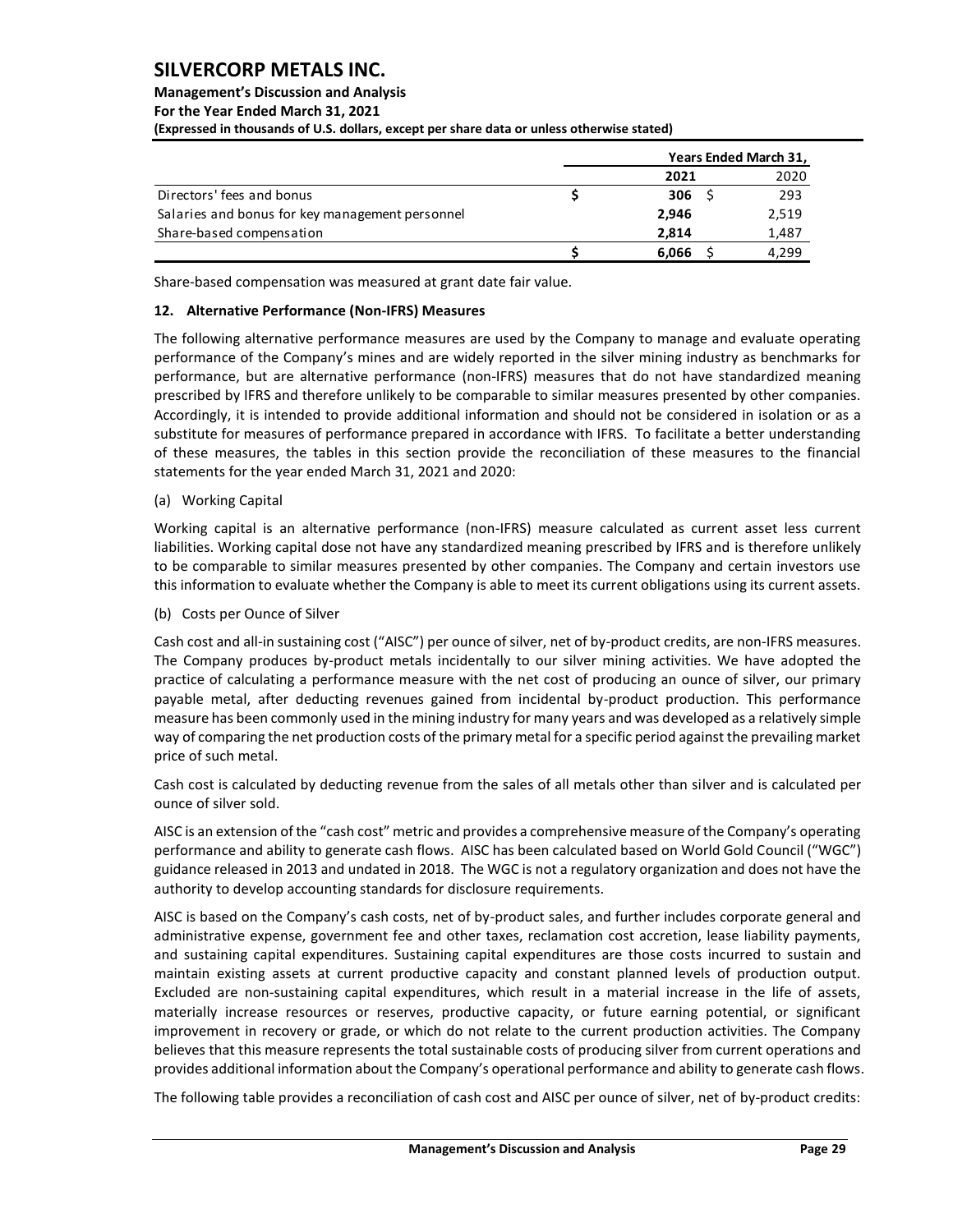**Management's Discussion and Analysis** 

**For the Year Ended March 31, 2021**

**(Expressed in thousands of U.S. dollars, except per share data or unless otherwise stated)** 

|                                                               |              | Year ended March 31, 2021 |                          |     |                 |    |                          |    |                      |   |                              |    | Year ended March 31, 2020 |     |                |       |                          |    |                          |    |                        |  |
|---------------------------------------------------------------|--------------|---------------------------|--------------------------|-----|-----------------|----|--------------------------|----|----------------------|---|------------------------------|----|---------------------------|-----|----------------|-------|--------------------------|----|--------------------------|----|------------------------|--|
| (Expressed in thousands of U.S. dollars, except ounce and     |              |                           | <b>Ying Mining</b>       |     |                 |    |                          |    |                      |   |                              |    | <b>Ying Mining</b>        |     |                |       |                          |    |                          |    |                        |  |
| per ounce amount)                                             |              |                           | <b>District</b>          |     | GC              |    |                          |    |                      |   | Other Corporate Consolidated |    | <b>District</b>           |     | GC             | Other |                          |    |                          |    | Corporate Consolidated |  |
| Production costs expensed as reported                         | A            | Ś                         | 53,023                   |     | \$16,072\$      |    | 449                      | Ś. |                      | Ŝ | 69,544                       | Ś  | 47,236                    |     | 14,793         | Ś     |                          | Ś  |                          | Ś  | 62,029                 |  |
| <b>By-product sales</b>                                       |              |                           |                          |     |                 |    |                          |    |                      |   |                              |    |                           |     |                |       |                          |    |                          |    |                        |  |
| Gold                                                          |              |                           | (5, 169)                 |     | $\overline{a}$  |    | (1, 553)                 |    | ÷,                   |   | (6, 722)                     |    | (3, 911)                  |     |                |       |                          |    |                          |    | (3, 911)               |  |
| Lead                                                          |              |                           | (42, 836)                |     | (7,628)         |    |                          |    |                      |   | (50, 464)                    |    | (43, 312)                 |     | (8,654)        |       |                          |    |                          |    | (51, 966)              |  |
| Zinc                                                          |              |                           | (5,898)                  |     | (15, 895)       |    |                          |    | ÷,                   |   | (21, 793)                    |    | (4, 911)                  |     | (10, 869)      |       |                          |    |                          |    | (15,780)               |  |
| Other                                                         |              |                           | (1, 294)                 |     | (641)           |    |                          |    |                      |   | (1, 935)                     |    | (1,683)                   |     | (617)          |       |                          |    |                          |    | (2,300)                |  |
| Total by-product sales                                        | B            |                           | (55, 197)                |     | (24, 164)       |    | (1,553)                  |    | $\ddot{\phantom{0}}$ |   | (80, 914)                    |    | (53, 817)                 |     | (20, 140)      |       | $\overline{\phantom{a}}$ |    | $\overline{\phantom{a}}$ |    | (73, 957)              |  |
| Total cash cost, net of by-product credits                    | $C = A + B$  |                           | (2, 174)                 |     | (8,092)         |    | (1, 104)                 |    | $\blacksquare$       |   | (11, 370)                    |    | (6, 581)                  |     | (5, 347)       |       | $\blacksquare$           |    | $\overline{a}$           |    | (11, 928)              |  |
| Add: Mineral resources tax                                    |              |                           | 4,072                    |     | 932             |    | $\overline{a}$           |    | l.                   |   | 5,004                        |    | 3,718                     |     | 822            |       | L.                       |    |                          |    | 4,540                  |  |
| <b>General and administrative</b>                             |              |                           | 6,191                    |     | 2,812           |    | 584                      |    | 12,365               |   | 21,952                       |    | 6,849                     |     | 2,738          |       | 469                      |    | 10,094                   |    | 20,150                 |  |
| Amortization included in general and administrative           |              |                           | (507)                    |     | (373)           |    | (376)                    |    | (533)                |   | (1,789)                      |    | (753)                     |     | (469)          |       | (289)                    |    | (447)                    |    | (1,958)                |  |
| Property evaluation and business development*                 |              |                           |                          |     |                 |    | 42                       |    | 691                  |   | 733                          |    |                           |     |                |       |                          |    | 679                      |    | 679                    |  |
| Government fees and other taxes                               |              |                           | 1,781                    |     | 588             |    | 5                        |    | $\overline{a}$       |   | 2,374                        |    | 1,591                     |     | 496            |       | $\overline{2}$           |    | 26                       |    | 2,115                  |  |
| <b>Reclamation accretion</b>                                  |              |                           | 196                      |     | 26              |    | 30                       |    | $\blacksquare$       |   | 252                          |    | 366                       |     | 24             |       | 32                       |    | $\overline{\phantom{a}}$ |    | 422                    |  |
| Lease payment                                                 |              |                           | $\overline{a}$           |     | $\blacksquare$  |    | $\overline{\phantom{a}}$ |    | 563                  |   | 563                          |    | $\overline{a}$            |     | $\blacksquare$ |       |                          |    | 503                      |    | 503                    |  |
| Sustaining capital expenditures                               |              |                           | 24,603                   |     | 4,110           |    | 389                      |    | 501                  |   | 29,603                       |    | 25,302                    |     | 2,274          |       | $\blacksquare$           |    | 820                      |    | 28,396                 |  |
| All-in sustaining cost, net of by-product credits             | F            |                           | 34,162                   |     | 3               |    | (430)                    |    | 13,587               |   | 47,322                       |    | 30,492                    |     | 538            |       | 214                      |    | 11,675                   |    | 42,919                 |  |
| Add: Non-sustaining capital expenditures                      |              |                           | 11,698                   |     | 852             |    | 2,480                    |    | $\blacksquare$       |   | 15,030                       |    | 6,008                     |     | 812            |       | 88                       |    |                          |    | 6,908                  |  |
| All-in cost, net of by-product credits                        | G            |                           | 45,860                   |     | 855             |    | 2,050                    |    | 13,587               |   | 62,352                       |    | 36,500                    |     | 1,350          |       | 302                      |    | 11,675                   |    | 49,827                 |  |
| Silver ounces sold ('000s)                                    | н            |                           | 5.610                    |     | 705             |    | $\ddot{\phantom{0}}$     |    | ÷,                   |   | 6,315                        |    | 5,558                     |     | 699            |       | $\overline{\phantom{a}}$ |    | $\overline{\phantom{a}}$ |    | 6,257                  |  |
| Cash cost per ounce of silver, net of by-product credits      | $(A+B)/H$ \$ |                           | $(0.39)$ \$ $(11.48)$ \$ |     |                 |    | $\blacksquare$           | \$ |                      | Ś | (1.80)                       | \$ | $(1.18)$ \$               |     | $(7.65)$ \$    |       | $\overline{a}$           | \$ | $\overline{a}$           | Ś. | (1.91)                 |  |
| All-in sustaining cost per ounce of silver, net of by-product |              |                           |                          |     |                 |    |                          |    |                      |   |                              |    |                           |     |                |       |                          |    |                          |    |                        |  |
| credits                                                       | F/H          | \$                        | 6.09                     | Ŝ   |                 | \$ |                          | \$ |                      | S | 7.49                         | \$ | 5.49                      | -\$ | 0.77           | -\$   | $\overline{\phantom{a}}$ | \$ |                          |    | 6.86                   |  |
| All-in cost per ounce of silver, net of by-product credits    | G/H          | \$                        | 8.17                     | Ŝ   | $1.21 \quad $5$ |    |                          | Ś  |                      | Ś | 9.87                         | \$ | 6.57 <sup>5</sup>         |     | $1.93 \quad $$ |       |                          | Ś  |                          |    | 7.96                   |  |
|                                                               |              |                           |                          |     |                 |    |                          |    |                      |   |                              |    |                           |     |                |       |                          |    |                          |    |                        |  |
| By-product credits per ounce of silver                        |              |                           |                          |     |                 |    |                          |    |                      |   |                              |    |                           |     |                |       |                          |    |                          |    |                        |  |
| Gold                                                          |              |                           | (0.92)                   |     |                 |    |                          |    |                      |   | (1.06)                       |    | (0.70)                    |     |                |       |                          |    |                          |    | (0.63)                 |  |
| Lead                                                          |              |                           | (7.64)                   |     | (10.82)         |    |                          |    |                      |   | (7.99)                       |    | (7.79)                    |     | (12.38)        |       |                          |    |                          |    | (8.31)                 |  |
| Zinc                                                          |              |                           | (1.05)                   |     | (22.55)         |    |                          |    |                      |   | (3.45)                       |    | (0.88)                    |     | (15.55)        |       |                          |    |                          |    | (2.52)                 |  |
| Other                                                         |              |                           | (0.23)                   |     | (0.91)          |    |                          |    |                      |   | (0.31)                       |    | (0.30)                    |     | (0.88)         |       |                          |    |                          |    | (0.37)                 |  |
| Total by-product credits per ounce of silver                  |              | Ś                         | (9.84)                   | \$. | $(34.28)$ \$    |    | $\ddot{\phantom{a}}$     | Ś  |                      | Ś | (12.81)                      | \$ | $(9.68)$ \$               |     | $(28.81)$ \$   |       | $\overline{\phantom{a}}$ | Ś  |                          | Ś  | (11.82)                |  |

\*Recovery of \$3,970, arising the break fee of \$6,497 (CAD\$9,000) receipt from Guyana Goldfields net of expenses of \$2,527, was excluded for the nine months ended December 31, 2020.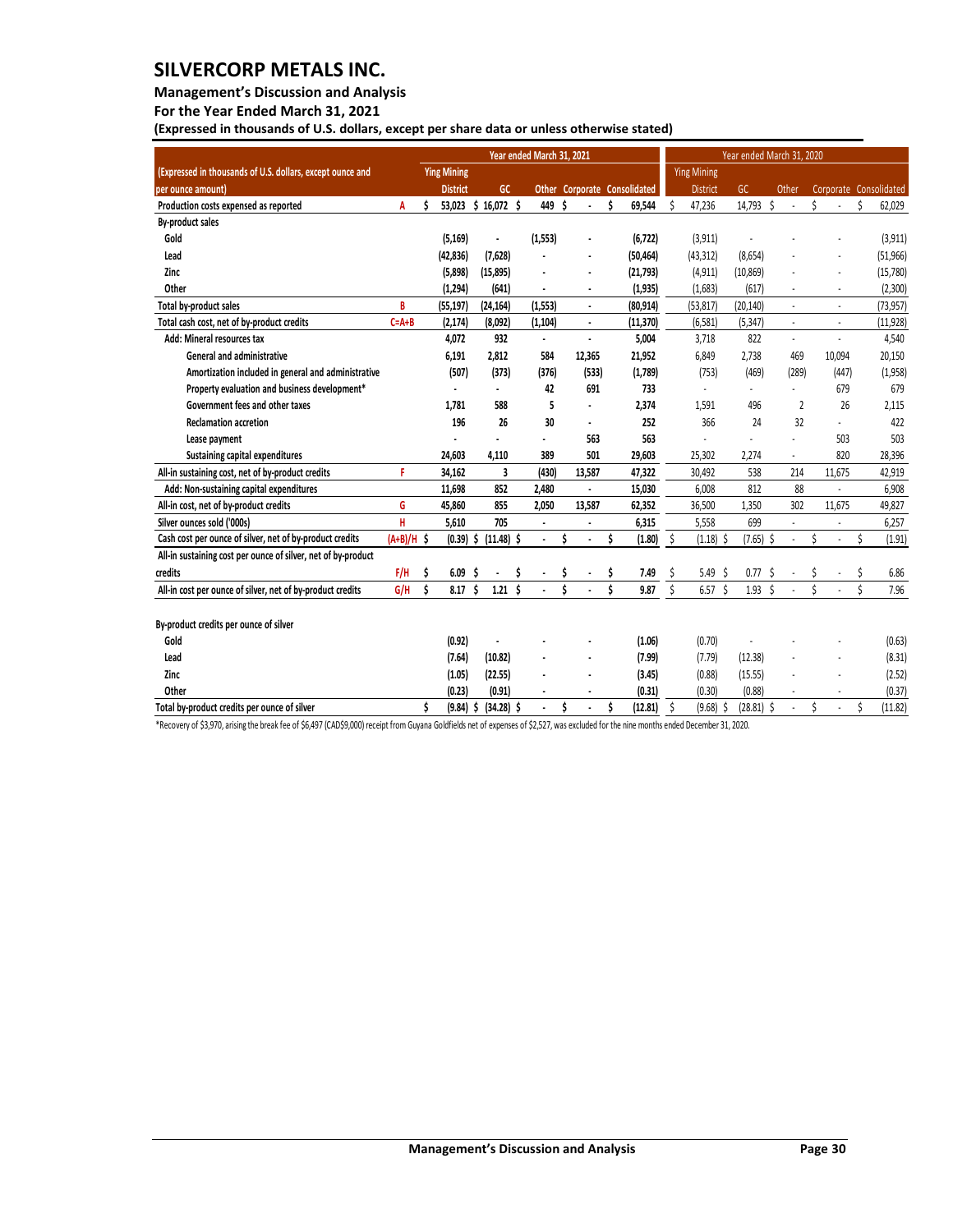**Management's Discussion and Analysis** 

**For the Year Ended March 31, 2021**

**(Expressed in thousands of U.S. dollars, except per share data or unless otherwise stated)** 

|                                                               |              | Three months ended March 31, 2021 |                    |    |                   |  |                      |   |                      |   |                        |    | Three months ended March 31, 2020 |                 |    |                          |         |                             |    |                        |  |  |  |  |  |
|---------------------------------------------------------------|--------------|-----------------------------------|--------------------|----|-------------------|--|----------------------|---|----------------------|---|------------------------|----|-----------------------------------|-----------------|----|--------------------------|---------|-----------------------------|----|------------------------|--|--|--|--|--|
| (Expressed in thousands of U.S. dollars, except ounce and     |              |                                   | <b>Ying Mining</b> |    |                   |  |                      |   |                      |   |                        |    | <b>Ying Mining</b>                |                 |    |                          |         |                             |    |                        |  |  |  |  |  |
| per ounce amount)                                             |              |                                   | <b>District</b>    |    | <b>GC</b>         |  | Other                |   |                      |   | Corporate Consolidated |    | <b>District</b>                   | GC              |    | Other                    |         |                             |    | Corporate Consolidated |  |  |  |  |  |
| Production costs expensed as reported                         | A            | Ś                                 | 11,107             | Ŝ  | 2,977 \$          |  |                      | Ś |                      | Ś | 14,084                 | Ś  | 6,924                             | 1,420           | Ś  |                          | Ś       |                             | Ś  | 8,344                  |  |  |  |  |  |
| By-product sales                                              |              |                                   |                    |    |                   |  |                      |   |                      |   |                        |    |                                   |                 |    |                          |         |                             |    |                        |  |  |  |  |  |
| Gold                                                          |              |                                   | (1,006)            |    | $\blacksquare$    |  |                      |   |                      |   | (1,006)                |    | (625)                             |                 |    |                          |         |                             |    | (625)                  |  |  |  |  |  |
| Lead                                                          |              |                                   | (7, 450)           |    | (1, 399)          |  |                      |   |                      |   | (8, 849)               |    | (5, 562)                          | (892)           |    |                          |         |                             |    | (6, 454)               |  |  |  |  |  |
| Zinc                                                          |              |                                   | (1, 342)           |    | (3, 138)          |  |                      |   |                      |   | (4, 480)               |    | (452)                             | (1,094)         |    |                          |         |                             |    | (1, 546)               |  |  |  |  |  |
| Other                                                         |              |                                   | (182)              |    | 24                |  |                      |   | ٠                    |   | (158)                  |    | (74)                              | (327)           |    |                          |         |                             |    | (401)                  |  |  |  |  |  |
| Total by-product sales                                        | B            |                                   | (9,980)            |    | (4, 513)          |  |                      |   |                      |   | (14, 493)              |    | (6, 713)                          | (2, 313)        |    |                          |         |                             |    | (9,026)                |  |  |  |  |  |
| Total cash cost, net of by-product credits                    | $C = A - B$  |                                   | 1,127              |    | (1, 536)          |  | $\ddot{\phantom{a}}$ |   | $\ddot{\phantom{0}}$ |   | (409)                  |    | 211                               | (893)           |    | $\blacksquare$           |         | $\overline{\phantom{a}}$    |    | (682)                  |  |  |  |  |  |
| Add: Mineral resources tax                                    |              |                                   | 726                |    | 172               |  | $\epsilon$           |   | ä,                   |   | 898                    |    | 463                               | 96              |    | $\overline{\phantom{a}}$ |         | $\mathcal{L}_{\mathcal{A}}$ |    | 559                    |  |  |  |  |  |
| <b>General and administrative</b>                             |              |                                   | 1,600              |    | 698               |  | 133                  |   | 3,369                |   | 5,800                  |    | 2,306                             | 978             |    | 84                       |         | 2,590                       |    | 5,958                  |  |  |  |  |  |
| Amortization included in general and administrative           |              |                                   | (136)              |    | (98)              |  | (100)                |   | (142)                |   | (476)                  |    | (420)                             | (228)           |    | (65)                     |         | (122)                       |    | (835)                  |  |  |  |  |  |
| Property evaluation and business development*                 |              |                                   |                    |    |                   |  | 42                   |   | 171                  |   | 213                    |    |                                   |                 |    |                          |         | 274                         |    | 274                    |  |  |  |  |  |
| Government fees and other taxes                               |              |                                   | 320                |    | 89                |  |                      |   | $\blacksquare$       |   | 409                    |    | 216                               | 21              |    |                          |         | 1                           |    | 238                    |  |  |  |  |  |
| <b>Reclamation accretion</b>                                  |              |                                   | 51                 |    | $\overline{1}$    |  | 8                    |   |                      |   | 66                     |    | 91                                | $6\overline{6}$ |    | 8                        |         | $\sim$                      |    | 105                    |  |  |  |  |  |
| Lease payment                                                 |              |                                   |                    |    |                   |  | ä,                   |   | 149                  |   | 149                    |    |                                   |                 |    |                          |         | 134                         |    | 134                    |  |  |  |  |  |
| Sustaining capital expenditures                               |              |                                   | 5,674              |    | 730               |  | 193                  |   | 8                    |   | 6,605                  |    | 5,569                             | 760             |    | $\sim$                   |         | 52                          |    | 6,381                  |  |  |  |  |  |
| All-in sustaining cost, net of by-product credits             | F            |                                   | 9,362              |    | 62                |  | 276                  |   | 3.555                |   | 13,255                 |    | 8,436                             | 740             |    | 27                       |         | 2,929                       |    | 12,132                 |  |  |  |  |  |
| Add: Non-sustaining capital expenditures                      |              |                                   | 1.534              |    | 140               |  | 1,164                |   | $\blacksquare$       |   | 2,838                  |    | 649                               | 115             |    | $\mathbf{1}$             |         |                             |    | 765                    |  |  |  |  |  |
| All-in cost, net of by-product credits                        | G            |                                   | 10,896             |    | 202               |  | 1,440                |   | 3,555                |   | 16,093                 |    | 9,085                             | 855             |    | 28                       |         | 2,929                       |    | 12,897                 |  |  |  |  |  |
| Silver ounces sold ('000s)                                    | H            |                                   | 936                |    | 120               |  |                      |   |                      |   | 1,056                  |    | 711                               | 89              |    |                          |         |                             |    | 800                    |  |  |  |  |  |
| Cash cost per ounce of silver, net of by-product credits      | $(A+B)/H$ \$ |                                   | 1.20               | Ś  | $(12.80)$ \$      |  | $\epsilon$           | Ś | $\ddot{\phantom{1}}$ | Ś | (0.39)                 | \$ | 0.30                              | (10.03)         | Ŝ  | $\overline{\phantom{a}}$ | Ś       | $\overline{\phantom{a}}$    | Ś  | (0.85)                 |  |  |  |  |  |
| All-in sustaining cost per ounce of silver, net of by-product |              |                                   |                    |    |                   |  |                      |   |                      |   |                        |    |                                   |                 |    |                          |         |                             |    |                        |  |  |  |  |  |
| credits                                                       | F/H          | Ś                                 | 10.00              | S  | 0.52 <sub>5</sub> |  |                      | S |                      | Ŝ | 12.55                  | S  | 11.86                             | 8.31            | Ŝ  |                          |         |                             |    | 15.17                  |  |  |  |  |  |
| All-in cost per ounce of silver, net of by-product credits    | G/H          | Ś                                 | 11.64              | Ś. | 1.68 <sub>5</sub> |  |                      | Ś |                      | Ś | 15.24                  | Ś  | 12.78                             | 9.61            | Ŝ. |                          | $\zeta$ |                             |    | 16.12                  |  |  |  |  |  |
|                                                               |              |                                   |                    |    |                   |  |                      |   |                      |   |                        |    |                                   |                 |    |                          |         |                             |    |                        |  |  |  |  |  |
| By-product credits per ounce of silver                        |              |                                   |                    |    |                   |  |                      |   |                      |   |                        |    |                                   |                 |    |                          |         |                             |    |                        |  |  |  |  |  |
| Gold                                                          |              |                                   | (1.07)             |    |                   |  |                      |   |                      |   | (0.95)                 |    | (0.88)                            |                 |    |                          |         |                             |    | (0.78)                 |  |  |  |  |  |
| Lead                                                          |              |                                   | (7.96)             |    | (11.66)           |  |                      |   |                      |   | (8.38)                 |    | (7.82)                            | (10.02)         |    |                          |         |                             |    | (8.07)                 |  |  |  |  |  |
| Zinc                                                          |              |                                   | (1.43)             |    | (26.15)           |  |                      |   |                      |   | (4.24)                 |    | (0.64)                            | (12.29)         |    |                          |         |                             |    | (1.93)                 |  |  |  |  |  |
| Other                                                         |              |                                   | (0.19)             |    | 0.20              |  |                      |   |                      |   | (0.15)                 |    | (0.10)                            | (3.67)          |    |                          |         |                             |    | (0.50)                 |  |  |  |  |  |
| Total by-product credits per ounce of silver                  |              |                                   | $(10.65)$ \$       |    | $(37.61)$ \$      |  |                      | Ś |                      | Ś | (13.72)                | \$ | $(9.44)$ \$                       | (25.98) \$      |    |                          | Ś       |                             | \$ | (11.28)                |  |  |  |  |  |

#### (c) Costs per Tonne of Ore Processed

The Company uses cost per tonne of ore processed to manage and evaluate operating performance at each of its mines. Cost per tonne of ore processed is calculated based on total production costs on a sales basis, adjusted for changes in inventory, to arrive at total production costs that relate to ore production during the period. These total production costs are then further divided into mining cost, shipping cost, and milling cost. Cost per tonne of ore processed is the total of per tonne mining cost, per tonne shipping cost, and per tonne milling cost.

All-in sustaining production cost per tonne is an extension of the cash production cost per tonne and provides a comprehensive measure of the Company's operating performance and ability to generate cash flows. All-in sustaining production cost per tonne is based on the Company's cash production cost, and further includes corporate general and administrative expense, government fee and other taxes, reclamation cost accretion, lease liability payments, and sustaining capital expenditures. The Company believes that this measure represents the total sustainable costs of processing ore from current operations and provides additional information about the Company's operational performance and ability to generate cash flows.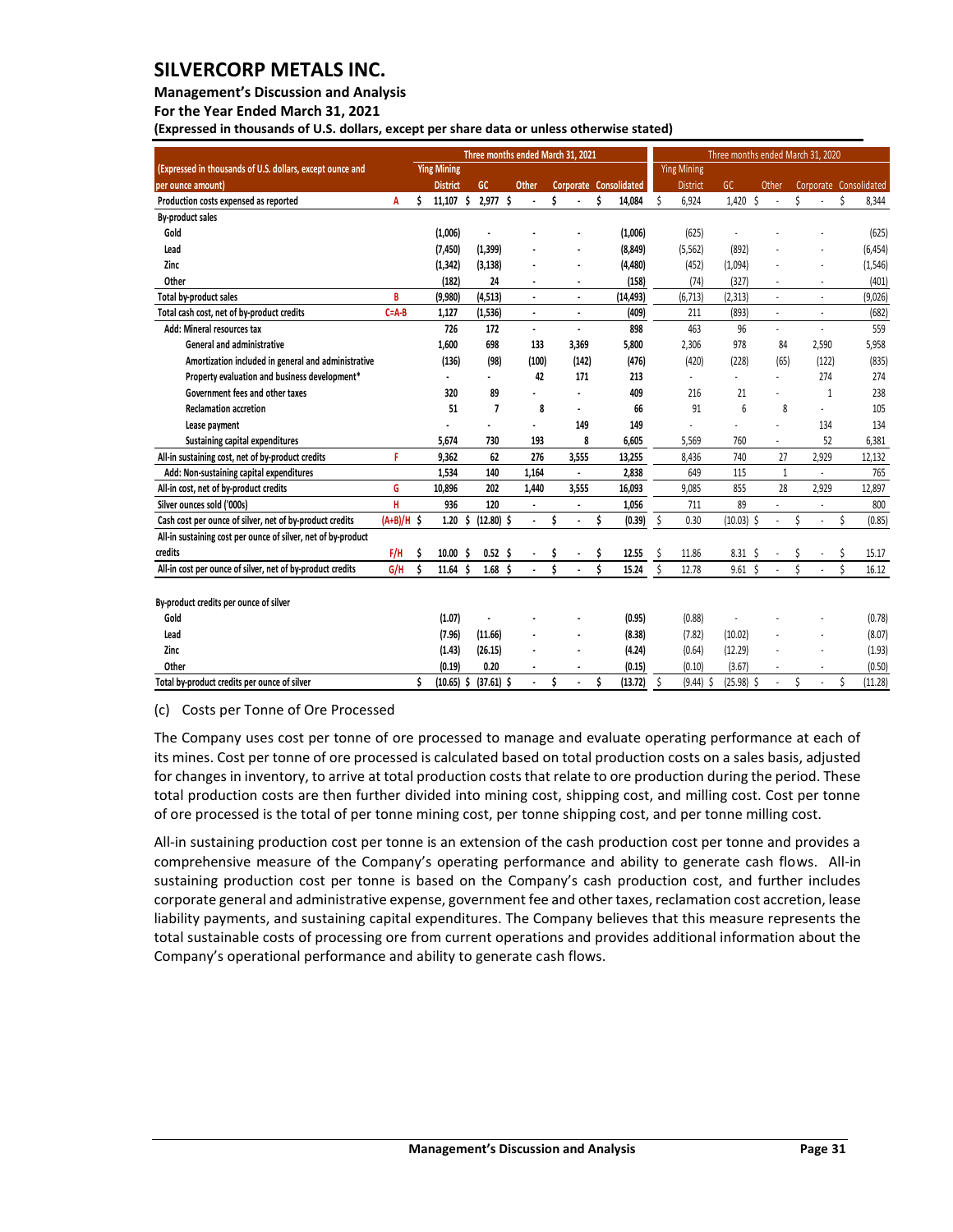#### **Management's Discussion and Analysis**

**For the Year Ended March 31, 2021**

**(Expressed in thousands of U.S. dollars, except per share data or unless otherwise stated)** 

The following table provides a reconciliation of production cost and all-in sustaining production cost per tonne of ore processed:

|                                                        |                     | Year ended March 31, 2021 |                    |   |                          |   |                |    |                          |    | Year ended March 31, 2020     |                    |                    |     |           |     |                          |   |                          |    |                              |
|--------------------------------------------------------|---------------------|---------------------------|--------------------|---|--------------------------|---|----------------|----|--------------------------|----|-------------------------------|--------------------|--------------------|-----|-----------|-----|--------------------------|---|--------------------------|----|------------------------------|
| (Expressed in thousands of U.S. dollars, except ounce  |                     |                           | <b>Ying Mining</b> |   |                          |   |                |    |                          |    |                               |                    | <b>Ying Mining</b> |     |           |     |                          |   |                          |    |                              |
| and per ounce amount)                                  |                     |                           | <b>District</b>    |   | GC                       |   | <b>Other</b>   |    |                          |    | <b>Corporate Consolidated</b> |                    | <b>District</b>    |     | GC        |     |                          |   |                          |    | Other Corporate Consolidated |
| Production costs expensed as reported                  |                     | Ś                         | 53.023 \$          |   | 16,072 \$                |   | 449            | Ŝ  |                          | Ś  | 69,544                        | Ŝ.                 | 47,236             | Ŝ.  | 14,793 \$ |     |                          | Ś |                          | Ś  | 62,029                       |
| Depreciation and amortization                          |                     |                           | 17,844             |   | 3,272                    |   | 318            |    |                          |    | 21,434                        |                    | 17,835             |     | 2.880     |     |                          |   |                          |    | 20,715                       |
| Changes in stockpile and concentrate inventory         |                     |                           |                    |   |                          |   |                |    |                          |    |                               |                    |                    |     |           |     |                          |   |                          |    |                              |
| Less: stockpile and concentrate inventory - Beginning  |                     |                           | (4,474)            |   | (241)                    |   | (790)          |    |                          |    | (5,505)                       |                    | (5, 947)           |     | (213)     |     | (834)                    |   |                          |    | (6,994)                      |
| Add: stockpile and concentrate inventory - Ending      |                     |                           | 5,996              |   | 442                      |   | 34             |    |                          |    | 6,472                         |                    | 4,474              |     | 241       |     | 790                      |   |                          |    | 5,505                        |
| Adjustment for foreign exchange movement               |                     |                           | (492)              |   | (27)                     |   | (11)           |    |                          |    | (530)                         |                    | 191                |     | 156       |     | 44                       |   | ٠                        |    | 391                          |
|                                                        |                     |                           | 1,030              |   | 174                      |   | (767)          |    | $\blacksquare$           |    | 437                           |                    | (1, 282)           |     | 184       |     | $\blacksquare$           |   | $\overline{\phantom{a}}$ |    | (1,098)                      |
| <b>Total production cost</b>                           |                     | Ś.                        | 71,897 \$          |   | 19,518 \$                |   | $\blacksquare$ | \$ | $\blacksquare$           | \$ | 91,415                        | $\ddot{\varsigma}$ | 63,789 \$          |     | 17,857    | -\$ | $\overline{\phantom{a}}$ |   |                          | Ś. | 81,646                       |
| Depreciation and amortization charged to mining costs  | A                   |                           | 16,711             |   | 2,872                    |   |                |    |                          |    | 19,583                        |                    | 16,517             |     | 2,398     |     |                          |   | Ĭ.                       |    | 18,915                       |
| Depreciation and amortization charged to milling costs | B                   |                           | 1,189              |   | 432                      |   | $\overline{a}$ |    | $\blacksquare$           |    | 1,621                         |                    | 1,128              |     | 486       |     |                          |   | $\overline{\phantom{a}}$ |    | 1,614                        |
| <b>Total non-cash production cost</b>                  |                     | Ś                         | 17,900             | Ś | 3,304                    | Ś | $\blacksquare$ | \$ |                          | Ś  | 21,204                        | \$                 | 17,645             | Ŝ   | 2,884     | \$  | ÷,                       | Ś | $\overline{\phantom{a}}$ |    | 20,529                       |
| Cash mining cost                                       | c                   |                           | 45,216             |   | 12,141                   |   | $\overline{a}$ |    |                          |    | 57,357                        |                    | 37,688             |     | 10,947    |     | $\overline{a}$           |   |                          |    | 48,635                       |
| Shipping cost                                          | D                   |                           | 2,471              |   |                          |   |                |    |                          |    | 2,471                         |                    | 2,346              |     |           |     |                          |   |                          |    | 2,346                        |
| Cash milling cost                                      | F                   |                           | 6,310              |   | 4,073                    |   |                |    | $\overline{\phantom{a}}$ |    | 10,383                        |                    | 6,111              |     | 4,025     |     |                          |   | Ĭ.                       |    | 10,136                       |
| <b>Total cash production cost</b>                      |                     | Ś                         | 53,997             | Ś | $16,214$ \$              |   | $\blacksquare$ | \$ |                          | Ś  | 70,211                        | \$                 | 46,145             | Ŝ   | 14,972    | - Ś | $\overline{\phantom{a}}$ | Ś | ٠                        | \$ | 61,117                       |
| <b>General and administrative</b>                      |                     |                           | 6,191              |   | 2,812                    |   | 584            |    | 12,365                   |    | 21,952                        |                    | 6,849              |     | 2,738     |     | 469                      |   | 10,094                   |    | 20,150                       |
| Property evaluation and business development*          |                     |                           |                    |   | $\overline{\phantom{a}}$ |   | 42             |    | 691                      |    | 733                           |                    | ÷,                 |     | ٠         |     | $\overline{\phantom{a}}$ |   | 679                      |    | 679                          |
| Amortization included in general and administrative    |                     |                           | (507)              |   | (373)                    |   | (376)          |    | (533)                    |    | (1,789)                       |                    | (753)              |     | (469)     |     | (289)                    |   | (447)                    |    | (1,958)                      |
| Government fees and other taxes                        |                     |                           | 1,781              |   | 588                      |   | 5              |    |                          |    | 2,374                         |                    | 1,591              |     | 496       |     | $\overline{2}$           |   | 26                       |    | 2,115                        |
| <b>Reclamation accretion</b>                           |                     |                           | 196                |   | 26                       |   | 30             |    | $\overline{\phantom{a}}$ |    | 252                           |                    | 366                |     | 24        |     | 32                       |   | ÷.                       |    | 422                          |
| Lease payment                                          |                     |                           |                    |   |                          |   | ÷.             |    | 563                      |    | 563                           |                    | Ĭ.                 |     |           |     | L,                       |   | 503                      |    | 503                          |
| Sustaining capital expenditures                        |                     |                           | 24,603             |   | 4,110                    |   | 389            |    | 501                      |    | 29,603                        |                    | 25,302             |     | 2,274     |     |                          |   | 820                      |    | 28,396                       |
| All-in sustaining production cost                      | F                   | Ś                         | 86.261             | S | 23,377                   | Ŝ | 674            | Ŝ. | 13.587                   | Ŝ  | 123,899                       | S                  | 79,500             | Ŝ   | 20,035    | -Ś  | 214                      | Ŝ | 11,675                   | -Ś | 111,424                      |
| Non-sustaining capital expenditures                    |                     |                           | 11,698             |   | 852                      |   | 2.480          |    |                          |    | 15,030                        |                    | 6,008              |     | 812       |     | 88                       |   |                          |    | 6,908                        |
| All in production cost                                 | G                   | Ś                         | 97,959             | Ś | 24,229                   | Ŝ | 3,154          | \$ | 13,587                   | Ś  | 138,929                       | $\ddot{\varsigma}$ | 85,508             | ς   | 20,847    | Ś   | 302                      | Ŝ | 11,675                   | Ŝ. | 118,332                      |
| Ore mined ('000s)                                      | Ĥ                   |                           | 650.025            |   | 314.900                  |   |                |    |                          |    | 964.925                       |                    | 598.197            |     | 287.633   |     | ÷.                       |   |                          |    | 885.830                      |
| Ore shipped ('000s)                                    |                     |                           | 657.337            |   | 314.900                  |   |                |    |                          |    | 972.237                       |                    | 598.327            |     | 287.633   |     |                          |   |                          |    | 885.960                      |
| Ore milled ('000s)                                     |                     |                           | 651.402            |   | 316.179                  |   |                |    |                          |    | 967.581                       |                    | 601.605            |     | 290.610   |     |                          |   |                          |    | 892.215                      |
| <b>Per tonne Production cost</b>                       |                     |                           |                    |   |                          |   |                |    |                          |    |                               |                    |                    |     |           |     |                          |   |                          |    |                              |
| Non-cash mining cost (\$/tonne)                        | $K = A/H$           |                           | 25.71              |   | 9.12                     |   |                |    |                          |    | 20.29                         |                    | 27.61              |     | 8.34      |     |                          |   |                          |    | 21.35                        |
| Non-cash milling cost (\$/tonne)                       | $L=B/J$             |                           | 1.83               |   | 1.37                     |   | $\blacksquare$ |    | $\blacksquare$           |    | 1.68                          |                    | 1.87               |     | 1.67      |     | $\overline{a}$           |   | $\overline{\phantom{m}}$ |    | 1.81                         |
| Non-cash production cost (\$/tonne)                    | $M=K+L$             | Ś                         | 27.54              | Ś | 10.49                    | Ś | $\blacksquare$ | \$ |                          | Ś  | 21.97                         | \$                 | 29.48              | - Ś | 10.01     |     | $\overline{\phantom{a}}$ | Ś | $\overline{\phantom{a}}$ | \$ | 23.16                        |
| Cash mining cost (\$/tonne)                            | $N=C/H$             |                           | 69.56              |   | 38.56                    |   | $\overline{a}$ |    |                          |    | 59.44                         |                    | 63.00              |     | 38.06     |     |                          |   |                          |    | 54.90                        |
| Shipping costs (\$/tonne)                              | $O=D/I$             |                           | 3.76               |   |                          |   |                |    |                          |    | 2.54                          |                    | 3.92               |     |           |     |                          |   |                          |    | 2.65                         |
| Cash milling costs (\$/tonne)                          | $P=E/J$             |                           | 9.69               |   | 12.88                    |   |                |    |                          |    | 10.73                         |                    | 10.16              |     | 13.85     |     |                          |   |                          |    | 11.36                        |
| Cash production costs (\$/tonne)                       | $Q=N+O+P$           | Ś                         | 83.01              | Ś | 51.44                    | Ś | $\blacksquare$ | \$ | $\overline{\phantom{a}}$ | \$ | 72.71                         | \$                 | 77.08              | Ŝ   | 51.91     | Ŝ   | ÷,                       | Ś | $\overline{\phantom{a}}$ | \$ | 68.91                        |
| All-in sustaining production costs (\$/tonne)          | P=(F-C-D-E)/J+Q \$  |                           | 132.54 \$          |   | 74.09                    | Ŝ | $\blacksquare$ | Ś  | $\blacksquare$           | Ś  | 128.20                        | \$                 | 132.52 \$          |     | 69.33     | Ś   | $\overline{a}$           | Ś | $\overline{\phantom{a}}$ | \$ | 125.29                       |
| All in costs (\$/tonne)                                | $S = P + (G - F)/J$ | Ś                         | 150.50 \$          |   | 76.79                    | Ś | $\overline{a}$ | \$ |                          | Ś  | 143.73                        | \$.                | 142.51             | Ś   | 72.13     | Ŝ   |                          | Ś |                          | Ś  | 133.04                       |

\*Recovery of \$3,970, arising the break fee of \$6,497 (CAD\$9,000) receipt from Guyana Goldfields net of expenses of \$2,527, was excluded for the nine months ended December 31, 2020..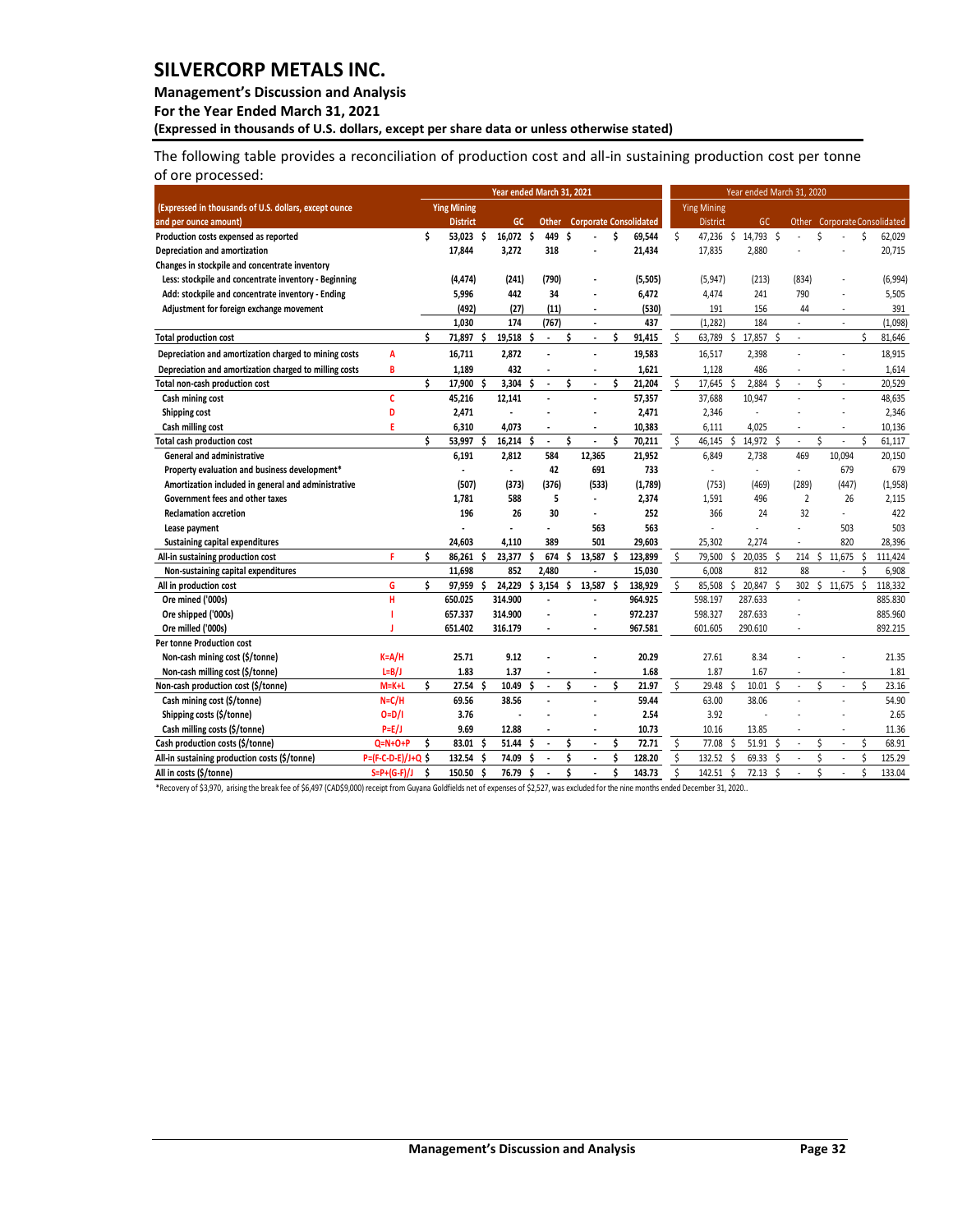#### **Management's Discussion and Analysis**

**For the Year Ended March 31, 2021**

**(Expressed in thousands of U.S. dollars, except per share data or unless otherwise stated)** 

|                                                        |                     | Three months ended March 31, 2021 |                    |    |                |    | Three months ended March 31, 2020 |    |       |    |                                     |                           |                    |     |            |   |                          |   |                          |                    |                              |
|--------------------------------------------------------|---------------------|-----------------------------------|--------------------|----|----------------|----|-----------------------------------|----|-------|----|-------------------------------------|---------------------------|--------------------|-----|------------|---|--------------------------|---|--------------------------|--------------------|------------------------------|
| (Expressed in thousands of U.S. dollars, except ounce  |                     |                                   | <b>Ying Mining</b> |    |                |    |                                   |    |       |    |                                     |                           | <b>Ying Mining</b> |     |            |   |                          |   |                          |                    |                              |
| and per ounce amount)                                  |                     |                                   | <b>District</b>    |    | GC.            |    |                                   |    |       |    | <b>Other</b> Corporate Consolidated |                           | <b>District</b>    |     | GC.        |   |                          |   |                          |                    | Other Corporate Consolidated |
| Production costs expensed as reported                  |                     | \$                                | $11,107$ \$        |    | 2.977S         |    |                                   | Ś  |       | Ś  | 14.084                              | \$                        | 6.924S             |     | $1,420$ \$ |   |                          | Ś |                          | Ś                  | 8,344                        |
| Depreciation and amortization as reported              |                     |                                   | 3,802              |    | 705            |    |                                   |    |       |    | 4,507                               |                           | 2.712              |     | 434        |   |                          |   |                          |                    | 3,146                        |
| Change in stockpile and concentrate inventory          |                     |                                   |                    |    |                |    |                                   |    |       |    |                                     |                           |                    |     |            |   |                          |   |                          |                    |                              |
| Less: stockpile and concentrate inventory - Beginning  |                     |                                   | (6, 156)           |    | (499)          |    | (34)                              |    |       |    | (6,689)                             |                           | (6, 158)           |     | (322)      |   | (805)                    |   |                          |                    | (7, 285)                     |
| Add: stockpile and concentrate inventory - Ending      |                     |                                   | 5,996              |    | 442            |    | 34                                |    |       |    | 6,472                               |                           | 4,474              |     | 241        |   | 790                      |   |                          |                    | 5,505                        |
| Adjustment for foreign exchange movement               |                     |                                   | 232                |    | 6              |    |                                   |    |       |    | 238                                 |                           | 95                 |     | 148        |   | 15                       |   | ÷,                       |                    | 258                          |
|                                                        |                     |                                   | 72                 |    | (51)           |    | ÷.                                |    | ÷,    |    | 21                                  |                           | (1,589)            |     | 67         |   | $\sim$                   |   | ٠                        |                    | (1, 522)                     |
| <b>Total production cost</b>                           |                     | Ś.                                | 14,981             | Ś  | 3,631          | Ŝ  | $\blacksquare$                    | Ś  | ÷,    | \$ | 18,633                              | \$                        | 8,047              | -Ś  | 1,921      | Ś | $\overline{\phantom{a}}$ |   |                          | \$                 | 9,968                        |
| Depreciation and amortization charged to mining costs  | A                   |                                   | 3,382              |    | 580            |    |                                   |    |       |    | 3,962                               |                           | 2,060              |     | 354        |   |                          |   | $\overline{a}$           |                    | 2,414                        |
| Depreciation and amortization charged to milling costs | B                   |                                   | 322                |    | 119            |    |                                   |    |       |    | 441                                 |                           | 192                |     | 71         |   |                          |   | ٠                        |                    | 263                          |
| Total non-cash production cost                         |                     | \$                                | 3.704              | Ś  | 699            | Ś  | $\sim$                            | Ś  | ÷     | Ś  | 4,403                               | \$                        | $2.252$ \$         |     | 425        | Ś | ÷                        |   |                          | \$                 | 2,677                        |
| Cash mining cost                                       | c                   |                                   | 9,382              |    | 2.124          |    |                                   |    |       |    | 11,506                              |                           | 4,725              |     | 952        |   |                          |   | ÷,                       |                    | 5,677                        |
| Shipping cost                                          | D                   |                                   | 416                |    |                |    |                                   |    |       |    | 416                                 |                           | 272                |     |            |   |                          |   |                          |                    | 272                          |
| Cash milling cost                                      | Ė                   |                                   | 1.479              |    | 808            |    |                                   |    | ÷     |    | 2,287                               |                           | 798                |     | 544        |   |                          |   | ÷,                       |                    | 1,342                        |
| Total cash production cost                             |                     | Ś                                 | 11,277             | Ś  | 2,932          | Ŝ  | $\blacksquare$                    | Ś  | ÷,    | Ś  | 14,209                              | $\ddot{\mathsf{s}}$       | 5,795              | Ś   | 1,496      | Ś |                          | Ś | $\overline{a}$           | $\mathsf{\hat{S}}$ | 7,291                        |
| <b>General and administrative</b>                      |                     |                                   | 1,600              |    | 698            |    | 133                               |    | 3,369 |    | 5,800                               |                           | 2.306              |     | 978        |   | 84                       |   | 2,590                    |                    | 5,958                        |
| Property evaluation and business development*          |                     |                                   | ÷,                 |    | ä,             |    | 42                                |    | 171   |    | 213                                 |                           | $\blacksquare$     |     | $\sim$     |   | $\sim$                   |   | 274                      |                    | 274                          |
| Amortization included in general and administrative    |                     |                                   | (136)              |    | (98)           |    | (100)                             |    | (142) |    | (476)                               |                           | (420)              |     | (228)      |   | (65)                     |   | (122)                    |                    | (835)                        |
| Government fees and other taxes                        |                     |                                   | 320                |    | 89             |    |                                   |    | ä,    |    | 409                                 |                           | 216                |     | 21         |   |                          |   | $\mathbf{1}$             |                    | 238                          |
| <b>Reclamation accretion</b>                           |                     |                                   | 51                 |    | $\overline{7}$ |    | 8                                 |    | ä,    |    | 66                                  |                           | 91                 |     | 6          |   | 8                        |   | ÷.                       |                    | 105                          |
| Lease payment                                          |                     |                                   |                    |    |                |    | ÷,                                |    | 149   |    | 149                                 |                           |                    |     | L          |   |                          |   | 134                      |                    | 134                          |
| Sustaining capital expenditures                        |                     |                                   | 5,674              |    | 730            |    | 193                               |    | 8     |    | 6,605                               |                           | 5,569              |     | 760        |   |                          |   | 52                       |                    | 6,381                        |
| All-in sustaining production cost                      | Р                   | Ś                                 | 18,786 \$          |    | 4,358          | Ŝ. | 276                               | Ŝ. | 3,555 | Ŝ  | 26,975                              | \$                        | 13,557             | -\$ | 3,033 \$   |   | 27                       | Ŝ | 2,929                    | Ŝ.                 | 19,546                       |
| Non-sustaining capital expenditures                    |                     |                                   | 1,534              |    | 140            |    | 1,164                             |    |       |    | 2,838                               |                           | 649                |     | 115        |   | $\mathbf{1}$             |   | $\overline{a}$           |                    | 765                          |
| All in production cost                                 | G                   | \$                                | 20,320             | Ś  | 4,498          | \$ | 1,440                             | Ś  | 3,555 | Ŝ  | 29,813                              | $\boldsymbol{\mathsf{S}}$ | 14,206             | Ś   | 3,148      | Ś | 28                       | Ŝ | 2,929                    | \$                 | 20,311                       |
| Ore mined ('000s)                                      | н                   |                                   | 112.561            |    | 50.511         |    |                                   |    |       |    | 163.072                             |                           | 69.379             |     | 37.216     |   |                          |   | ÷,                       |                    | 106.595                      |
| Ore shipped ('000s)                                    |                     |                                   | 117.205            |    | 50.511         |    |                                   |    |       |    | 167.716                             |                           | 68.737             |     | 37.216     |   |                          |   |                          |                    | 105.953                      |
| Ore milled ('000s)                                     |                     |                                   | 131.725            |    | 48.949         |    |                                   |    | ÷     |    | 180.674                             |                           | 69.188             |     | 33.243     |   |                          |   | $\overline{a}$           |                    | 102.431                      |
| <b>Per tonne Production cost</b>                       |                     |                                   |                    |    |                |    |                                   |    |       |    |                                     |                           |                    |     |            |   |                          |   |                          |                    |                              |
| Non-cash mining cost (\$/tonne)                        | $K = A/H$           |                                   | 30.05              |    | 11.48          |    |                                   |    |       |    | 24.30                               |                           | 29.69              |     | 9.51       |   |                          |   |                          |                    | 22.65                        |
| Non-cash milling cost (\$/tonne)                       | $L=B/J$             |                                   | 2.44               |    | 2.43           |    |                                   |    |       |    | 2.44                                |                           | 2.78               |     | 2.14       |   |                          |   | $\overline{a}$           |                    | 2.57                         |
| Non-cash production cost (\$/tonne)                    | $M=K+L$             | Ś                                 | 32.49 \$           |    | 13.91 \$       |    | $\mathbf{r}$                      | \$ | ÷,    | Ś  | 26.74                               | \$                        | 32.47 \$           |     | $11.65$ \$ |   |                          | Ś | $\overline{a}$           | \$                 | 25.22                        |
| Cash mining cost (\$/tonne)                            | $N=C/H$             |                                   | 83.35              |    | 42.05          |    |                                   |    |       |    | 70.56                               |                           | 68.10              |     | 25.58      |   |                          |   |                          |                    | 53.26                        |
| Shipping costs (\$/tonne)                              | $O = D/I$           |                                   | 3.55               |    |                |    |                                   |    |       |    | 2.48                                |                           | 3.96               |     |            |   |                          |   |                          |                    | 2.57                         |
| Cash milling costs (\$/tonne)                          | $P=E/J$             |                                   | 11.23              |    | 16.51          |    |                                   |    | ÷,    |    | 12.66                               |                           | 11.53              |     | 16.36      |   |                          |   | $\overline{\phantom{a}}$ |                    | 13.10                        |
| Cash production costs (\$/tonne)                       | $Q = N + O + P$     | \$                                | 98.13              | -Ś | 58.56          | Ŝ. |                                   | Ś  |       | Ś  | 85.70                               | \$                        | 83.59 \$           |     | 41.94      | Ś |                          | Ś | $\overline{\phantom{a}}$ | \$                 | 68.93                        |
| All-in sustaining production costs (\$/tonne)          | P=(F-C-D-E)/J+Q \$  |                                   | 155.14             | -Ś | 87.69          | Ś  | ÷.                                | \$ | ÷,    | Ś  | 156.36                              | \$                        | 195.78             | \$  | 88.18      | Ś |                          | Ś | ÷,                       | \$                 | 188.57                       |
| All in costs (\$/tonne)                                | $S = P + (G - F)/J$ | \$                                | 166.78             | Ŝ  | 90.55          | Ŝ. |                                   | Ś  |       | Ś  | 172.07                              | Ś                         | 205.16             | -\$ | 91.63      | Ś |                          | Ś |                          | \$                 | 196.04                       |

#### <span id="page-33-0"></span>**13. Critical Accounting Policies, Judgments, and Estimates**

The preparation of financial statements in conformity with IFRS requires management to make estimates and assumptions that affect the amounts reported on the consolidated financial statements. These critical accounting estimates represent management estimates and judgements that are uncertain and any changes in these estimates could materially impact the Company's consolidated financial statements. Management continuously reviews its estimates and assumptions using the most current information available. The Company's critical accounting policies, judgements and estimates are described in Note 2 of the audited consolidated financial statements for the year ended March 31, 2021.

#### <span id="page-33-1"></span>**14. New Accounting Standards**

New accounting standards and interpretations have been published that are not mandatory for the current period and have not been early adopted. These standards are not expected to have a material impact on the Company.

#### <span id="page-33-2"></span>**15. Other MD&A Requirements**

Additional information relating to the Company:

(a) may be found on SEDAR at www.sedar.com;

(b) may be found at the Company's website www.silvercorp.ca;

(c) may be found in the Company's Annual Information Form; and,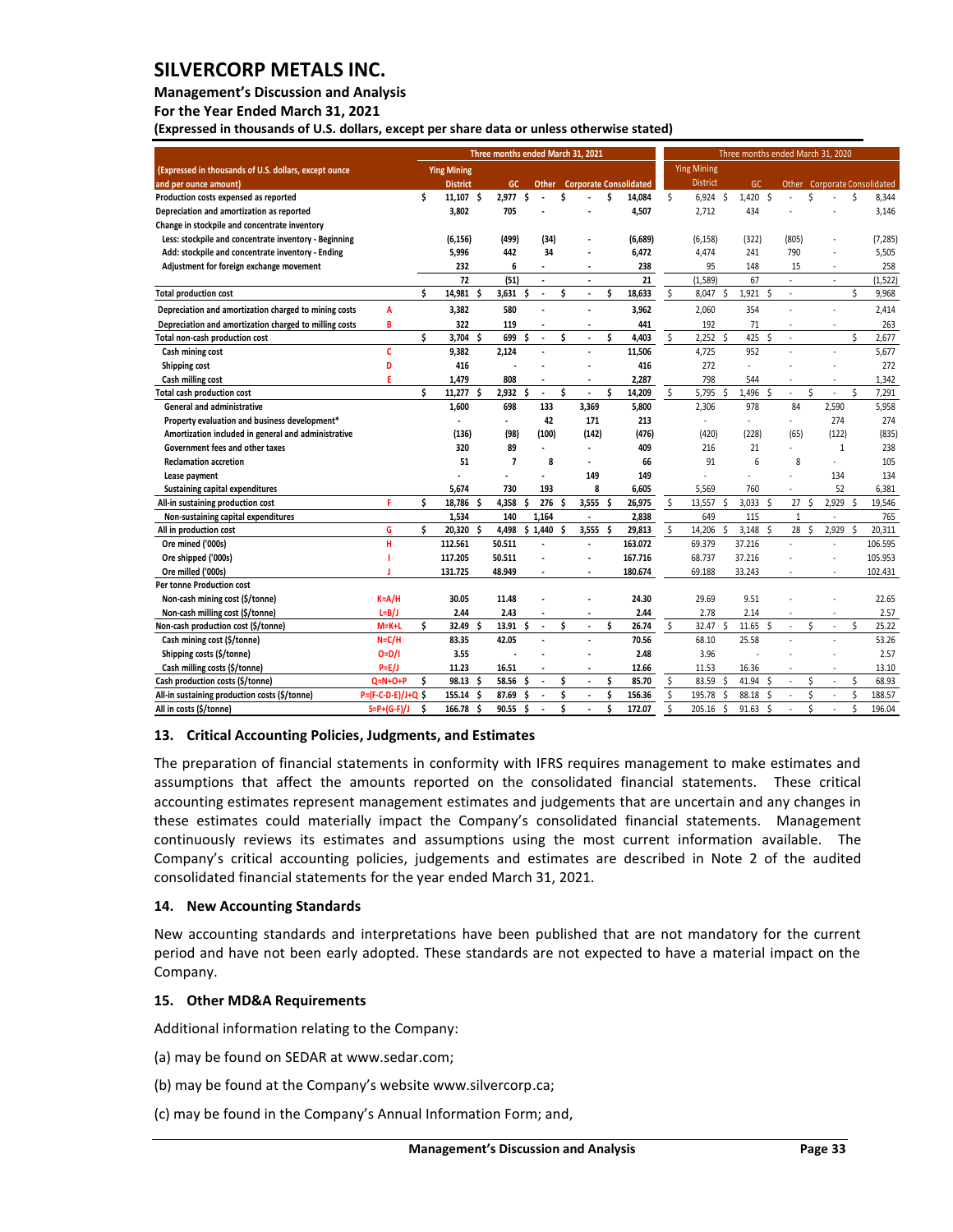**Management's Discussion and Analysis For the Year Ended March 31, 2021 (Expressed in thousands of U.S. dollars, except per share data or unless otherwise stated)** 

(d) is also provided in the Company's annual audited consolidated financial statements as of March 31, 2021.

#### <span id="page-34-0"></span>**16. Outstanding Share Data**

As at the date of this MD&A, the following securities were outstanding:

(a) Share Capital

Authorized - unlimited number of common shares without par value

Issued and outstanding – **175,882,210** common shares with a recorded value of **\$250.8 million**

Shares subject to escrow or pooling agreements - \$nil.

#### (b) Options

As at the date of this MD&A, the outstanding options comprise the following:

| <b>Number of Options</b> | <b>Exercise Price (CAD\$)</b> | <b>Expiry Date</b> |
|--------------------------|-------------------------------|--------------------|
| 373,750                  | \$2.60                        | 2021-11-16         |
| 313,750                  | \$3.40                        | 2021-08-24         |
| 578,668                  | \$5.46                        | 2025-05-26         |
| 490,000                  | \$9.45                        | 2025-11-11         |
| 1,756,168                |                               |                    |

#### (c) Restricted Share Units (RSUs)

Outstanding – 2,215,920 RSUs with an average grant date closing price of CAD\$6.28 per share.

#### <span id="page-34-1"></span>**17. Risks and Uncertainties**

The Company is exposed to a number of risks in conducting its business, including but not limited to: metal price risk as the Company derives its revenue from the sale of silver, lead, zinc, and gold; credit risk in the normal course of dealing with other companies and financial institutions; foreign exchange risk as the Company reports its financial statements in USD whereas the Company operates in jurisdictions that utilize other currencies; equity price risk and interest rate risk as the Company has investments in marketable securities that are traded in the open market or earn interest at market rates that are fixed to maturity or at variable interest rates; inherent risk of uncertainties in estimating mineral reserves and mineral resources; political risks; economic and social risks related to conducting business in foreign jurisdictions such as China; environmental risks; risks related to its relations with employees and local communities where the Company operates, and emerging risks relating to the spread of COVID-19, which has to date resulted in profound health and economic impacts globally and which presents future risks and uncertainties that are largely unknown at this time. **Exercise Price (CAD5** 250<br>
313,750<br>
313,750<br>
313,750<br>
313,750<br>
313,750<br>
53.46<br>
4200,000<br>
42021-01-1-11<br>
57.868<br>
4200,000<br>
17.96,168<br>
17.96,168<br>
17.96,168<br>
17.96,168<br>
17.96,168<br>
17.96,168<br>
17.96,168<br>
17.96,168<br>
17.96,168<br>

Management and the Board continuously assess risks that the Company is exposed to and attempt to mitigate these risks where practical through a range of risk management strategies.

These and other risks are described in the Company's Annual Information Form, NI 43-101 technical reports, Form 40-F, and Audited Consolidated Financial Statements, which are available on SEDAR at www.sedar.com and on EDGAR at www.sec.gov. Readers are encouraged to refer to these documents for a more detailed description of some of the risks and uncertainties inherent to Silvercorp's business.

#### • COVID-19

The Company's business, operations and financial condition could be materially adversely affected by the outbreak of pandemics or other health crises, such as the outbreak of COVID-19 that was designated as a pandemic by the World Health Organization on March 11, 2020. The international response to the spread of COVID-19 has led to significant restrictions on travel, temporary business closures, quarantines, global stock market volatility, and a general reduction in consumer activity. Such public health crises can result in operating, supply chain and project development delays and disruptions, global stock market and financial market volatility,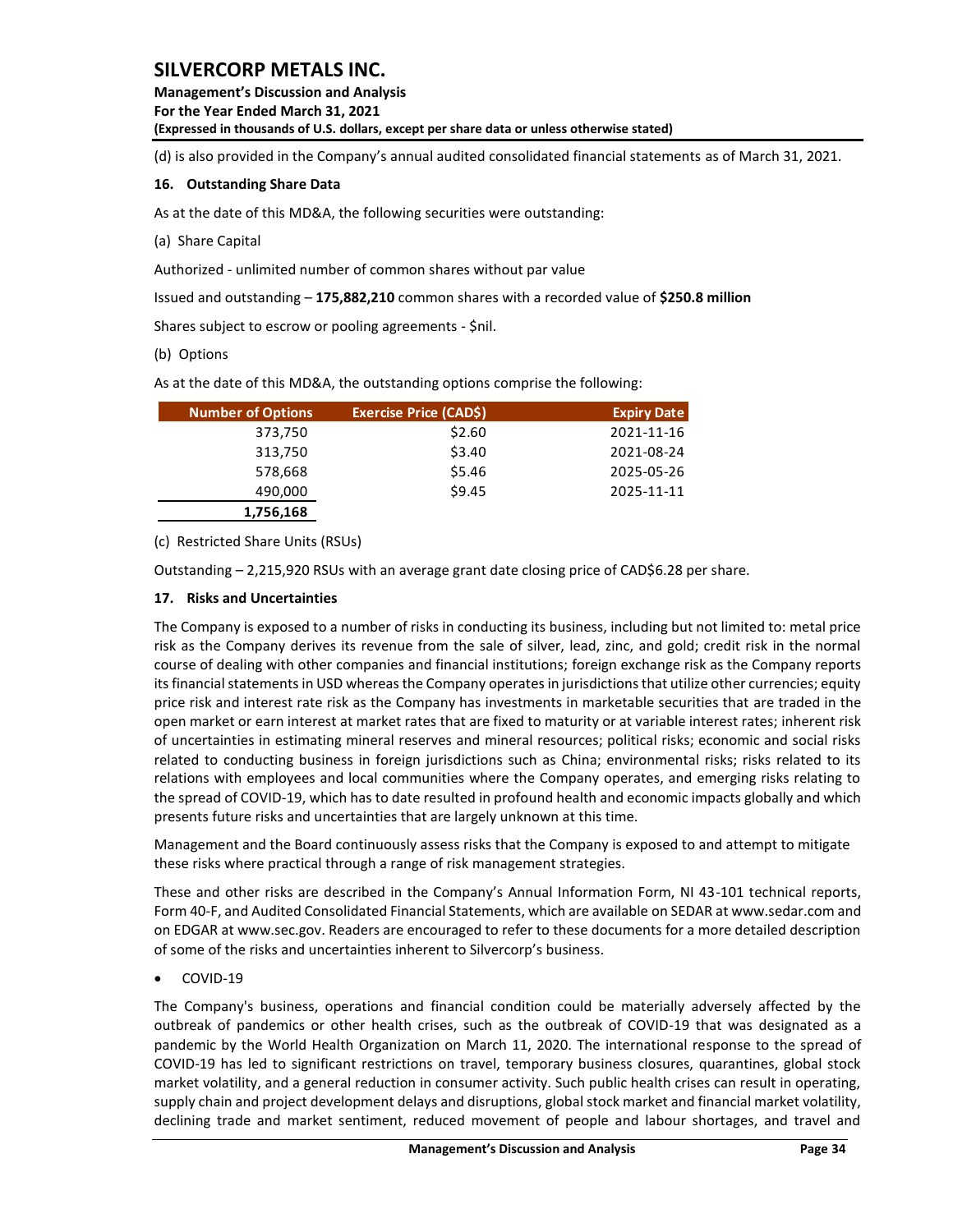### **Management's Discussion and Analysis For the Year Ended March 31, 2021 (Expressed in thousands of U.S. dollars, except per share data or unless otherwise stated)**

shipping disruption and shutdowns, including as a result of government regulation and prevention measures, or a fear of any of the foregoing, all of which could affect commodity prices, interest rates, credit risk and inflation. In addition, the current COVID-19 pandemic, and any future emergence and spread of similar pathogens could have an adverse impact on global economic conditions which may adversely impact the Company's operations, and the operations of suppliers, contractors and service providers.

The Company may experience business interruptions, including suspended (whether government mandated or otherwise) or reduced operations relating to COVID-19 and other such events outside of the Company's control, which could have a material adverse impact on its business, operations and operating results, financial condition and liquidity.

As at the date of this MD&A, the duration of the business disruptions internationally and related financial impact of COVID-19 cannot be reasonably estimated. It is unknown whether and how the Company may be affected if the pandemic persists for an extended period of time.

The Company's exposure to such public health crises also includes risks to employee health and safety. Should an employee, contractor, community member or visitor become infected with a serious illness that has the potential to spread rapidly, this could place the Company's workforce at risk.

• Metal Price Risk

The Company's sales prices for lead and zinc pounds are fixed against the Shanghai Metals Exchange as quoted at [www.shmet.com;](http://www.shmet.com/) gold ounces are fixed against the Shanghai Gold Exchange as quoted at www.sge.com.cn and silver ounces are fixed against the Shanghai White Platinum & Silver Exchange as quoted at www.exsilver.com.

The Company's revenues, if any, are expected to be in large part derived from the mining and sale of silver, lead, zinc, and gold contained in metal concentrates. The prices of those commodities have fluctuated widely, particularly in recent years, and are affected by numerous factors beyond the Company's control including international and regional economic and political conditions; expectations of inflation; currency exchange fluctuations; interest rates; global or regional supply and demand for jewellery and industrial products containing silver and other metals; sale of silver and other metals by central banks and other holders, speculators and producers of silver and other metals; availability and cost of metal substitutes; and increased production due to new mine developments and improved mining and production methods. The price of base and precious metals may have a significant influence on the market price of the Company's shares and the value of its projects. The effect of these factors on the price of base and precious metals, and therefore the viability of the Company's exploration projects and mining operations, cannot be accurately predicted.

If silver and other metals prices were to decline significantly or for an extended period of time, the Company may be unable to continue operations, develop its projects, or fulfil obligations under agreements with the Company's joint venture partners or under its permits or licenses.

• Permits and licenses

All mineral resources and mineral reserves of the Company's subsidiaries are owned by their respective governments, and mineral exploration and mining activities may only be conducted by entities that have obtained or renewed exploration or mining permits and licenses in accordance with the relevant mining laws and regulations. No guarantee can be given that the necessary exploration and mining permits and licenses will be issued to the Company or, if they are issued, that they will be renewed, or if renewed under reasonable operational and/or financial terms, or in a timely manner, or that the Company will be in a position to comply with all conditions that are imposed.

Nearly all mining projects require government approval. There can be no certainty that approvals necessary to develop and operate mines on the Company's properties will be granted or renewed in a timely and/or economical manner, or at all.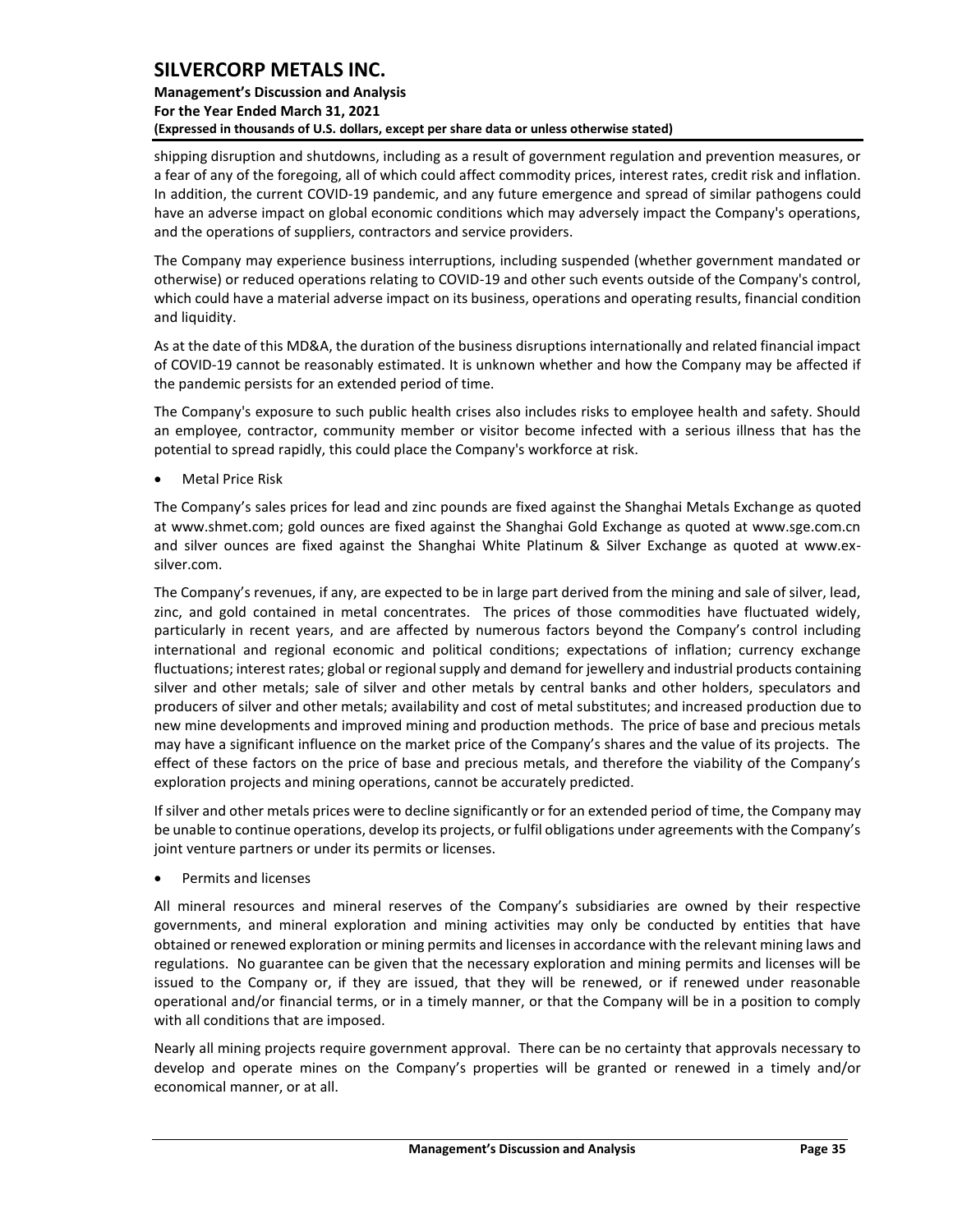### **Management's Discussion and Analysis For the Year Ended March 31, 2021 (Expressed in thousands of U.S. dollars, except per share data or unless otherwise stated)**

• Title to properties

With respect to the Company's Chinese properties, while the Company has investigated title to all of its mineral claims and to the best of its knowledge, title to all of its properties is in good standing, the properties may be subject to prior unregistered agreements or transfers and title may be affected by undetected defects. There may be valid challenges to the title of the Company's properties which, if successful, could impair development and/or operations. The Company cannot give any assurance that title to its properties will not be challenged. Title insurance is generally not available for mineral properties and the Company's ability to ensure that it has obtained secure claims to individual mineral properties or mining concessions may be severely constrained. The Company's mineral properties in China have not been surveyed, and the precise location and extent thereof may be in doubt.

• Operations and political conditions

Most of the properties in which the Company has an interest are located in China, which has different regulatory and legal standards than those in North America. Even when the Company's mineral properties are proven to host economic reserves of metals, factors such as political instability, terrorism, opposition and harassment from local miners, or governmental expropriation or regulation may prevent or restrict mining of any such deposits or repatriation of profits.

Most of the Company's operations are located in China. These operations are subject to the risks normally associated with conducting business in China. Some of these risks are more prevalent in countries which are less developed or have emerging economies, including uncertain political and economic environments, as well as risks of war and civil disturbances or other risks which may limit or disrupt a project, restrict the movement of funds or result in the deprivation of contractual rights or the taking of property by nationalization or expropriation without fair compensation, risk of adverse changes in laws or policies, increases in foreign taxation or royalty obligations, license fees, permit fees, delays in obtaining or the inability to obtain necessary governmental permits, limitations on ownership and repatriation of earnings, and foreign exchange controls and currency devaluations.

In addition, the Company may face import and export regulations, including export restrictions, disadvantages of competing against companies from countries that are not subject to similar laws, restrictions on the ability to pay dividends offshore, and risk of loss due to disease and other potential endemic health issues. Although the Company is not currently experiencing any significant or extraordinary problems in China arising from such risks, there can be no assurance that such problems will not arise in the future. The Company currently does not carry political risk insurance coverage.

The Company's interests in its mineral properties are held through joint venture companies established under and governed by the laws of China. The Company's joint venture partners in China include state-sector entities and, like other state-sector entities, their actions and priorities may be dictated by government policies instead of purely commercial considerations. Additionally, companies with a foreign ownership component operating in China may be required to work within a framework which is different from that imposed on domestic Chinese companies. The Chinese government currently allows foreign investment in certain mining projects under central government guidelines. There can be no assurance that these guidelines will not change in the future.

• Regulatory environment in China

The Company conducts its mining operations in China. The laws of China differ significantly from those of Canada and all such laws are subject to change. Mining is subject to potential risks and liabilities associated with pollution of the environment and disposal of waste products occurring as a result of mineral exploration and production.

Failure to comply with applicable laws and regulations may result in enforcement actions and may also include corrective measures requiring capital expenditures, installation of additional equipment or remedial actions. Parties engaged in mining operations may be required to compensate those suffering loss or damage by reason of mining activities and may have civil or criminal fines or penalties imposed for violations of applicable laws and regulations.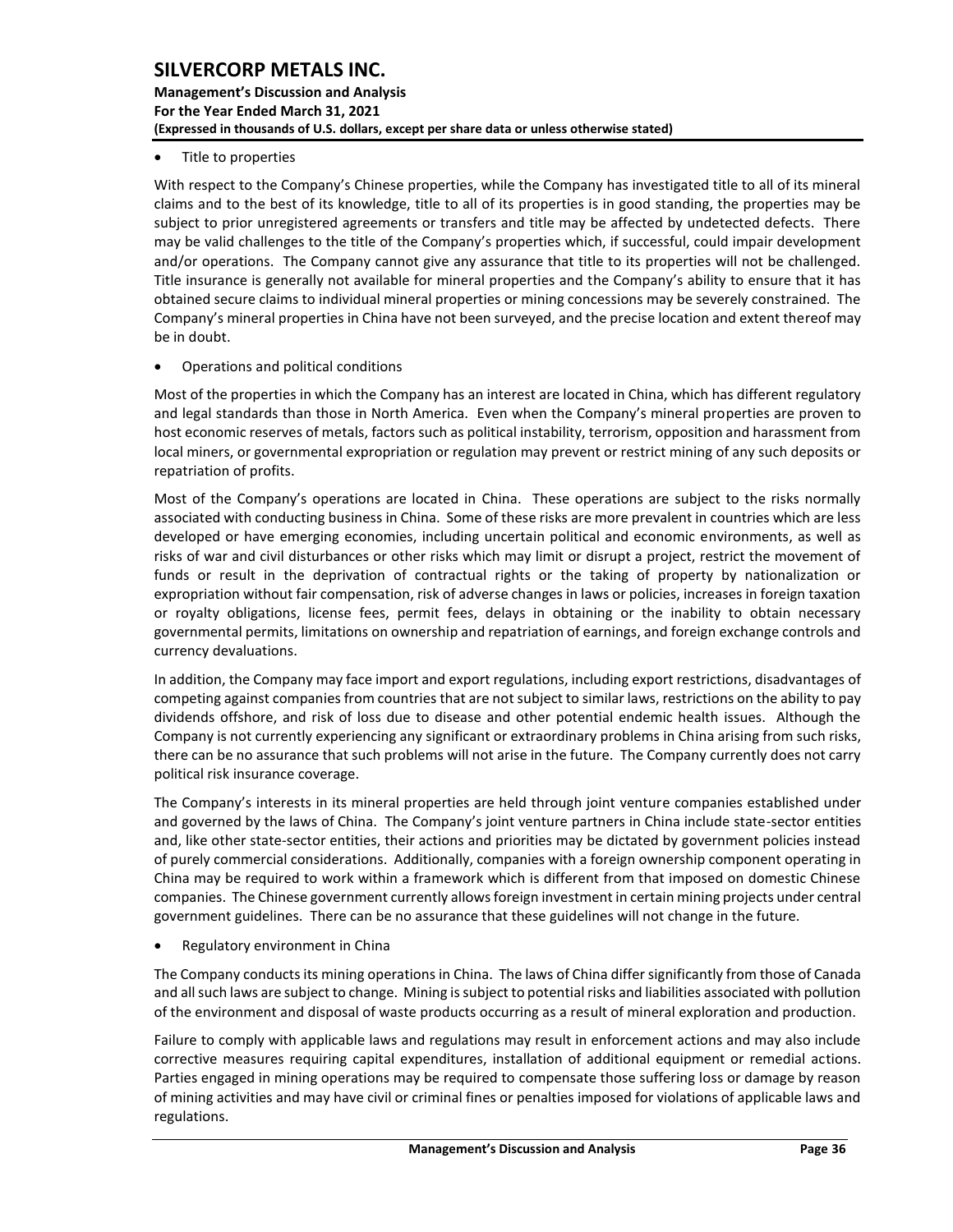### **Management's Discussion and Analysis For the Year Ended March 31, 2021 (Expressed in thousands of U.S. dollars, except per share data or unless otherwise stated)**

New laws and regulations, amendments to existing laws and regulations, administrative interpretation of existing laws and regulations, or more stringent enforcement of existing laws and regulations could have a material adverse impact on future cash flow, results of operations and the financial condition of the Company.

• Environmental risks

The Company's activities are subject to extensive laws and regulations governing environmental protection and employee health and safety, including environmental laws and regulations in China. These laws address emissions into the air, discharges into water, management of waste, management of hazardous substances, protection of natural resources, antiquities and endangered species, and reclamation of lands disturbed by mining operations.

There are also laws and regulations prescribing reclamation activities on some mining properties. Environmental legislation in many countries, including China, is evolving and the trend has been toward stricter standards and enforcement, increased fines and penalties for non-compliance, more stringent environmental assessments of proposed projects and increasing responsibility for companies and their officers, directors and employees. Compliance with environmental laws and regulations may require significant capital outlays on behalf of the Company and may cause material changes or delays in the Company's intended activities. There can be no assurance that the Company has been or will be at all times in complete compliance with current and future environmental and health and safety laws and permits will not materially adversely affect the Company's business, results of operations or financial condition. It is possible that future changes in these laws or regulations could have a significant adverse impact on some portion of the Company's business, causing the Company to reevaluate those activities at that time. The Company's compliance with environmental laws and regulations entail uncertain cost.

• Risks and hazards of mining operations

Mining is inherently dangerous and the Company's operations are subject to a number of risks and hazards including, without limitation:

- (i) environmental hazards;
- (ii) discharge of pollutants or hazardous chemicals;
- (iii) industrial accidents;
- (iv) failure of processing and mining equipment;
- (v) labour disputes;
- (vi) supply problems and delays;
- (vii) encountering unusual or unexpected geologic formations or other geological or grade problems;

(viii)encountering unanticipated ground or water conditions;

- (ix) cave-ins, pit wall failures, flooding, rock bursts and fire;
- (x) periodic interruptions due to inclement or hazardous weather conditions;
- (xi) equipment breakdown;
- (xii) other unanticipated difficulties or interruptions in development, construction or production;
- (xiii) other acts of God or unfavourable operating conditions; and
- (xiv)health and safety risks associated with spread of COVID-19 pandemic, and any future emergence and spread of similar pathogens.

Such risks could result in damage to, or destruction of, mineral properties or processing facilities, personal injury or death, loss of key employees, environmental damage, delays in mining, monetary losses and possible legal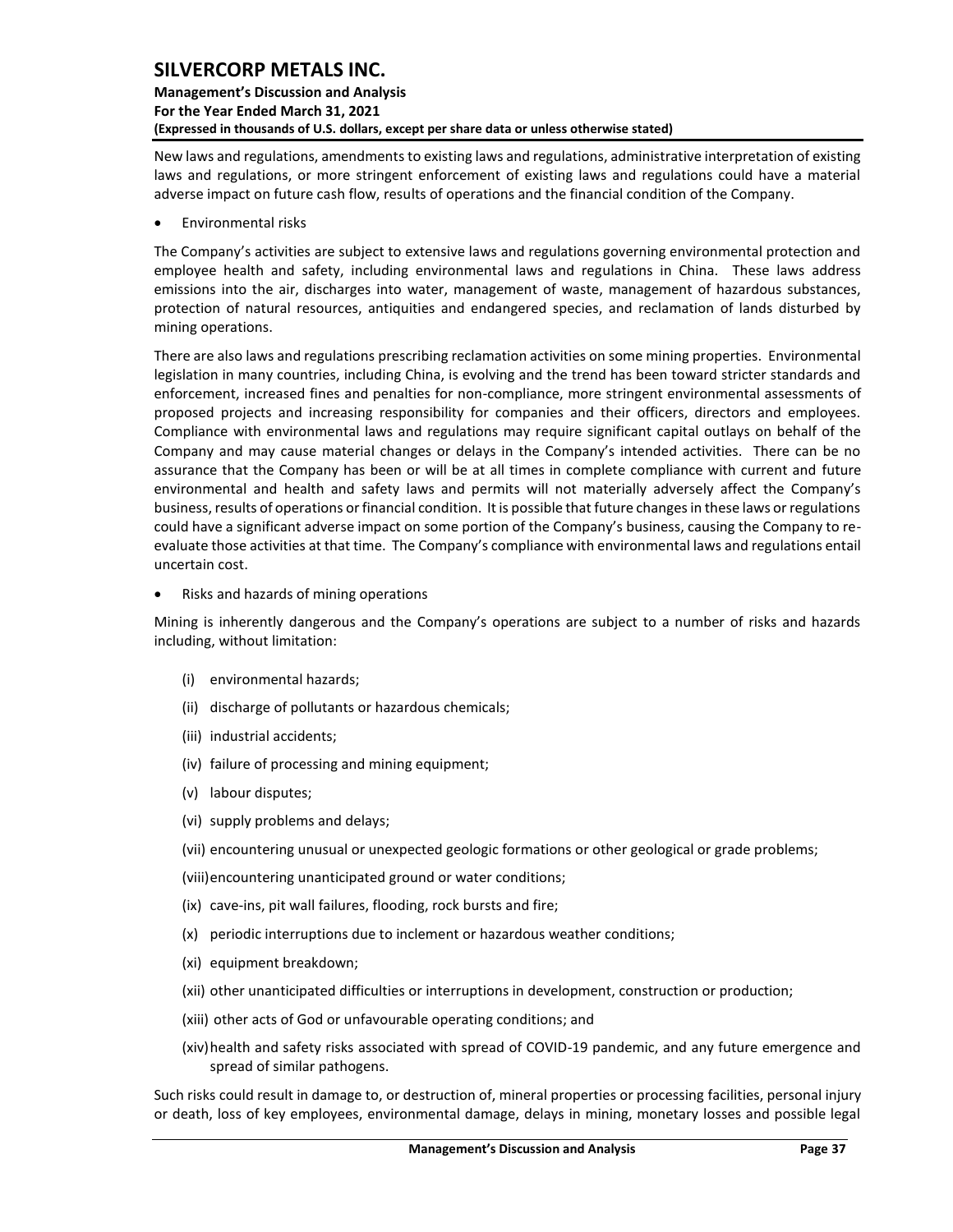### **Management's Discussion and Analysis For the Year Ended March 31, 2021 (Expressed in thousands of U.S. dollars, except per share data or unless otherwise stated)**

liability. Satisfying such liabilities may be very costly and could have a material adverse effect on the Company's future cash flow, results of operations and financial condition.

• Cybersecurity Risks

The Company is subject to cybersecurity risks including unauthorized access to privileged information, destroy data or disable, degrade or sabotage our systems, including through the introduction of computer viruses. Although we take steps to secure our configurations and manage our information system, including our computer systems, internet sites, emails and other telecommunications, and financial/geological data, there can be no assurance that measures we take to ensure the integrity of our systems will provide protection, especially because cyberattack techniques used change frequently or are not recognized until successful. The Company has not experienced any material cybersecurity incident in the past, but there can be no assurance that the Company would not experience in the future. If our systems are compromised, do not operate properly or are disable, we could suffer financial loss, disruption of business, loss of geology data which could affect our ability to conduct effective mine planning and accurate mineral resources estimates, loss of financial data which could affect our ability to provide accurate and timely financial reporting.

• General Economic Conditions

General economic conditions may adversely affect our growth, profitability and ability to obtain financing. Events in global financial markets in the past several years have had a profound impact on the global economy. Many industries, including the silver and gold mining industry, have been and continue to be impacted by these market conditions. Some of the key impacts of the current financial market turmoil include contraction in credit markets resulting in a widening of credit risk, devaluations, high volatility in global equity, commodity, foreign exchange and precious metal markets and a lack of market confidence and liquidity. A continued or worsened slowdown in the financial markets or other economic conditions, including but not limited to, consumer spending, employment rates, business conditions, inflation, fuel and energy costs, consumer debt levels, lack of available credit, the state of the financial markets, interest rates and tax rates, may adversely affect our growth, profitability and ability to obtain financing. A number of issues related to economic conditions could have a material adverse effect on our business, financial condition and results of operations, including:

- (i) significant disruption to the global economic conditions caused by COVID-19 as discussed above;
- (ii) contraction in credit markets could impact the cost and availability of financing and our overall liquidity;
- (iii) the volatility of silver, gold and other metal prices would impact our revenues, profits, losses and cash flow;
- (iv) recessionary pressures could adversely impact demand for our production;
- (v) volatile energy, commodity and consumables prices and currency exchange rates could impact our production costs; and
- (vi) the devaluation and volatility of global stock markets could impact the valuation of our equity and other securities.

#### <span id="page-38-0"></span>**18. Corporate Governance, Safety, Environment ad Social Responsibility**

The Company is committed to the principles of sustainable development and conducting our activities in an environmentally and socially responsible manner. Our core environmental, social, governance ("ESG") values are: caring for the environment in which we operate; contributing to the long-term development of our host communities; ensuring safe and secure workplaces for our employees; and contributing to the welfare of our employees, local communities, and governments; and operating transparently.

Our inarguable sustainability report (the "Sustainability Report") released on December 16, 2020 is available on our website at [www.silvercorp.ca,](http://www.silvercorp.ca/) and the Company plans to release an updated Fiscal 2021 sustainable report in the second quarter of Fiscal 2022.

#### (a) **Governance**

Our Board oversees the direction and strategy of the business and the affairs of the Company. The Board is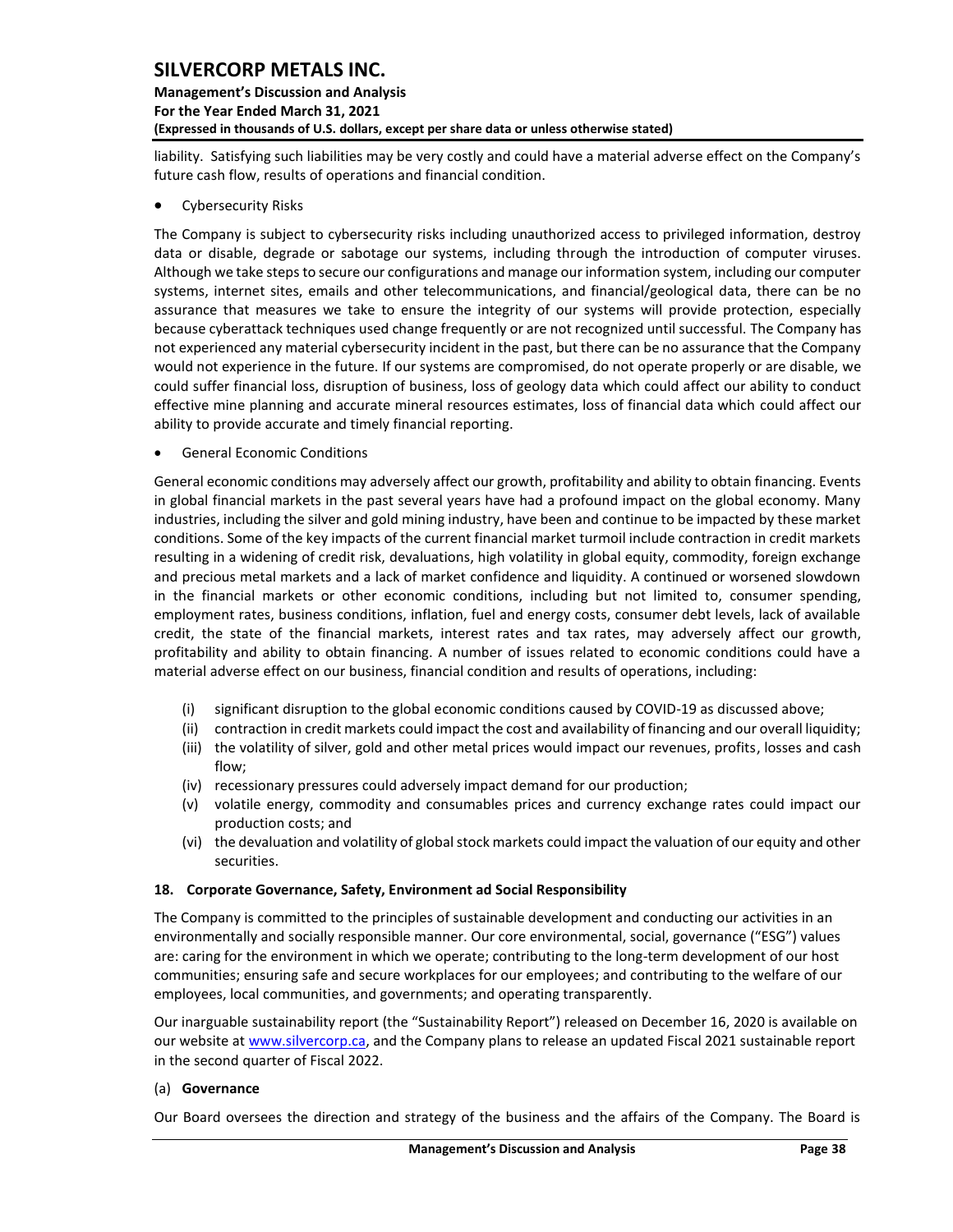### **Management's Discussion and Analysis For the Year Ended March 31, 2021 (Expressed in thousands of U.S. dollars, except per share data or unless otherwise stated)**

comprised of five directors, and as at March 31, 2021 and the date of this MD&A, four of them are independent, and one is female. The Board's wealth of experience allows it to effectively oversee the development of corporate strategies and the key risks of the business, provide management with long-term direction, consider and approve major decisions, oversee the business generally and evaluate corporate performance. The Corporate Governance and Nominating Committee, appointed by the Board, oversee the effective functioning of the Board and the implementation of governance best practices.

We believe that good corporate governance is essential to the effective performance of the Company and plays a significant role in protecting the interests of all stakeholders, while helping to maximize value.

#### (b) **Health, Safety, and Environment**

The Company prioritizes environmental protection, as well as ensuring a safe workplace for all employees and contractors at all of our sites. These corporate philosophies tie directly into the emphasis on efficient process design and management across all aspects of the operation. Significant, ongoing efforts are made to identify and minimize risks, as well as streamline the collection, monitoring and reporting of data. An information technology application that was developed in-house in 2014, the "Enterprise-Blog", is an instrumental tool used to ensure all mandatory procedures are being performed. In addition, an on-line, real time, monitoring and GPS system was established to further the goal of creating an "intelligent mine".

The Company has remained focused on sustainable development since its inception and is dedicated to fulfilling our environmental goals and responsibilities for the communities where it operates. Silvercorp is committed to building green mines and employing the latest design, construction and management practices to ensure our mining environment undergoes timely rehabilitation. In addition to the SGX and HZG mines having received the "National Green Mine" certification in 2015, the Company's TLP, LME, LMW, and HPG mines at the Ying Mining District and the GC Mine also received the "Green Mine" certification in Fiscal 2021.

As part of our objective to minimize the impact our operations have on the environment, the Company strives to reduce its energy and water consumption, and to minimize the negative impact on of greenhouse gas emissions and water quality.

The Company is deeply committed to protecting the health, safety and well-being of our employees, contractors, suppliers, and communities where we operate. The Company believes that operating safe mines and building a culture of safety are directly related to our operational success and the ability to create long-term value for all our stakeholders. Training for new workers and ongoing training programs are a priority and Silvercorp continuously reviews and refines all standard procedures at our facilities to identify any potential risks associated with each step of the operation.

Moreover, in response to health risks associated with the spread of COVID-19, the Company implemented a number of health and safety measures designed to protect employees at its operations and no cases were reported.

#### (c) **Social Responsibility and Economic Value**

The Company is committed to creating sustainable value in the communities where our people work and live. Guided by research conducted by our local offices, the Company participates in, and contributes to numerous community programs that typically center on education and health, nutrition, environmental awareness, local infrastructure and fostering additional economic activity. In addition to the taxes and fees paid to various levels of government in China, in Fiscal 2021, the Company:

- promoted community health and poverty reduction in the local community, with an emphasis on children and seniors, with periodic visits and subsidies;
- donated \$0.1 million to institutions in scholarship or education assistance programs to support children's education at the local and national levels;
- donated \$0.2 million to the local community and government as part of the Company's effort to help improve local infrastructure and environmental protection.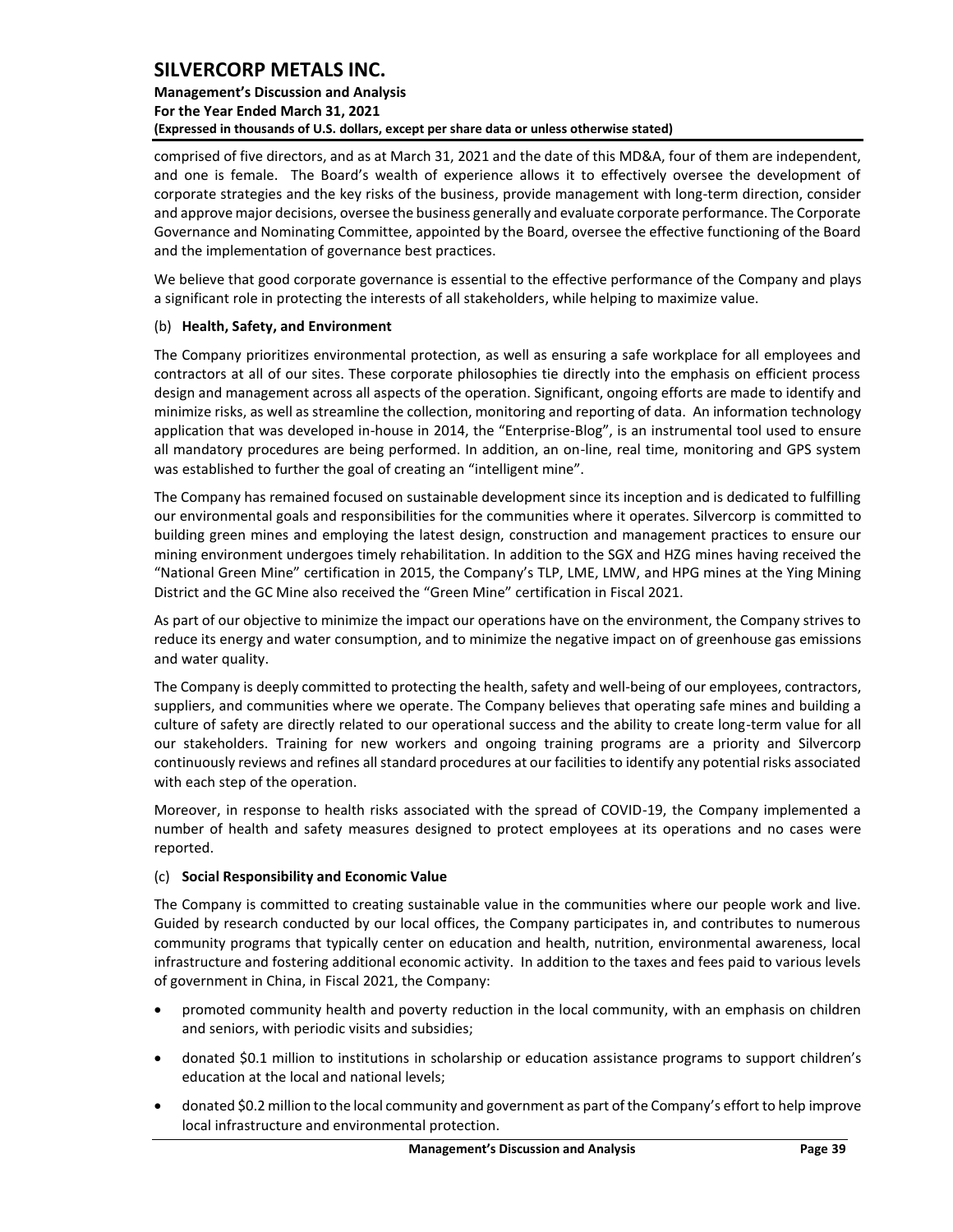**Management's Discussion and Analysis For the Year Ended March 31, 2021 (Expressed in thousands of U.S. dollars, except per share data or unless otherwise stated)** 

#### <span id="page-40-0"></span>**19. Disclosure Controls and Procedures**

Disclosure controls and procedures are designed to provide reasonable assurance that material information is gathered and reported to senior management, including the Chief Executive Officer ("CEO") and the Chief Financial Officer ("CFO"), as appropriate to allow for timely decision about public disclosure.

Management, including the CEO and CFO, has evaluated the effectiveness of the design and operation of the Company's disclosure controls and procedures as of March 31, 2021, as defined in the rules of the U.S. Securities and Exchange Commission and Canadian Securities Administration. The evaluation included documentation review, enquiries and other procedures considered by management to be appropriate in the circumstances. Based on this evaluation, management concluded that the disclosure controls and procedures (as defined in Rule 13a-15(e) under Securities Exchange Act of 1934) are effective in providing reasonable assurance that the information required to be disclosed in annual filings, interim filings, and other reports the Company filed or submitted under United States and Canadian securities legislation were recorded, processed, summarized and reported within the time periods specified in those rules.

#### <span id="page-40-1"></span>**20. Management's Report on Internal Control over Financial Reporting**

Management of the Company is responsible for establishing and maintaining an adequate system of internal control over financial reporting, and used the Internal Control – Integrated Framework (2013) issued by the Committee of Sponsoring Organizations of the Treadway Commission ("COSO") to evaluate, with the participation of the CEO and CFO, the effectiveness of internal controls. The Company's internal control over financial reporting includes:

- maintaining records, that in reasonable detail, accurately and fairly reflect our transactions and dispositions of the assets of the Company;
- providing reasonable assurance that transactions are recorded as necessary for preparation of our consolidated financial statements in accordance with generally accepted accounting principles;
- providing reasonable assurance that receipts and expenditures are made in accordance with authorizations of management and the directors of the Company; and
- providing reasonable assurance that unauthorized acquisition, use or disposition of company assets that could have a material effect on the Company's consolidated financial statements would be prevented or detected on a timely basis.

Based on this evaluation, management concluded that the Company's internal control over financial reporting based on the criteria set forth in Internal Control – Integrated Framework (2013) issued by COSO was effective as of March 31, 2021 and provided a reasonable assurance of the reliability of the Company's financial reporting and preparation of the financial statements.

No matter how well a system of internal control over financial reporting is designed, any system has inherent limitations. Even systems determined to be effective can provide only reasonable assurance of the reliability of financial statement preparation and presentation. Also, controls may become inadequate in the future because of changes in conditions or deterioration in the degree of compliance with the Company's policies and procedures.

The effectiveness of the Company's internal control over financial reporting as of March 31, 2021 has been audited by Deloitte LLP, the Company's independent registered public accounting firm, who has also issued a report on the internal controls over financial reporting including with our annual consolidated financial statements.

#### <span id="page-40-2"></span>**21. Changes in Internal Control over Financial Reporting**

There has been no change in the Company's internal control over financial reporting during the fiscal year ended March 31, 2021 that has materially affected or is reasonably likely to materially affect, its internal control over financial reporting.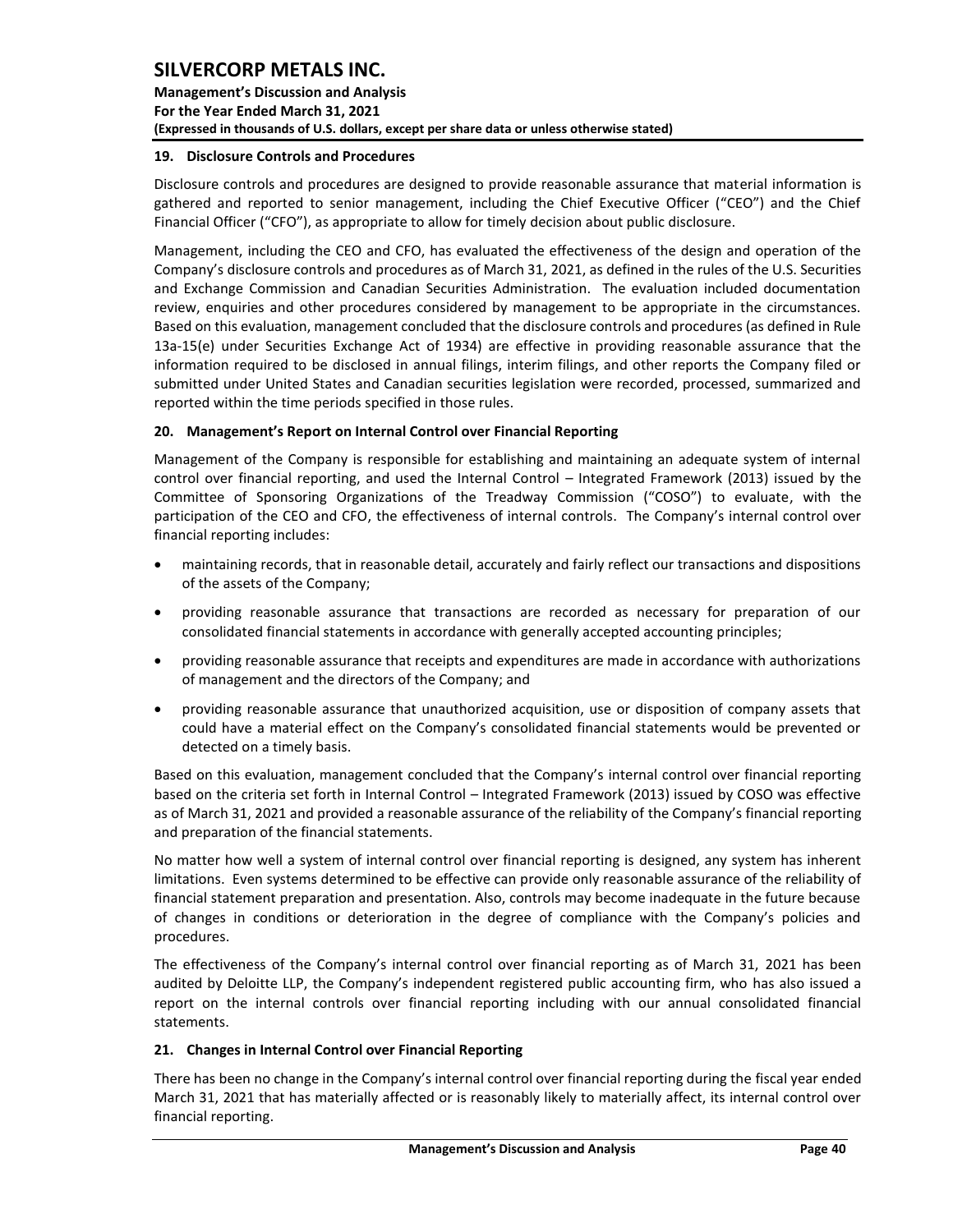**Management's Discussion and Analysis For the Year Ended March 31, 2021 (Expressed in thousands of U.S. dollars, except per share data or unless otherwise stated)** 

#### <span id="page-41-0"></span>**22. Directors and Officers**

As at the date of this MD&A, the Company's directors and officers are as follows:

| <b>Directors</b>                 | <b>Officers</b>                                     |  |  |  |  |  |
|----------------------------------|-----------------------------------------------------|--|--|--|--|--|
| Dr. Rui Feng, Director, Chairman | Rui Feng, Chief Executive Officer                   |  |  |  |  |  |
| Yikang Liu, Director             | Derek Liu, Chief Financial Officer                  |  |  |  |  |  |
| Paul Simpson, Director           | Yong-Jae Kim, General Counsel & Corporate Secretary |  |  |  |  |  |
| David Kong, Director             | Lon Shaver, Vice President                          |  |  |  |  |  |
|                                  |                                                     |  |  |  |  |  |

Marina A. Katusa, Director

#### <span id="page-41-1"></span>**Technical Information**

Scientific and technical information contained in this MD&A has been reviewed and approved by Mr. Guoliang Ma, P.Geo., Manager of Exploration and Resources of the Company and a Qualified Person assuch term is defined in NI 43-101.

#### <span id="page-41-2"></span>**Forward Looking Statements**

*Certain of the statements and information in this MD&A constitute "forward-looking statements" within the meaning of the United States Private Securities Litigation Reform Act of 1995 and "forward-looking information" within the meaning of applicable Canadian provincial securities laws. Any statements or information that express or involve discussions with respect to predictions, expectations, beliefs, plans, projections, objectives, assumptions or future events or performance (often, but not always, using words or phrases such as "expects", "is expected", "anticipates", "believes", "plans", "projects", "estimates", "assumes", "intends", "strategies", "targets", "goals", "forecasts", "objectives", "budgets", "schedules", "potential" or variations thereof or stating that certain actions, events or results "may", "could", "would", "might" or "will" be taken, occur or be achieved, or the negative of any of these terms and similar expressions) are not statements of historical fact and may be forward-looking statements or information. Forward-looking statements or information relate to, among other things:*

- *the price of silver and other metals;*
- *estimates of the Company's revenues and capital expenditures;*
- *estimated ore production and grades from the Company's mines in the Ying Mining District and the GC Mine;*
- *projected cash operating costs and all-in sustaining costs, and budgets, on a consolidated and mine-by-mine basis;*
- *statements regarding anticipated exploration, drilling, development, construction, and other activities or achievements of the Company;*
- *plans, projections and estimates included in the Fiscal 2021 Guidance and the Fiscal 2022 Guidance;*
- *timing of national security clearance related to acquisition of the Zhonghe Project by the relevant governmental authorities and the Company's expectation that it will enter into the mineral rights transfer contract with respect to the Zhonghe Project; and*
- *timing of receipt of permits and regulatory approvals.*

*Forward-looking statements or information are subject to a variety of known and unknown risks, uncertainties and other factors that could cause actual events or results to differ from those reflected in the forward-looking statements or information, including, without limitation, risks relating to,* 

- *COVID–19;*
- *fluctuating commodity prices;*
- *fluctuating currency exchange rates;*
- *increasing labour cost;*
- *exploration and development programs;*